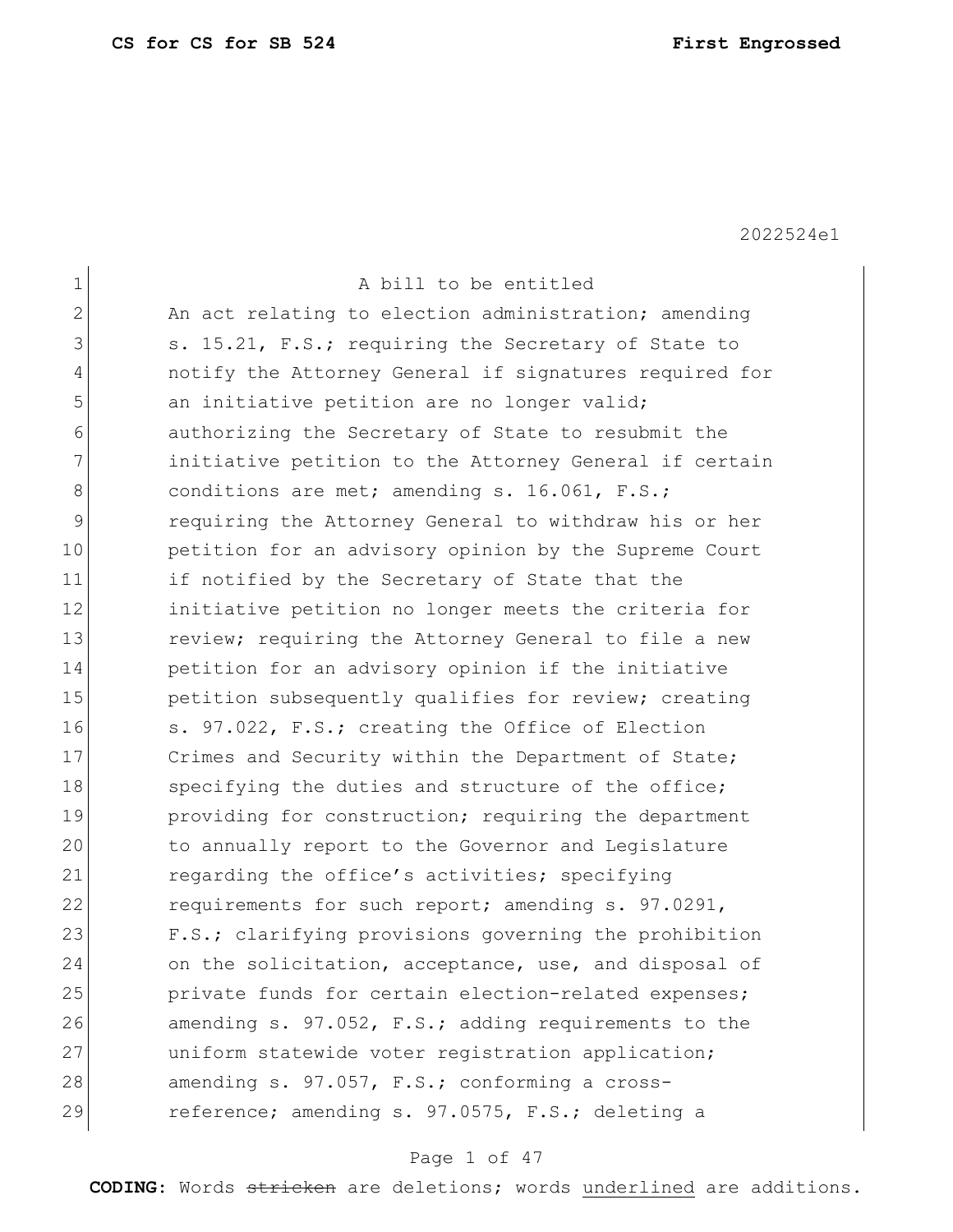30 requirement that a third-party voter registration 31 organization provide a certain notification to an 32 applicant; revising a limitation on the amount of 33 aggregate fines which may be assessed against a third-34 party voter registration organization in a calendar 35 year; specifying that a third-party voter registration 36 organization is liable for a certain fine if a person 37 collecting voter registration applications on its 38 behalf is convicted of unlawfully altering any 39 application; amending s. 98.065, F.S.; revising the 40 frequency with which supervisors of elections must 41 conduct a registration list maintenance program; 42 modifying required components of registration list 43 and maintenance programs; conforming provisions to changes 44 ande by the act; amending s. 98.0655, F.S.; revising 45 requirements for certain registration list maintenance 46 forms to be prescribed by the Department of State; 47 amending s. 98.075, F.S.; requiring the Department of 48 State to identify deceased registered voters using 49 information received by specified agencies; amending 50 s. 98.093, F.S.; requiring clerks of the circuit court 51 and the Department of Highway Safety and Motor 52 Vehicles to furnish additional information to the 53 Department of State on a monthly basis; amending s. 54 100.041, F.S.; providing an exception to certain 55 county commissioner election requirements for certain 56 districts; amending s. 100.371, F.S.; revising duties 57 of the supervisor with respect to the processing and 58 retention of initiative petition forms; requiring the

#### Page 2 of 47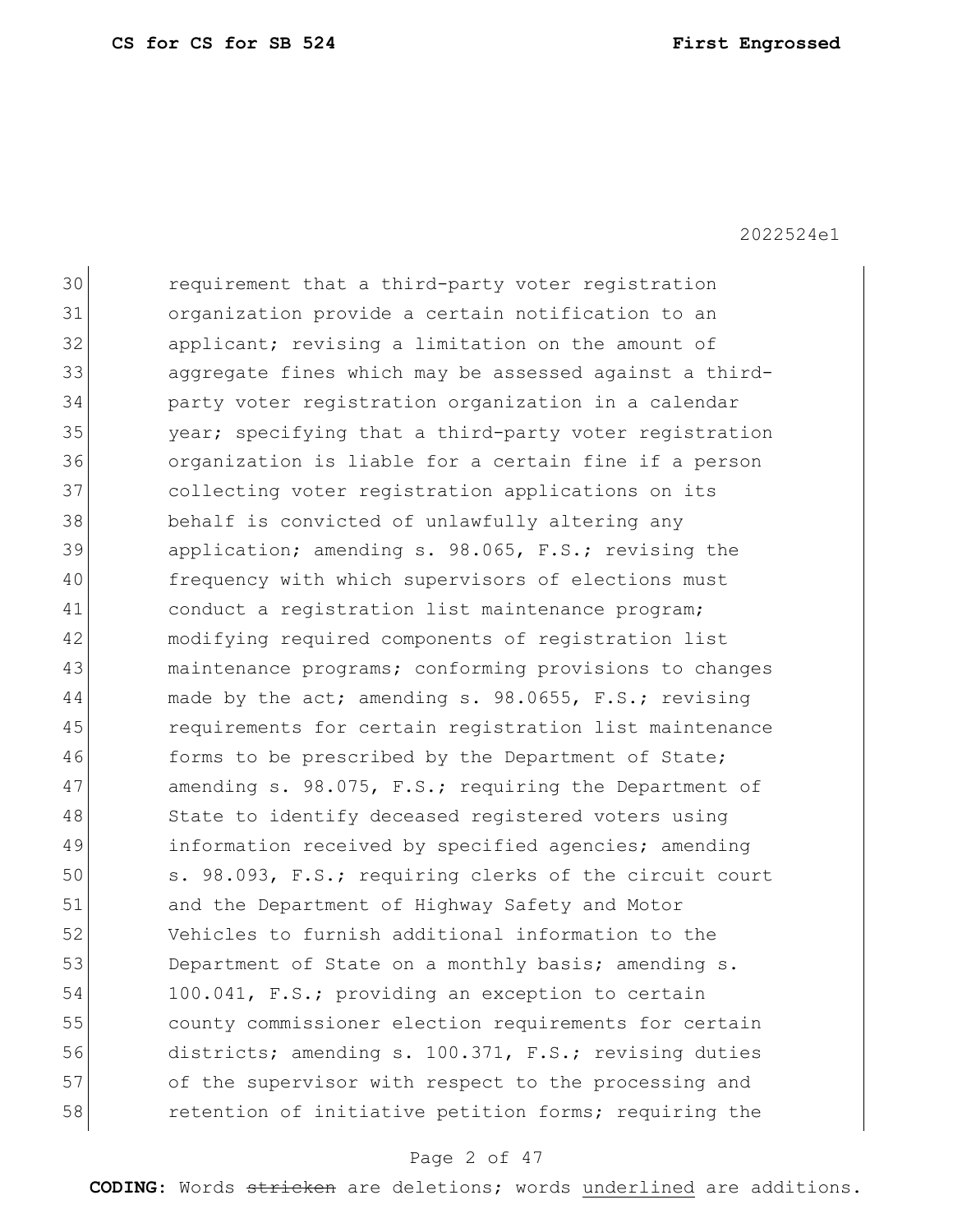| 59 | supervisor to post additional information regarding    |
|----|--------------------------------------------------------|
| 60 | petition forms on his or her website; requiring the    |
| 61 | Secretary of State to notify the Financial Impact      |
| 62 | Estimating Conference if the signatures for an         |
| 63 | initiative petition are no longer valid; specifying    |
| 64 | conditions under which the Financial Impact Estimating |
| 65 | Conference does not need to complete an analysis and   |
| 66 | financial impact statement for an initiative petition; |
| 67 | creating s. 101.019, F.S.; prohibiting the use of      |
| 68 | ranked-choice voting to determine election or          |
| 69 | nomination to elective office; voiding existing or     |
| 70 | future local ordinances authorizing the use of ranked- |
| 71 | choice voting; amending s. 101.043, F.S.; deleting a   |
| 72 | provision that prohibits using an address appearing on |
| 73 | identification presented by an elector as a basis to   |
| 74 | confirm an elector's legal residence; deleting a       |
| 75 | provision that prohibits a clerk or an inspector from  |
| 76 | asking an elector to provide additional identification |
| 77 | information under specified circumstances; amending s. |
| 78 | 101.051, F.S.; replacing references to "secure drop    |
| 79 | boxes" with "secure ballot intake stations";           |
| 80 | conforming terminology to changes made by the act;     |
| 81 | amending s. 101.151, F.S.; revising requirements for   |
| 82 | Department of State rules regarding certified voting   |
| 83 | systems and ballot specifications; amending s.         |
| 84 | 101.5614, F.S.; requiring specified individuals        |
| 85 | observing the ballot duplication process to sign a     |
| 86 | specified affidavit acknowledging certain criminal     |
| 87 | penalties; prohibiting persons authorized to observe,  |
|    |                                                        |

## Page 3 of 47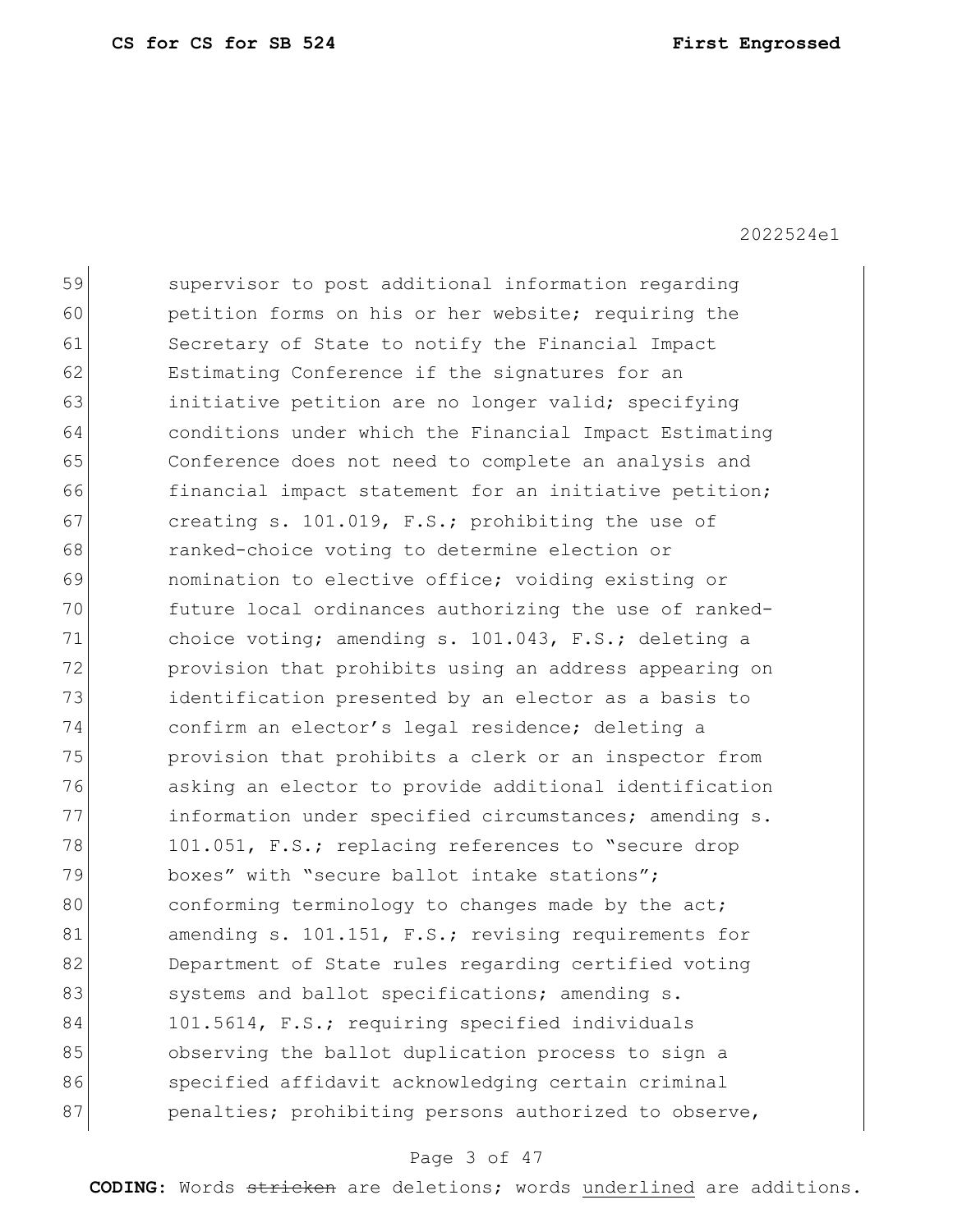| 88  | review, or inspect ballot materials or observe         |
|-----|--------------------------------------------------------|
| 89  | canvassing from releasing certain information about an |
| 90  | election before the closing of the polls; providing    |
| 91  | criminal penalties; amending s. 101.6103, F.S.;        |
| 92  | conforming certain provisions governing the Mail       |
| 93  | Ballot Election Act to provisions applicable to the    |
| 94  | mailing and canvassing of vote-by-mail ballots;        |
| 95  | amending s. 101.65, F.S.; conforming terminology to    |
| 96  | changes made by the act; amending s. 101.655, F.S.;    |
| 97  | revising the date by which requests for supervised     |
| 98  | voting must be submitted to the supervisor; amending   |
| 99  | s. 101.69, F.S.; revising requirements for permanent   |
| 100 | branch offices of the supervisor which may be used as  |
| 101 | secure ballot intake station locations; conforming     |
| 102 | terminology to changes made by the act; amending s.    |
| 103 | 102.031, F.S.; conforming terminology to changes made  |
| 104 | by the act; amending s. 102.091, F.S.; requiring the   |
| 105 | Governor, in consultation with the executive director  |
| 106 | of the Department of Law Enforcement, to appoint       |
| 107 | special officers to investigate election law           |
| 108 | violations; specifying requirements for such special   |
| 109 | officers; providing construction; amending s. 102.101, |
| 110 | F.S.; prohibiting a special officer from entering a    |
| 111 | polling place; providing exceptions; amending s.       |
| 112 | 104.0616, F.S.; increasing criminal penalties for      |
| 113 | certain unlawful acts involving vote-by-mail ballots;  |
| 114 | amending s. 104.185, F.S.; increasing criminal         |
| 115 | penalties for a person who signs another person's name |
| 116 | or a fictitious name on specified petitions; amending  |
|     |                                                        |

## Page 4 of 47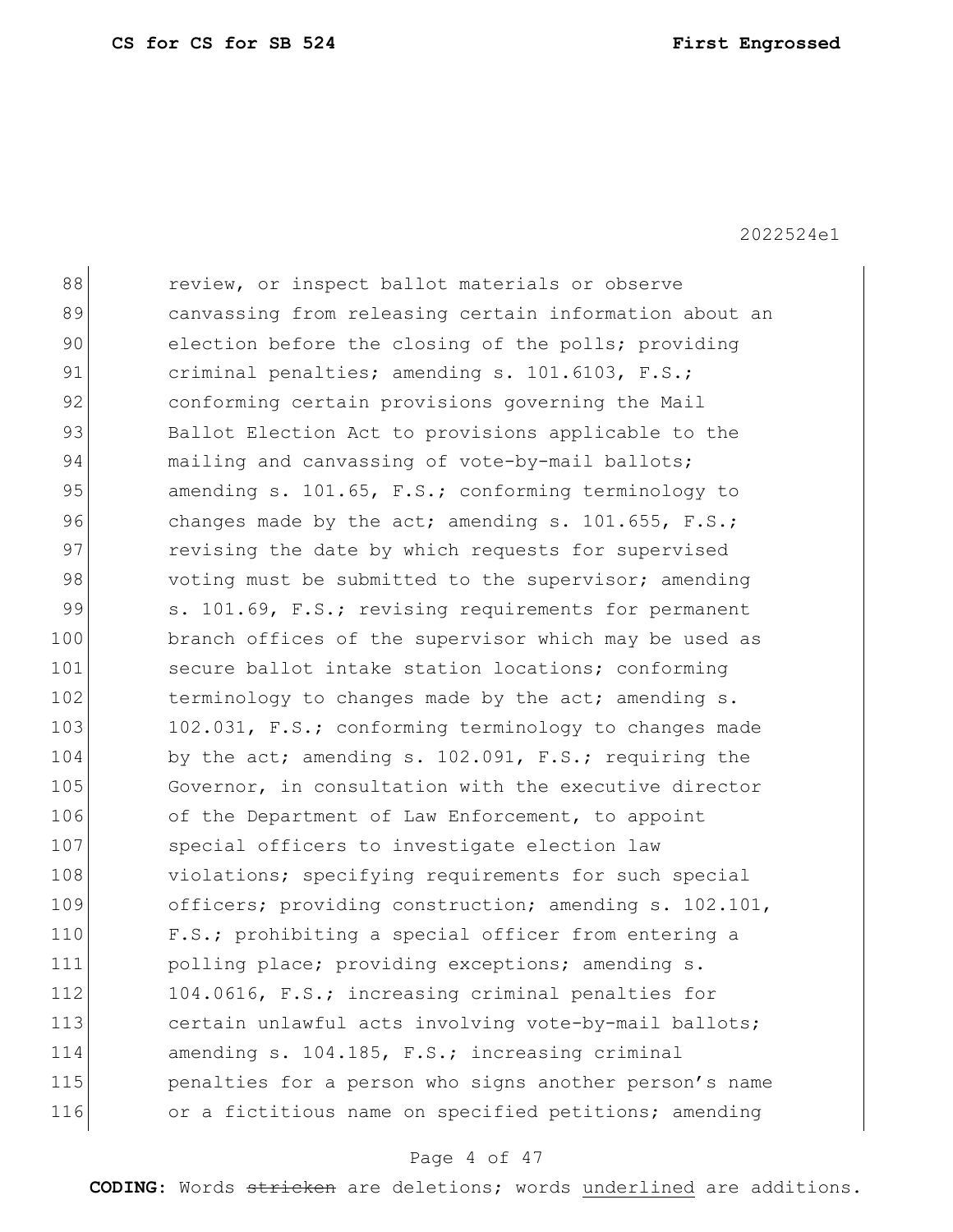| 117 | s. 104.186, F.S.; increasing criminal penalties for a           |  |  |  |  |
|-----|-----------------------------------------------------------------|--|--|--|--|
| 118 | person who unlawfully compensates a petition                    |  |  |  |  |
| 119 | circulator based on the number of petition forms                |  |  |  |  |
| 120 | gathered; amending s. 124.011, F.S.; providing that             |  |  |  |  |
| 121 | certain county commissioners must be elected at the             |  |  |  |  |
| 122 | general election immediately following redistricting;           |  |  |  |  |
| 123 | requiring such commissioners' terms to commence on a            |  |  |  |  |
| 124 | certain date; providing applicability; amending s.              |  |  |  |  |
| 125 | 921.0022, F.S.; ranking a specified offense involving           |  |  |  |  |
| 126 | vote-by-mail ballots on the severity ranking chart of           |  |  |  |  |
| 127 | the Criminal Punishment Code; providing legislative             |  |  |  |  |
| 128 | findings and intent; requiring the Department of State          |  |  |  |  |
| 129 | to submit a report to the Legislature by a specified            |  |  |  |  |
| 130 | date; providing report requirements; providing                  |  |  |  |  |
| 131 | effective dates.                                                |  |  |  |  |
| 132 |                                                                 |  |  |  |  |
| 133 | Be It Enacted by the Legislature of the State of Florida:       |  |  |  |  |
| 134 |                                                                 |  |  |  |  |
| 135 | Section 1. Section 15.21, Florida Statutes, is amended to       |  |  |  |  |
| 136 | read:                                                           |  |  |  |  |
| 137 | 15.21 Initiative petitions; s. 3, Art. XI, State                |  |  |  |  |
| 138 | Constitution.-                                                  |  |  |  |  |
| 139 | (1) The Secretary of State shall immediately submit an          |  |  |  |  |
| 140 | initiative petition to the Attorney General if the sponsor has: |  |  |  |  |
| 141 | (a) $(1)$ Registered as a political committee pursuant to s.    |  |  |  |  |
| 142 | 106.03;                                                         |  |  |  |  |
| 143 | (b) $(2)$ Submitted the ballot title, substance, and text of    |  |  |  |  |
| 144 | the proposed revision or amendment to the Secretary of State    |  |  |  |  |
| 145 | pursuant to ss. 100.371 and 101.161; and                        |  |  |  |  |
|     |                                                                 |  |  |  |  |

## Page 5 of 47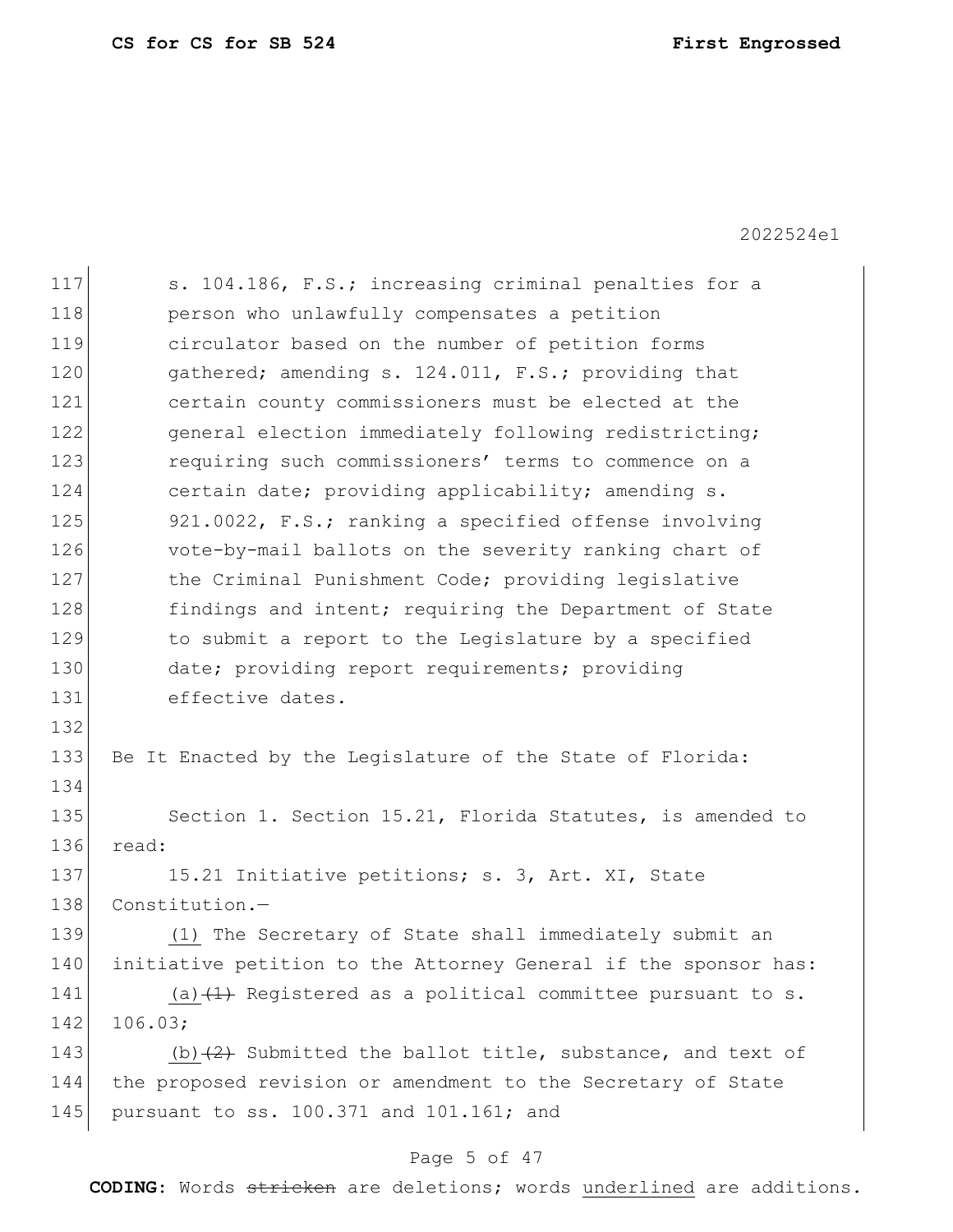146 (c) $(3)$  Obtained a letter from the Division of Elections 147 confirming that the sponsor has submitted to the appropriate 148 supervisors for verification, and the supervisors have verified, 149 forms signed and dated equal to 25 percent of the number of 150 electors statewide required by s. 3, Art. XI of the State 151 Constitution in one-half of the congressional districts of the 152 state. 153 (2) If the Secretary of State has submitted an initiative 154 petition to the Attorney General pursuant to subsection (1) but 155 the validity of the signatures for such initiative petition have 156 expired pursuant to s. 100.371(11)(a) before securing ballot 157 placement, the Secretary of State must promptly notify the 158 Attorney General. The Secretary of State may resubmit the 159 initiative petition to the Attorney General if the initiative 160 petition is later circulated for placement on the ballot of a 161 subsequent general election and the criteria under subsection 162 (1) are satisfied. 163 Section 2. Subsection (4) is added to section 16.061, 164 Florida Statutes, to read: 165 16.061 Initiative petitions.-166 (4) If the Attorney General is notified by the Secretary of 167 State pursuant to s. 15.21(2) that an initiative petition no 168 longer qualifies for ballot placement for the ensuing general 169 election, the Attorney General must withdraw his or her request 170 for an advisory opinion if the Supreme Court has not yet 171 fulfilled that request. If the Secretary of State subsequently 172 resubmits the initiative petition if the criteria in s.  $15.21(1)$ 173 are again satisfied and the court has not issued its advisory 174 opinion, the Attorney General must file a new petition seeking

### Page 6 of 47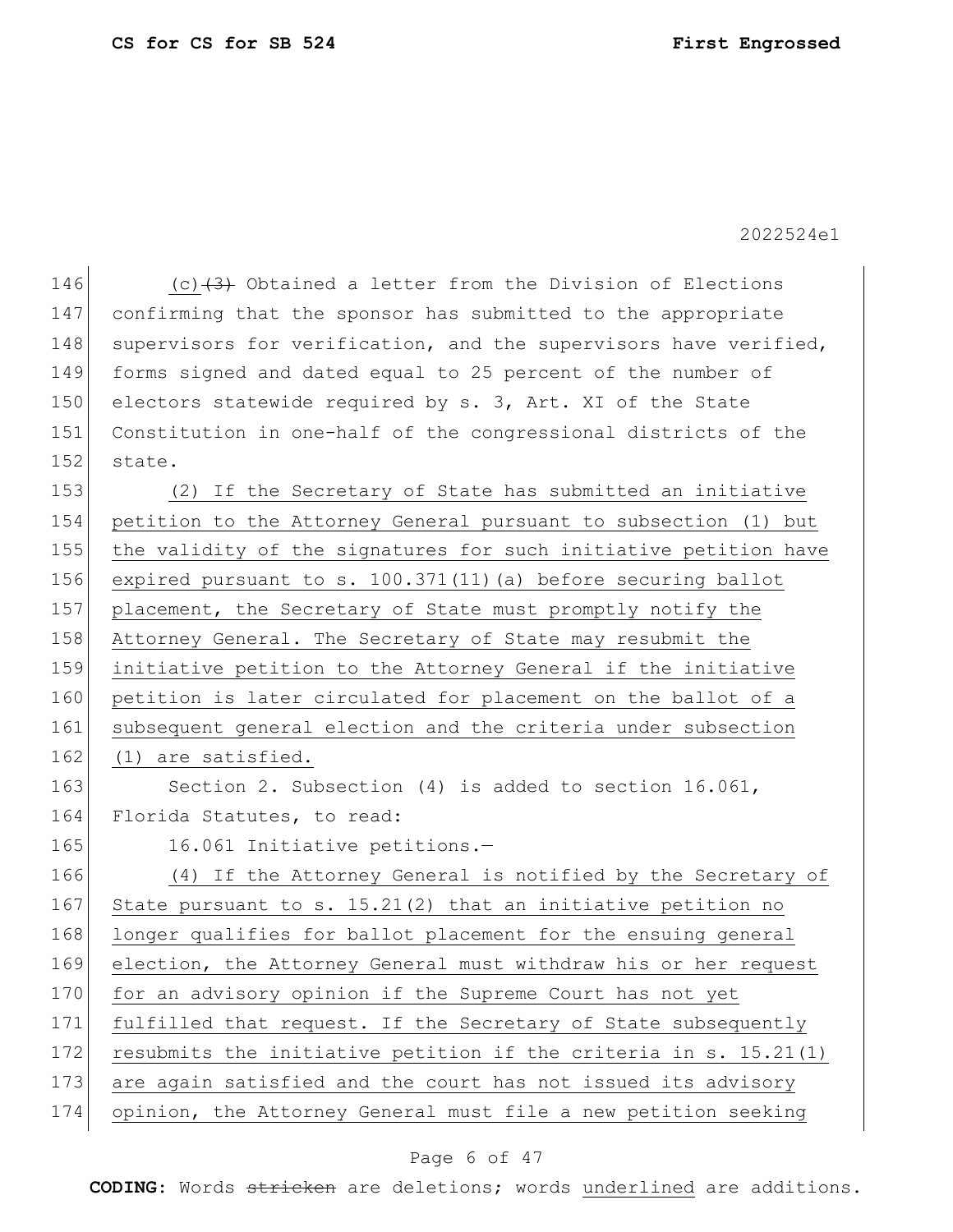| 175 | such advisory opinion.                                           |
|-----|------------------------------------------------------------------|
| 176 | Section 3. Section 97.022, Florida Statutes, is created to       |
| 177 | read:                                                            |
| 178 | 97.022 Office of Election Crimes and Security; creation;         |
| 179 | purpose and duties.-                                             |
| 180 | (1) The Office of Election Crimes and Security is created        |
| 181 | within the Department of State. The purpose of the office is to  |
| 182 | aid the Secretary of State in completion of his or her duties    |
| 183 | under s. 97.012(12) and (15) by:                                 |
| 184 | (a) Receiving and reviewing notices and reports generated        |
| 185 | by government officials or any other person regarding alleged    |
| 186 | occurrences of election law violations or election               |
| 187 | irregularities in this state.                                    |
| 188 | (b) Initiating independent inquiries and conducting              |
| 189 | preliminary investigations into allegations of election law      |
| 190 | violations or election irregularities in this state.             |
| 191 | The office may review complaints and conduct<br>(2)              |
| 192 | preliminary investigations into alleged violations of the        |
| 193 | Florida Election Code or any rule adopted pursuant thereto and   |
| 194 | any election irregularities.                                     |
| 195 | The secretary shall appoint a director of the office.<br>(3)     |
| 196 | The office shall be based in Tallahassee and shall<br>(4)        |
| 197 | employ nonsworn investigators to conduct any investigations. The |
| 198 | positions and resources necessary for the office to accomplish   |
| 199 | its duties shall be established through and subject to the       |
| 200 | legislative appropriations process.                              |
| 201 | The office shall oversee the department's voter fraud<br>(5)     |
| 202 | hotline.                                                         |
| 203 | This section does not limit the jurisdiction of any<br>(6)       |
|     |                                                                  |

## Page 7 of 47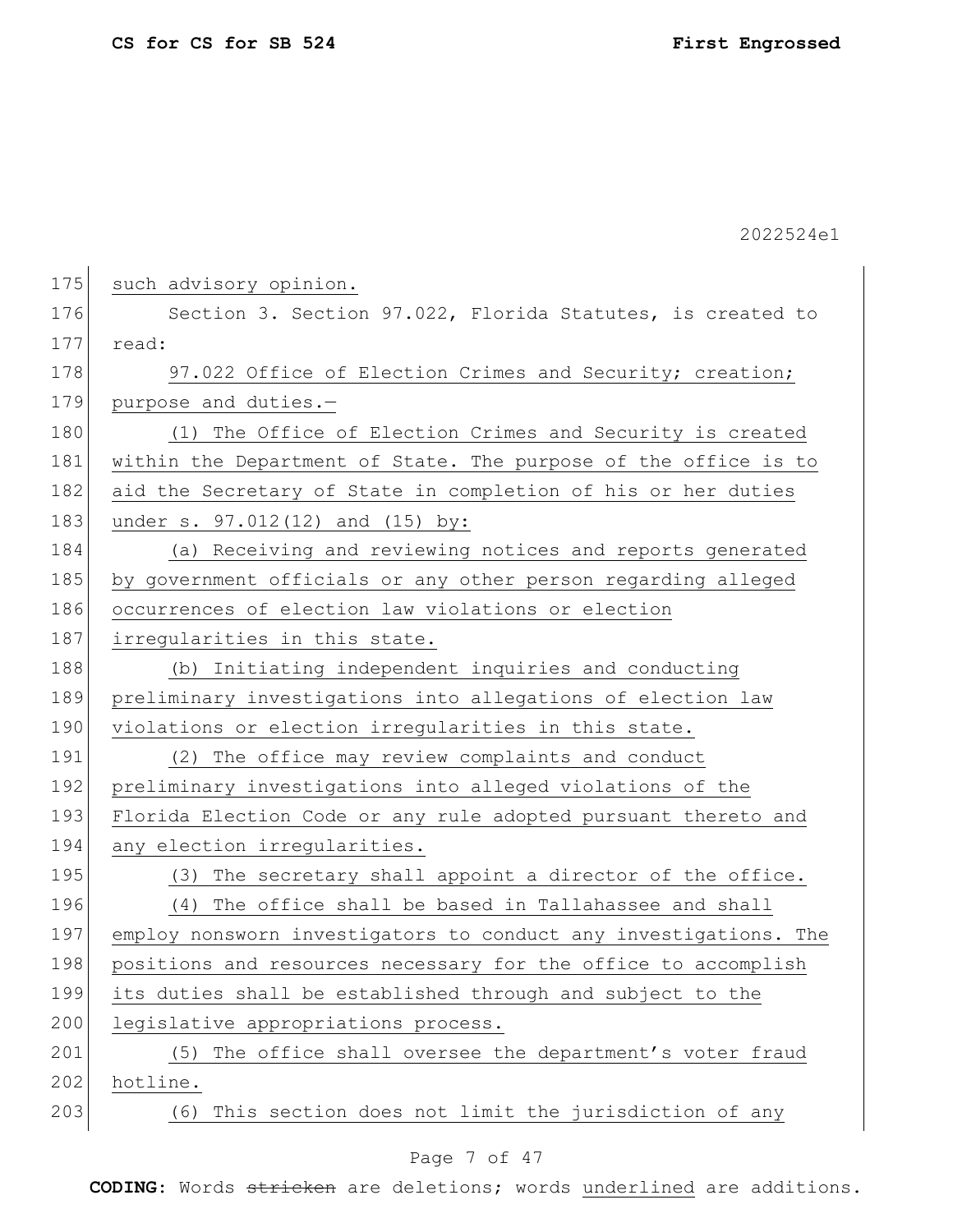204 other office or agency of the state empowered by law to 205 investigate, act upon, or dispose of alleged election law 206 violations. 207 (7) By January 15 of each year, the department shall submit 208 a report to the Governor, the President of the Senate, and the 209 Speaker of the House of Representatives detailing information on 210 investigations of alleged election law violations or election 211 irregularities conducted during the prior calendar year. The 212 report must include the total number of complaints received and 213 independent investigations initiated and the number of 214 complaints referred to another agency for further investigation 215 or prosecution, including the total number of those matters sent 216 to a special officer pursuant to s. 102.091. For each alleged 217 violation or irregularity investigated, the report must include: 218 (a) The source of the alleged violation or irregularity; 219 (b) The law allegedly violated or the nature of the 220 irregularity reported; 221 (c) The county in which the alleged violation or 222 irregularity occurred; 223 (d) Whether the alleged violation or irregularity was 224 referred to another agency for further investigation or 225 prosecution, and if so, to which agency; and 226 (e) The current status of the investigation or resulting 227 criminal case. 228 Section 4. Section 97.0291, Florida Statutes, is amended to 229 read: 230 97.0291 Prohibition on use of private funds for election-231 related expenses.—No agency or state or local official 232 responsible for conducting elections, including, but not limited

### Page 8 of 47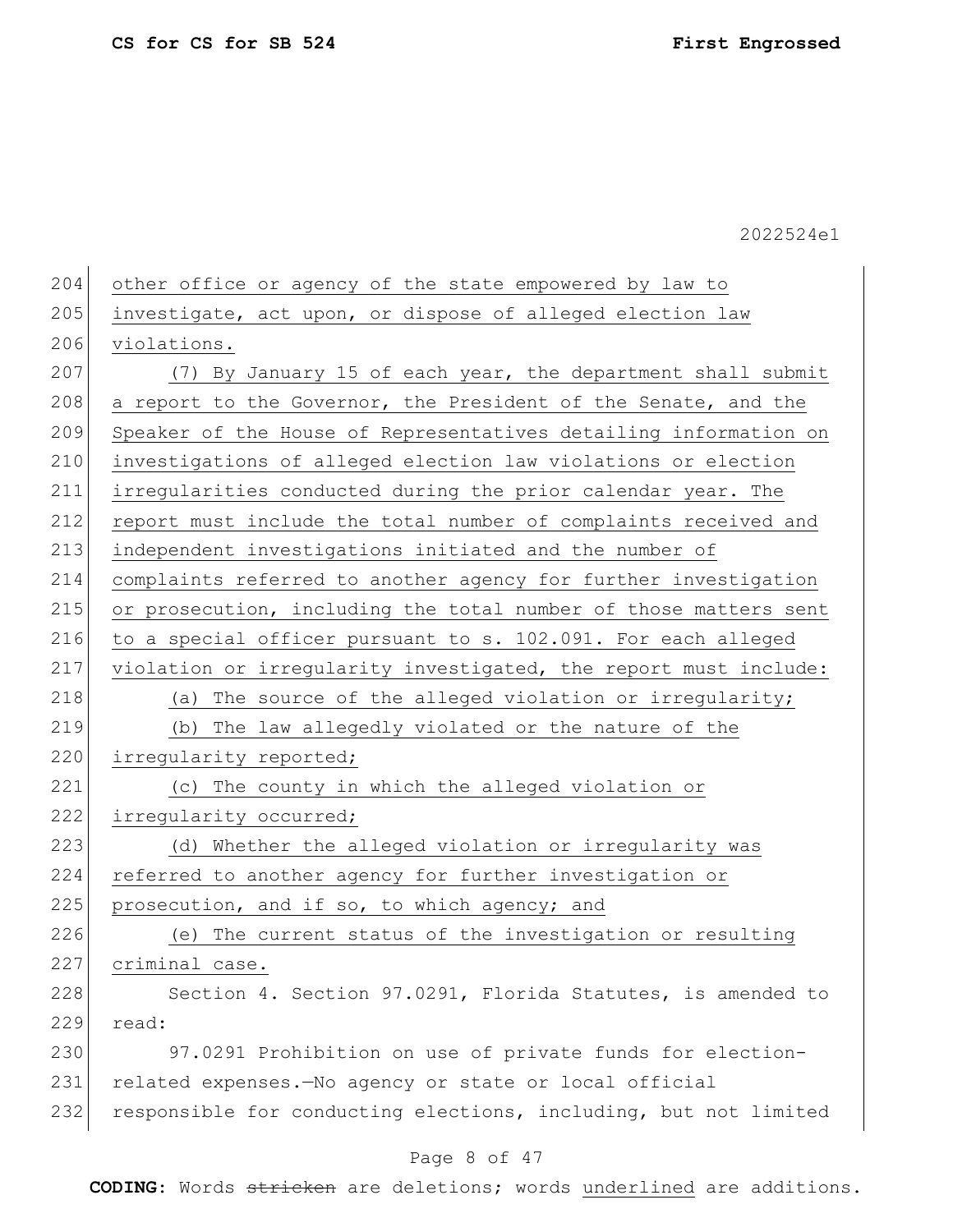233 to, a supervisor of elections, may solicit, accept, use, or 234 dispose of any donation in the form of money, grants, property, 235 or personal services from an individual or a nongovernmental 236 entity for the purpose of funding any type of election-related 237 expenses related to election administration, including, but not 238 limited to,  $\Theta$  voter education, voter outreach, voter  $\Theta$   $\mathbf{r}$ 239 registration programs, or the cost of any litigation related to 240 election administration. This section does not prohibit the 241 donation and acceptance of space to be used for a polling room 242 or an early voting site. 243 Section 5. Paragraph (g) is added to subsection (3) of 244 section 97.052, Florida Statutes, to read: 245 97.052 Uniform statewide voter registration application. 246 (3) The uniform statewide voter registration application 247 must also contain: 248 (g) A statement informing the applicant that if the 249 application is being collected by a third-party voter  $250$  registration organization, the organization might not deliver 251 the application to the division or the supervisor in the county 252 in which the applicant resides in less than 14 days or before 253 registration closes for the next ensuing election, and that the 254 applicant may instead elect to deliver the application in person 255 or by mail or choose to register online. The statement must 256 further inform the applicant how to determine whether the 257 application has been delivered. 258 Section 6. Effective January 1, 2023, subsection (13) of 259 section 97.057, Florida Statutes, is amended to read:

260 97.057 Voter registration by the Department of Highway 261 Safety and Motor Vehicles.-

### Page 9 of 47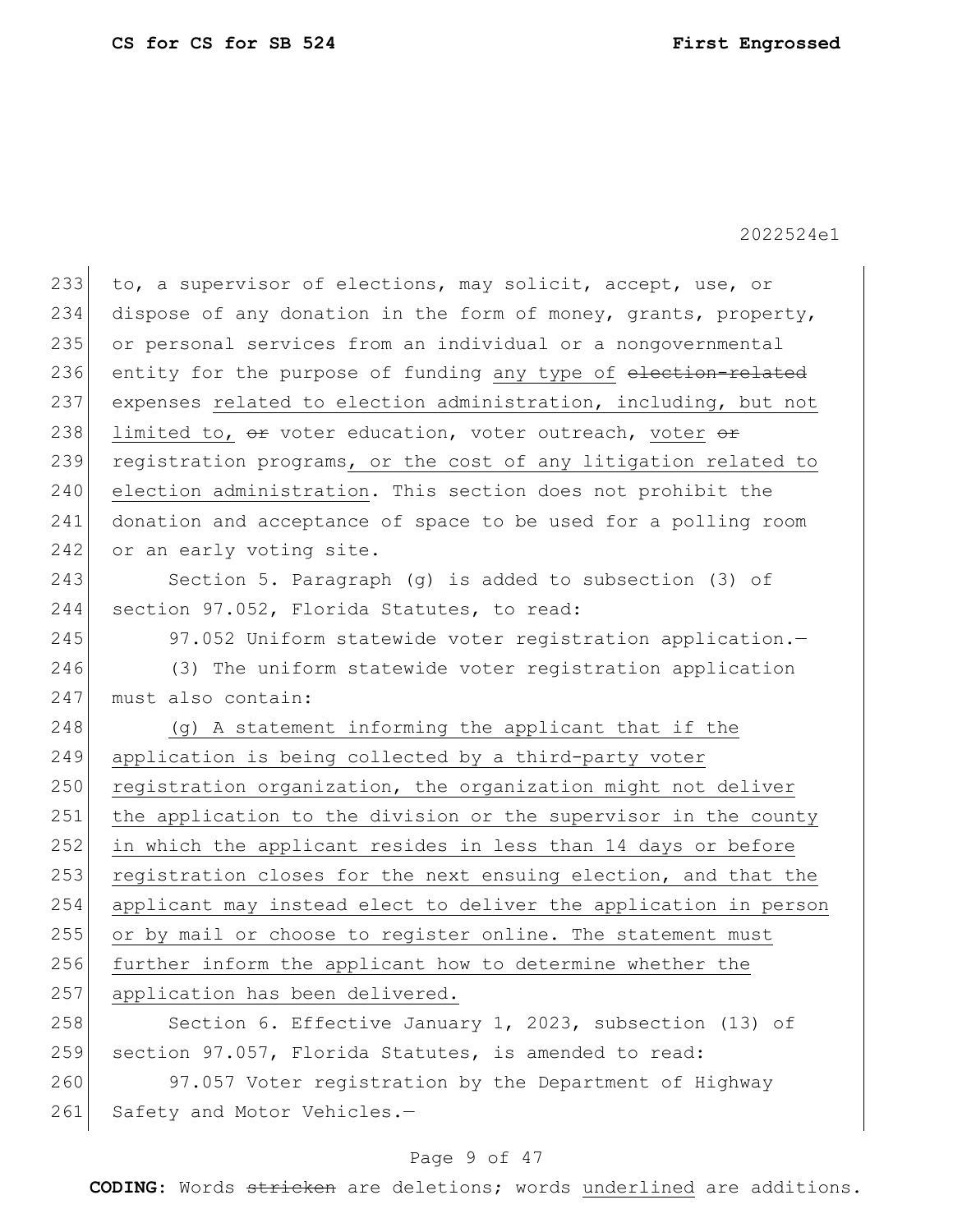262 (13) The Department of Highway Safety and Motor Vehicles 263 must assist the Department of State in regularly identifying 264 changes in residence address on the driver license or 265 identification card of a voter. The Department of State must 266 report each such change to the appropriate supervisor of 267 elections who must change the voter's registration records in 268 accordance with s. 98.065(5) <del>s. 98.065(4)</del>.

269 Section 7. Present subsections (4) through (7) of section  $270$  97.0575, Florida Statutes, are redesignated as subsections (5) 271 through  $(8)$ , respectively, a new subsection  $(4)$  is added to that 272 section, and paragraph (a) of subsection (3) of that section is 273 amended, to read:

274 97.0575 Third-party voter registrations.-

275 (3) (a) A third-party voter registration organization that 276 collects voter registration applications serves as a fiduciary 277 to the applicant, ensuring that any voter registration 278 application entrusted to the organization, irrespective of party 279 affiliation, race, ethnicity, or gender, must be promptly 280 delivered to the division or the supervisor of elections in the 281 county in which the applicant resides within 14 days after the 282 application was completed by the applicant, but not after 283 registration closes for the next ensuing election. A third-party 284 voter registration organization must notify the applicant at the 285 time the application is collected that the organization might 286 not deliver the application to the division or the supervisor of 287 elections in the county in which the applicant resides in less 288 than 14 days or before registration closes for the next ensuing 289 election and must advise the applicant that he or she may 290 deliver the application in person or by mail. The third-party

#### Page 10 of 47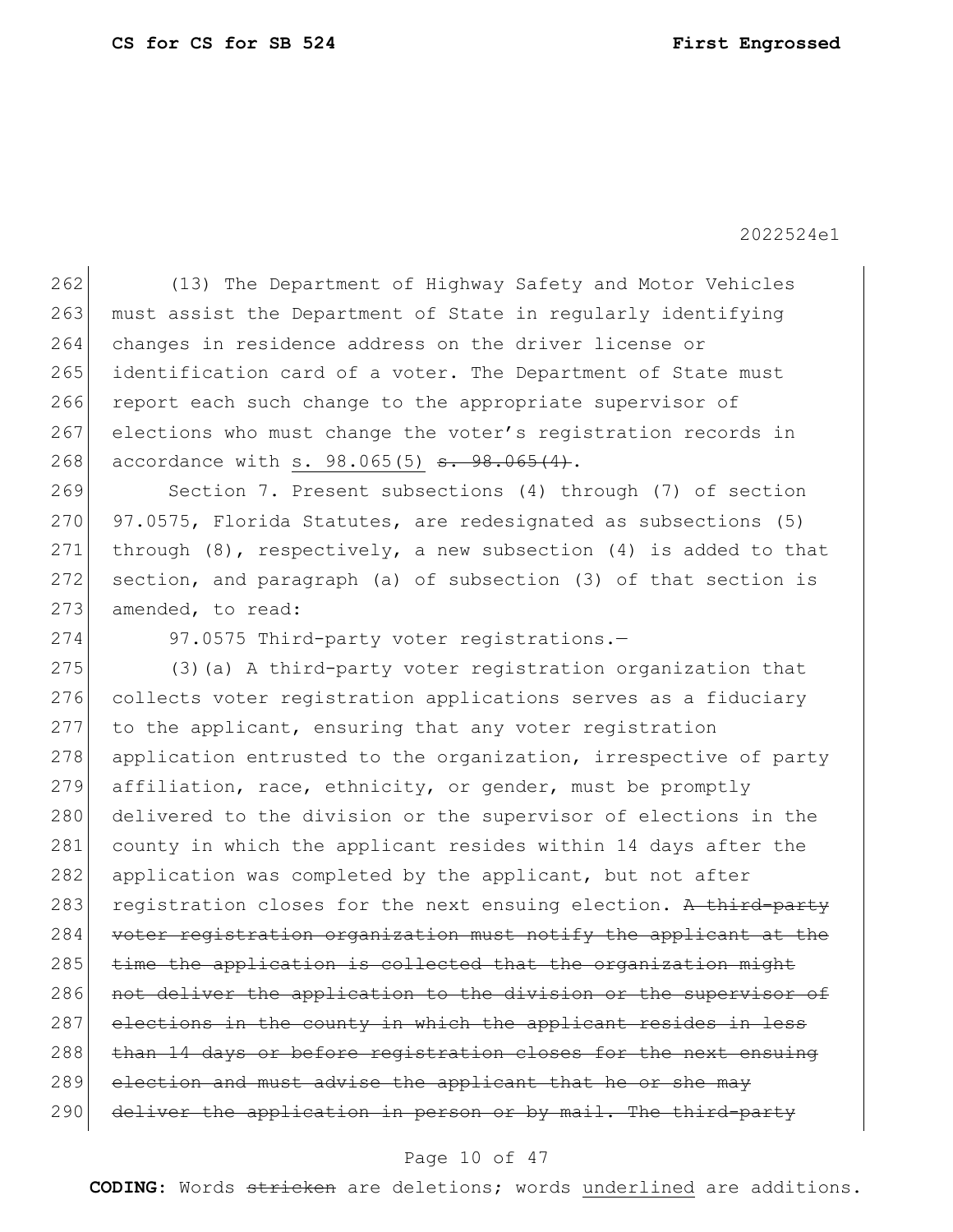291 voter registration organization must also inform the applicant 292 how to register online with the division and how to determine 293 whether the application has been delivered. If a voter 294 registration application collected by any third-party voter 295 registration organization is not promptly delivered to the 296 division or supervisor of elections in the county in which the 297 applicant resides, the third-party voter registration 298 organization is liable for the following fines:

299 1. A fine in the amount of \$50 for each application 300 received by the division or the supervisor of elections in the 301 county in which the applicant resides more than 14 days after 302 the applicant delivered the completed voter registration 303 application to the third-party voter registration organization 304 or any person, entity, or agent acting on its behalf. A fine in 305 the amount of \$250 for each application received if the third-306 party voter registration organization or person, entity, or 307 agency acting on its behalf acted willfully.

 2. A fine in the amount of \$100 for each application collected by a third-party voter registration organization or 310 any person, entity, or agent acting on its behalf, before book closing for any given election for federal or state office and received by the division or the supervisor of elections in the county in which the applicant resides after the book-closing deadline for such election. A fine in the amount of \$500 for each application received if the third-party registration 316 organization or person, entity, or agency acting on its behalf acted willfully.

318 3. A fine in the amount of \$500 for each application 319 collected by a third-party voter registration organization or

#### Page 11 of 47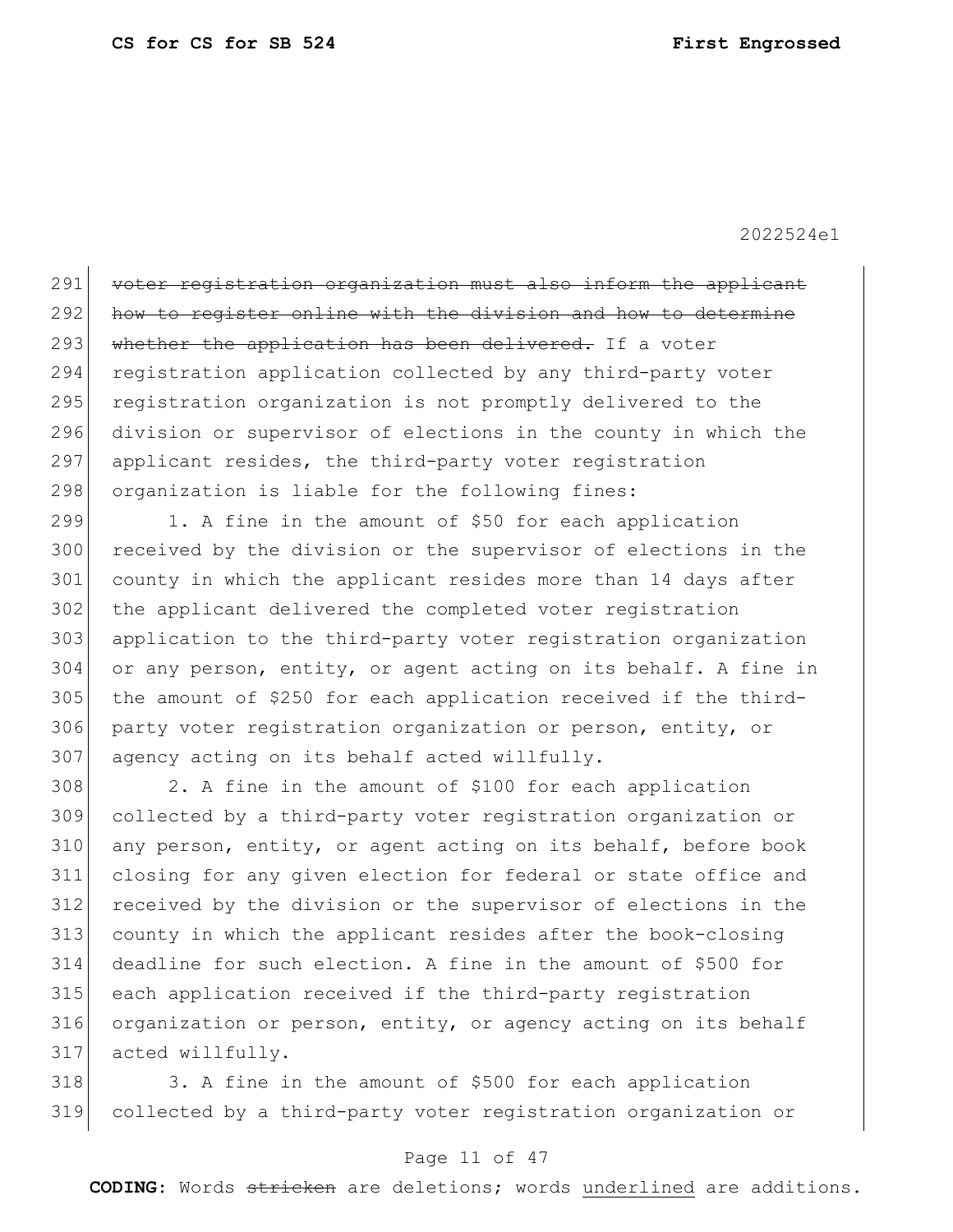320 any person, entity, or agent acting on its behalf, which is not 321 submitted to the division or supervisor of elections in the 322 county in which the applicant resides. A fine in the amount of 323 \$1,000 for any application not submitted if the third-party 324 voter registration organization or person, entity, or agency 325 acting on its behalf acted willfully. 326 327 The aggregate fine pursuant to this paragraph which may be 328 assessed against a third-party voter registration organization, 329 including affiliate organizations, for violations committed in a 330 calendar year is \$50,000 \$1,000. 331 (4) If a person collecting voter registration applications 332 on behalf of a third-party voter registration organization 333 alters the voter registration application of any other person, 334 without the other person's knowledge and consent, in violation 335 of s. 104.012(4) and is subsequently convicted of such offense, 336 the applicable third-party voter registration organization is 337 liable for a fine in the amount of \$1,000 for each application 338 altered. 339 Section 8. Effective January 1, 2023, present subsections 340 (3) through (6) of section 98.065, Florida Statutes, are 341 redesignated as subsections (4) through  $(7)$ , respectively, a new 342 subsection (3) is added to that section, and subsection (2) and 343 present subsections  $(3)$ ,  $(4)$ , and  $(5)$  of that section are 344 amended, to read: 345 98.065 Registration list maintenance programs.

346 (2) A supervisor must incorporate one or more of the 347 following procedures in the supervisor's annual biennial 348 registration list maintenance program under which the supervisor

#### Page 12 of 47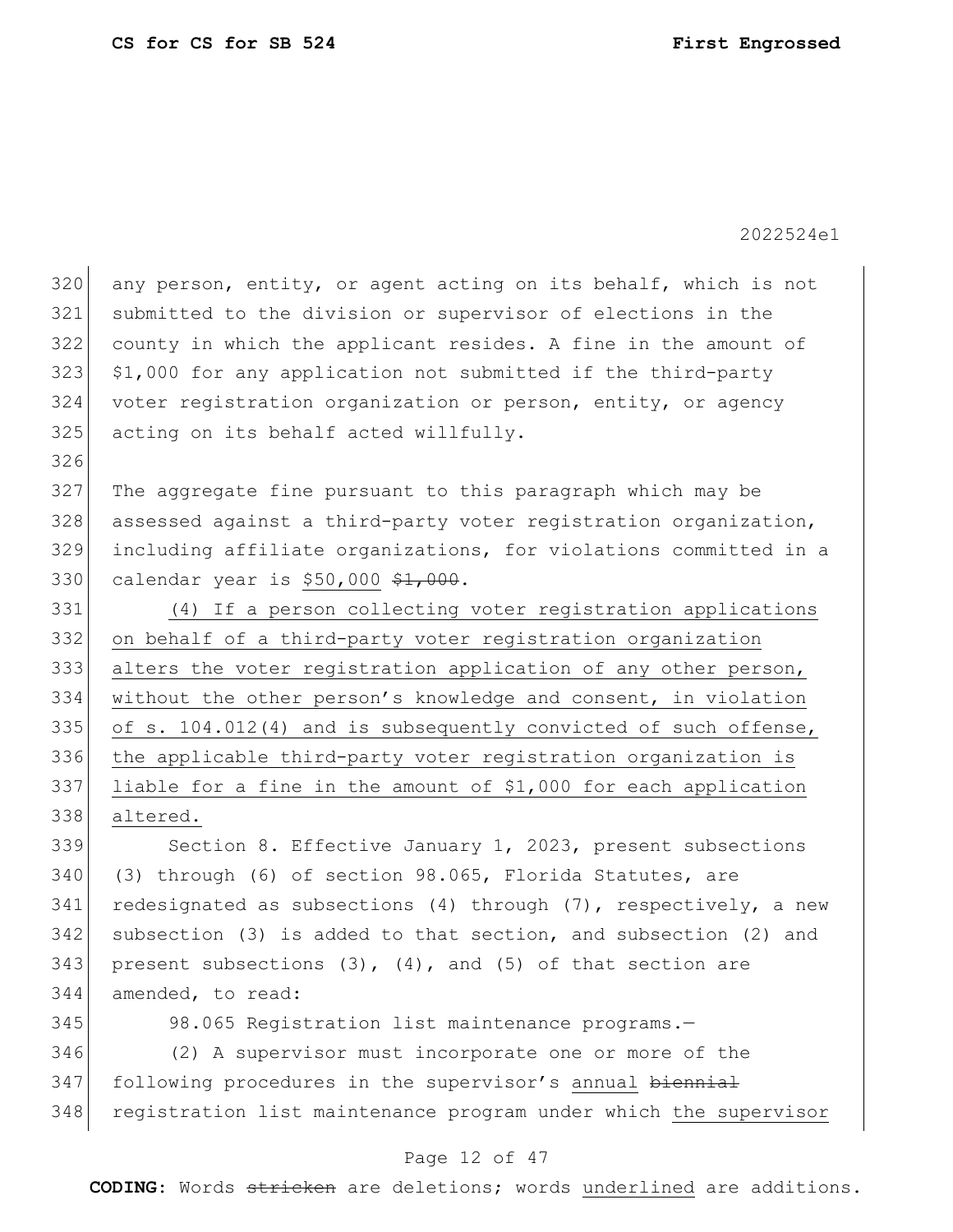349 shall: 350 (a) Use change-of-address information supplied by the 351 United States Postal Service through its licensees is used to 352 identify registered voters whose addresses might have changed. 353 Additionally, in odd-numbered years, unless the supervisor is 354 conducting the procedure specified in paragraph (b), the 355 supervisor must identify change-of-address information from 356 returned nonforwardable return-if-undeliverable address 357 confirmation requests mailed to all registered voters who have 358 not voted in the preceding two general elections or any 359 intervening election and who have not made a request that their 360 registration records be updated during that time; or 361 (b) Identify change-of-address information is identified 362 from returned nonforwardable return-if-undeliverable mail sent 363 to all registered voters in the county<del>; or</del> 364 (c) Change-of-address information is identified from 365 returned nonforwardable return-if-undeliverable address 366 confirmation requests mailed to all registered voters who have 367 not voted in the last 2 years and who did not make a written 368 request that their registration records be updated during that  $369$  time. 370 (3) Address confirmation requests sent pursuant to 371 paragraph (2)(a) and mail sent pursuant to paragraph (b) must be 372 addressed to the voter's address of legal residence, not 373 including voters temporarily residing outside the county and 374 registered in the precinct designated by the supervisor pursuant 375 to s. 101.045(1). If a request is returned as undeliverable, any

376 other notification sent to the voter pursuant to subsection (5)

### 377 or s. 98.0655 must be addressed to the voter's mailing address

### Page 13 of 47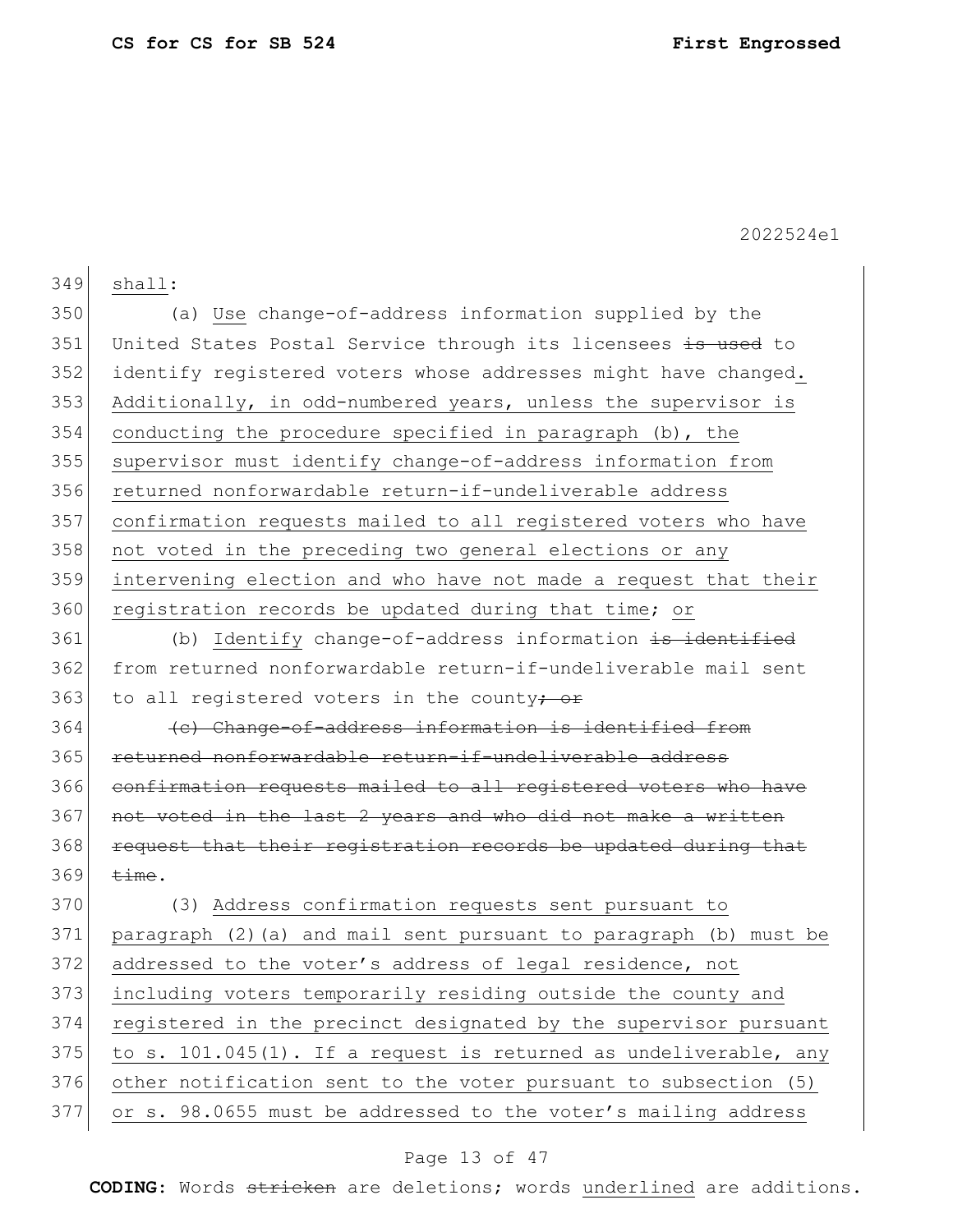$378$  on file, if any.

379 (4) A registration list maintenance program must be 380 conducted by each supervisor, at a minimum, once  $\pm n$  each  $\theta$ dd-381 numbered year and must be completed not later than 90 days 382 before prior to the date of any federal election. All list 383 maintenance actions associated with each voter must be entered, 384 tracked, and maintained in the statewide voter registration 385 system.

386 (5)(a) $\left(4\right)$  (a) If the supervisor receives change-of-address information pursuant to the activities conducted in subsection  $(2)$ , from jury notices signed by the voter and returned to the courts, from the Department of Highway Safety and Motor Vehicles, or from other sources which indicates that a 391 registered voter's legal residence might have changed to another 392 location within the state, the supervisor must change the registration records to reflect the new address and must send the voter an address change notice as provided in s. 98.0655(2).

395 (b) If the supervisor of elections receives change-of-396 address information pursuant to the activities conducted in 397 subsection  $(2)$ , from jury notices signed by the voter and 398 returned to the courts, or from other sources which indicates 399 that a registered voter's legal residence might have changed to 400 a location outside the state, the supervisor of elections shall 401 send an address confirmation final notice to the voter as 402 provided in s. 98.0655(3).

403 (c) If an address confirmation request required by 404 paragraph (2)(a) is returned as undeliverable without indication 405 of an address change, or there is no response from the voter 406 within 30 days, or if any other nonforwardable return-if-

### Page 14 of 47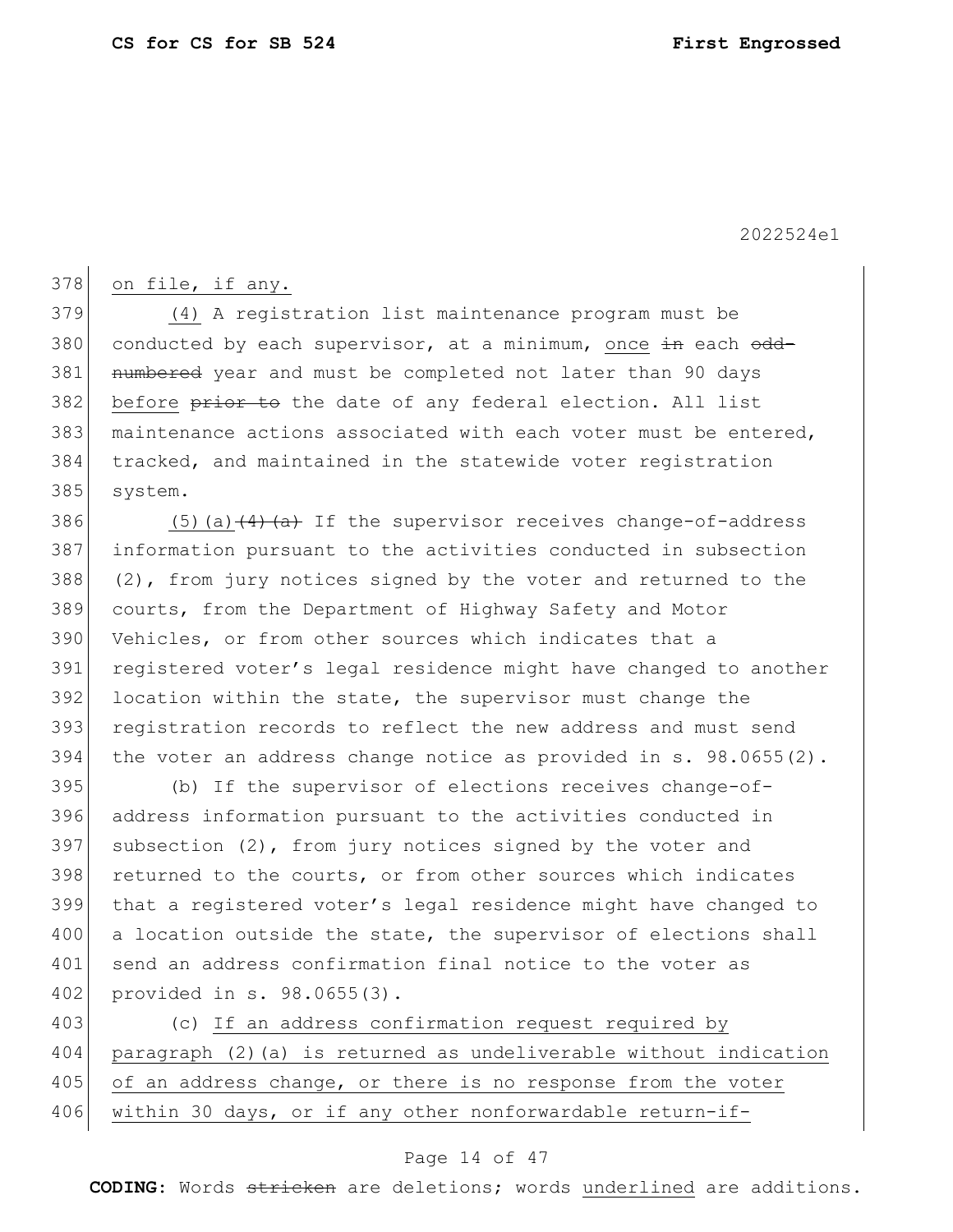407 undeliverable mail is returned as undeliverable with no 408 indication of an address change, the supervisor shall send an 409 address confirmation final notice to all addresses on file for 410 the voter.

411 (d) The supervisor must designate as inactive all voters 412 who have been sent an address confirmation final notice and who 413 have not returned the postage prepaid, preaddressed return form 414 within 30 days or for which the final notice has been returned 415 as undeliverable. Names on the inactive list may not be used to 416 calculate the number of signatures needed on any petition. A 417 voter on the inactive list may be restored to the active list of 418 voters upon the voter updating his or her registration and 419 confirming his or her current address of legal residence, 420 requesting a vote-by-mail ballot and confirming his or her 421 current address of legal residence, or appearing to vote and 422 confirming his or her current address of legal residence. 423 However, if the voter does not update his or her voter 424 registration information, request a vote-by-mail ballot, or vote 425 by the second general election after being placed on the 426 inactive list, the voter's name shall be removed from the 427 statewide voter registration system and the voter shall be 428 required to reregister to have his or her name restored to the 429 statewide voter registration system.

430 (6) $\left(5\right)$  A notice may not be issued pursuant to this section 431 and a voter's name may not be removed from the statewide voter 432 registration system later than 90 days prior to the date of a 433 federal election. However, this section does not preclude the 434 correction of registration records based on information 435 submitted by the voter or removal of the name of a voter from

#### Page 15 of 47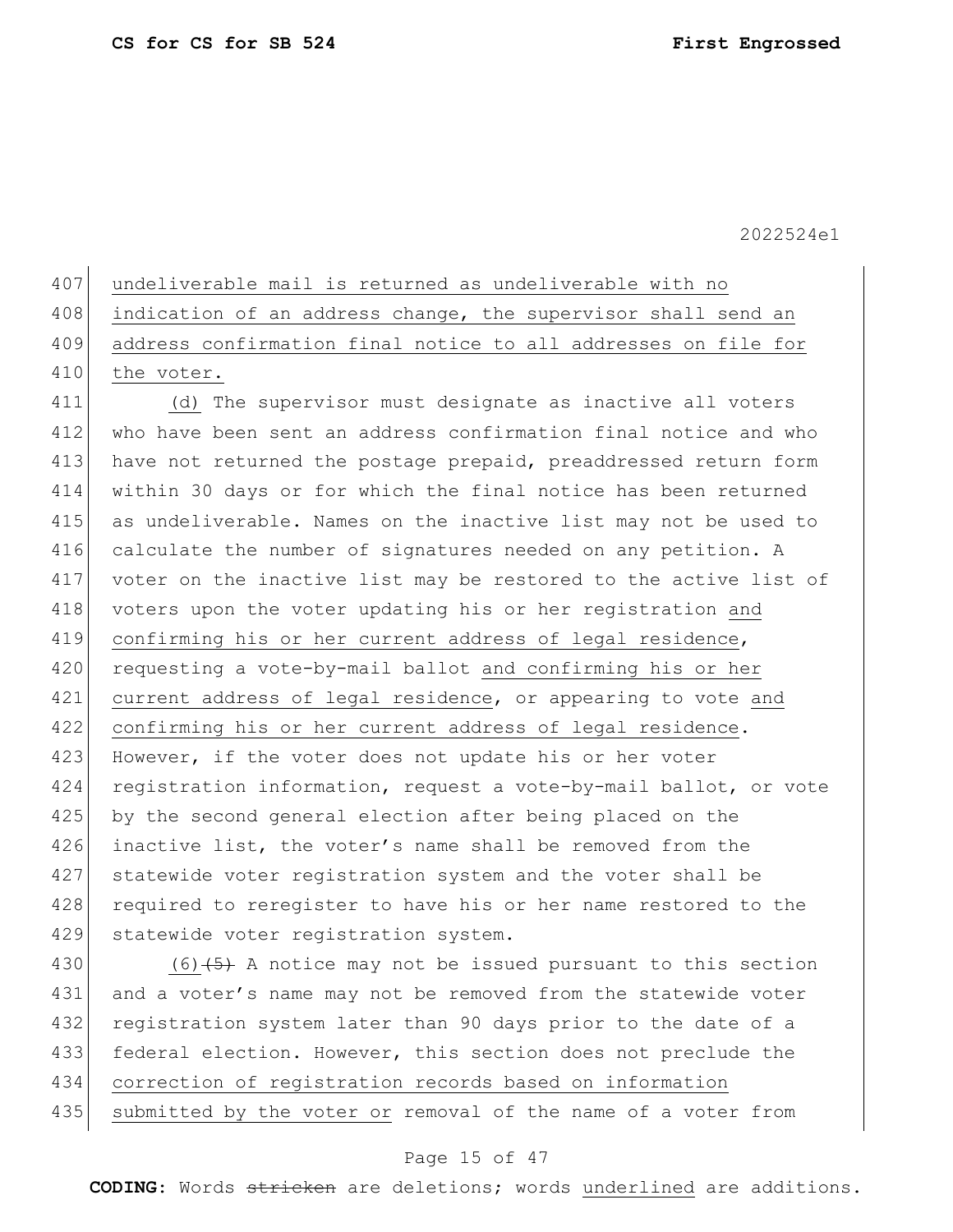Page 16 of 47 436 the statewide voter registration system at any time upon the 437 voter's written request, by reason of the voter's death, or upon 438 a determination of the voter's ineligibility as provided in s. 439 98.075(7). 440 Section 9. Effective January 1, 2023, subsections (1) and 441 (3) of section 98.0655, Florida Statutes, are amended to read: 442 98.0655 Registration list maintenance forms.—The department 443 shall prescribe registration list maintenance forms to be used 444 by the supervisors which must include: 445 (1) An address confirmation request that must contain: 446 (a) The voter's name and address of legal residence as 447 shown on the voter registration record; and 448 (b) A request that the voter notify the supervisor if 449 either the voter's name or address of legal residence is 450 incorrect; 451 (c) If the address confirmation request is required by s. 452 98.065(2)(a), a statement that if the voter has not changed his 453 or her legal residence or has changed his or her legal residence 454 within the state, the voter should return the form within 30 455 days after the date on which the notice was sent to the voter; 456 and 457 (d) Information about updating voter information through 458 the online voter registration system. 459 (3) An address confirmation final notice that must be sent 460 to the newly recorded address of legal residence, or to all 461 addresses on file for the voter if no indication of new address 462 has been received, by forwardable mail and must contain a 463 postage prepaid, preaddressed return form and a statement that: 464 (a) If the voter has not changed his or her legal residence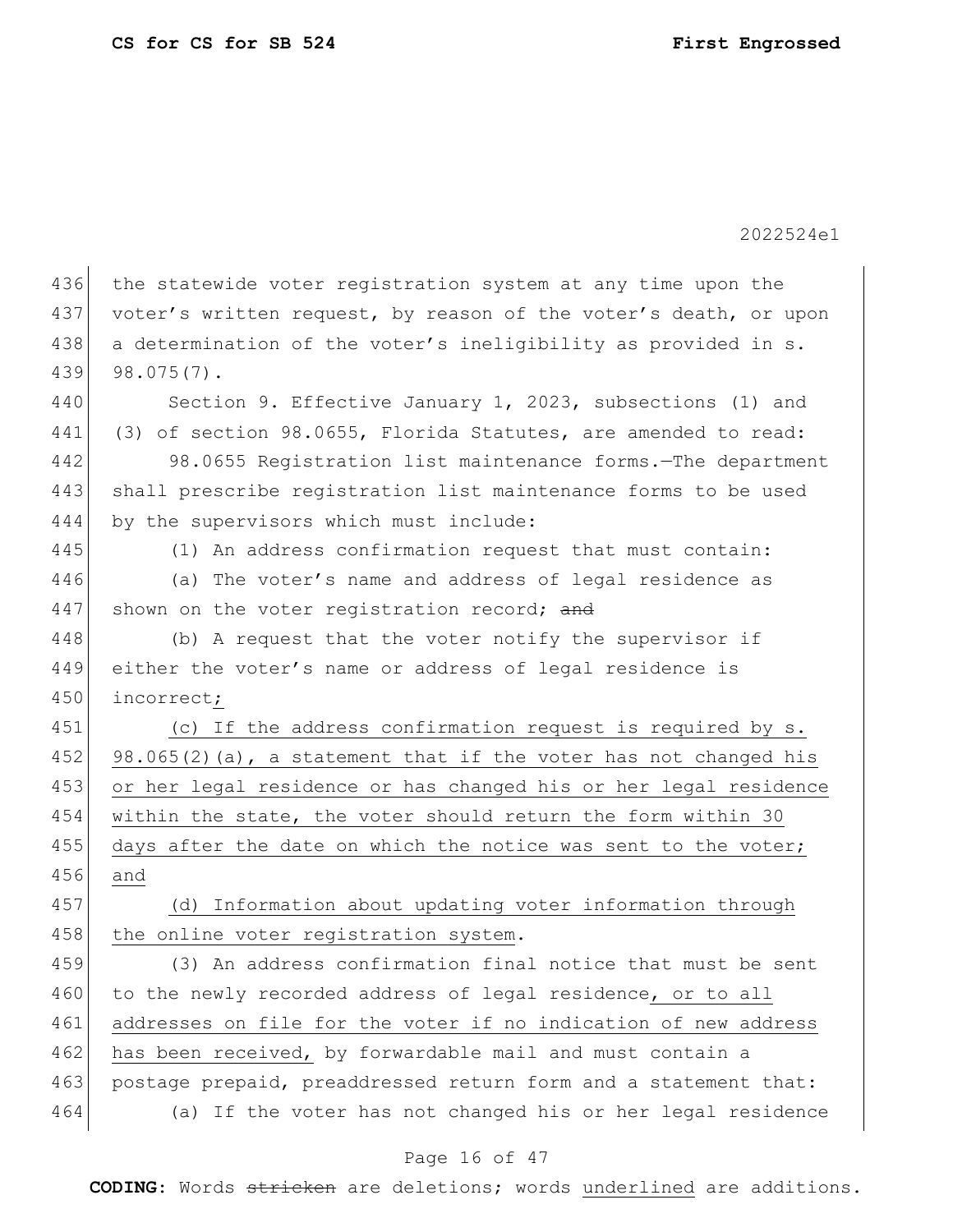| 465 | or has changed his or her legal residence within the state, the |  |  |  |  |
|-----|-----------------------------------------------------------------|--|--|--|--|
| 466 | voter should return the form within 30 days after the date on   |  |  |  |  |
| 467 | which the notice was sent to the voter.                         |  |  |  |  |
| 468 | (b) If the voter has changed his or her legal residence to      |  |  |  |  |
| 469 | a location outside the state:                                   |  |  |  |  |
| 470 | 1. The voter shall return the form, which serves as a           |  |  |  |  |
| 471 | request to be removed from the reqistration books; and          |  |  |  |  |
| 472 | 2. The voter shall be provided with information on how to       |  |  |  |  |
| 473 | register in the new jurisdiction in order to be eligible to     |  |  |  |  |
| 474 | vote.                                                           |  |  |  |  |
| 475 | (c) If the return form is not returned, the voter's name        |  |  |  |  |
| 476 | shall be designated as inactive in the statewide voter          |  |  |  |  |
| 477 | registration system, and confirmation of the voter's address of |  |  |  |  |
| 478 | legal residence may be required before the voter is authorized  |  |  |  |  |
| 479 | to vote in an election.                                         |  |  |  |  |
| 480 | Section 10. Paragraph (a) of subsection (3) of section          |  |  |  |  |
| 481 | 98.075, Florida Statutes, is amended to read:                   |  |  |  |  |
| 482 | 98.075 Registration records maintenance activities;             |  |  |  |  |
| 483 | ineligibility determinations.-                                  |  |  |  |  |
| 484 | (3) DECEASED PERSONS.-                                          |  |  |  |  |
| 485 | (a) 1. The department shall identify those registered voters    |  |  |  |  |
| 486 |                                                                 |  |  |  |  |
|     | who are deceased by comparing information received from either: |  |  |  |  |
| 487 | a. The Department of Health as provided in s. 98.093; or        |  |  |  |  |
| 488 | b. The United States Social Security Administration,            |  |  |  |  |
| 489 | including, but not limited to, any master death file or index   |  |  |  |  |
| 490 | compiled by the United States Social Security Administration;   |  |  |  |  |
| 491 | and                                                             |  |  |  |  |
| 492 | c. The Department of Highway Safety and Motor Vehicles.         |  |  |  |  |
| 493 | 2. Within 7 days after receipt of such information through      |  |  |  |  |

## Page 17 of 47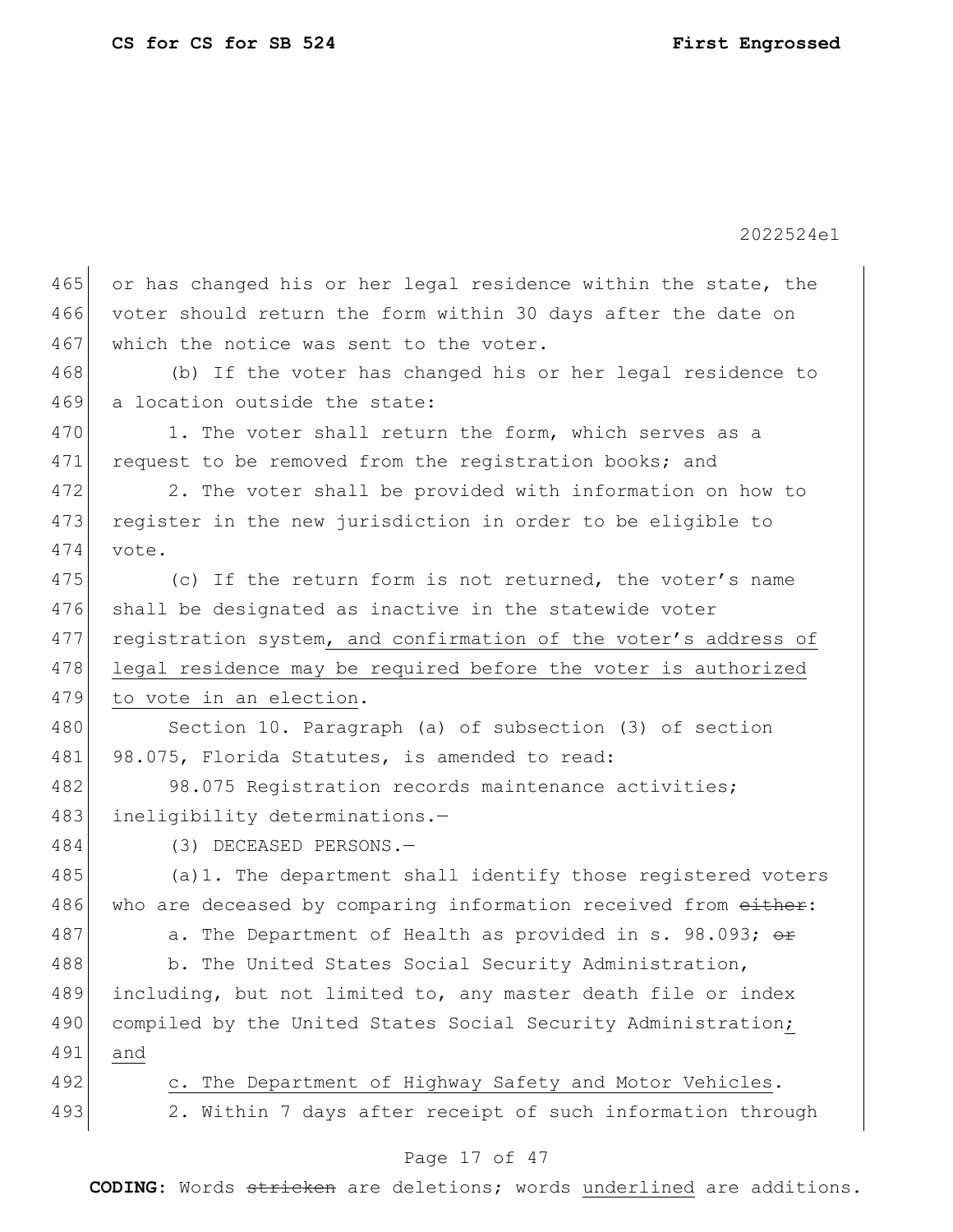494 the statewide voter registration system, the supervisor shall 495 remove the name of the registered voter.

496 Section 11. Section 98.093, Florida Statutes, is amended to 497 read:

498 98.093 Duty of officials to furnish information relating to 499 deceased persons, persons adjudicated mentally incapacitated,  $500$  and persons convicted of a felony, and persons who are not 501 United States citizens.-

502 (1) In order to identify ineligible registered voters and 503 maintain accurate and current voter registration records in the 504 statewide voter registration system pursuant to procedures in s. 505 98.065 or s. 98.075, it is necessary for the department and 506 supervisors of elections to receive or access certain 507 information from state and federal officials and entities in the 508 format prescribed.

 (2) To the maximum extent feasible, state and local government agencies shall facilitate provision of information and access to data to the department, including, but not limited to, databases that contain reliable criminal records and records of deceased persons. State and local government agencies that provide such data shall do so without charge if the direct cost 515 incurred by those agencies is not significant.

516 (a) The Department of Health shall furnish monthly to the 517 department a list containing the name, address, date of birth, 518 date of death, social security number, race, and sex of each 519 deceased person 17 years of age or older.

520 (b) Each clerk of the circuit court shall furnish monthly 521 to the department:

522 1. A list of those persons who have been adjudicated

#### Page 18 of 47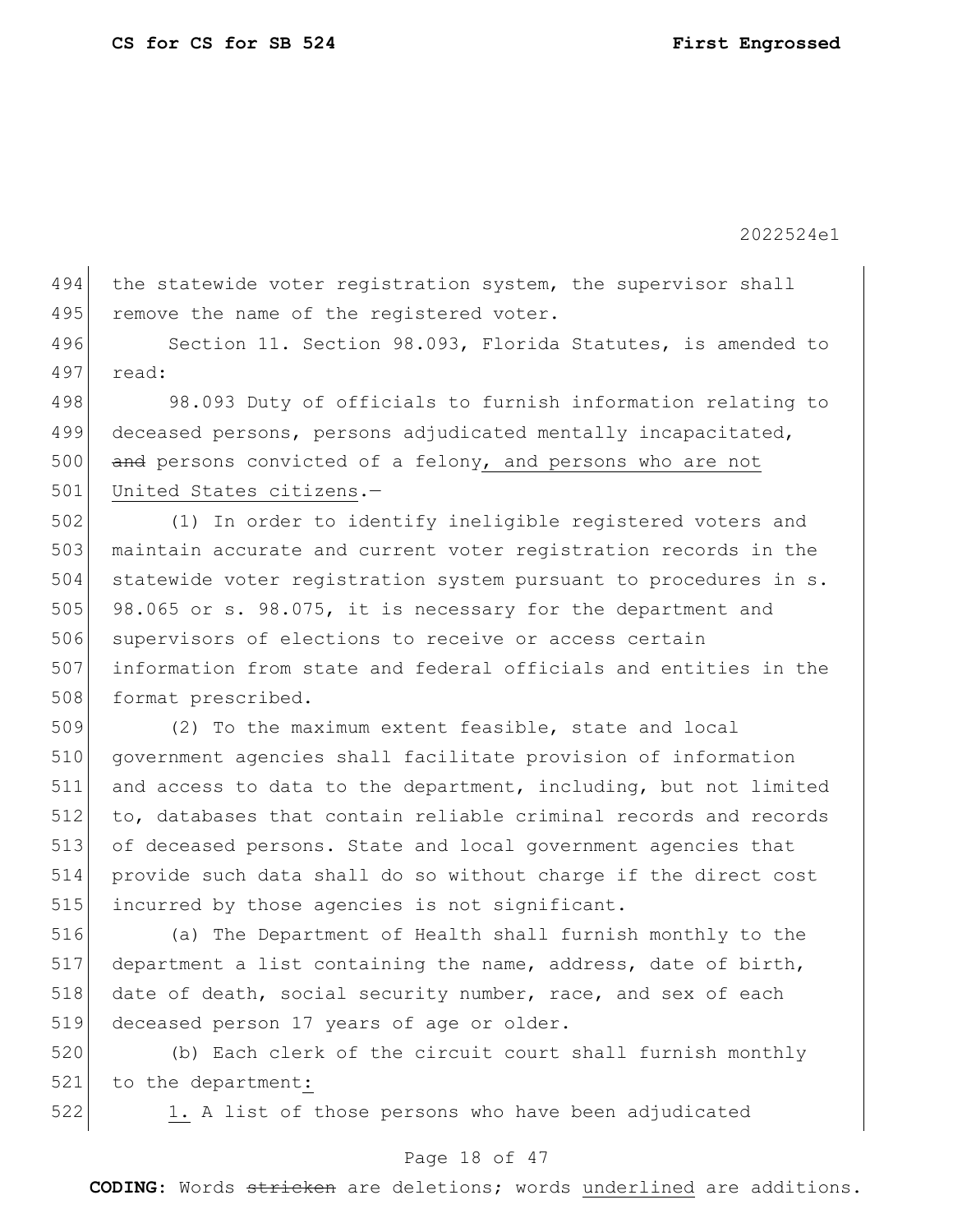523 mentally incapacitated with respect to voting during the 524 preceding calendar month, a list of those persons whose mental 525 capacity with respect to voting has been restored during the 526 preceding calendar month, and a list of those persons who have 527 returned signed jury notices during the preceding months to the 528 clerk of the circuit court indicating a change of address. Each 529 list shall include the name, address, date of birth, race, sex, 530 and, whichever is available, the Florida driver license number, 531 Florida identification card number, or social security number of 532 each such person. 533 2. Information on the terms of sentence for felony 534 convictions, including any financial obligations for court 535 costs, fees, and fines, of all persons listed in the clerk's 536 records whose last known address in the clerk's records is 537 within this state and who have been convicted of a felony during 538 the preceding month. The information may be provided directly by 539 individual clerks of the circuit court or may be provided on

540 their behalf through the Comprehensive Case Information System. 541 For each felony conviction reported, the information must 542 include:

543 a. The full name, last known address, date of birth, race, 544 sex, and, if available, the Florida driver license number or 545 Florida identification card number, as applicable, and the 546 social security number of the person convicted.

547 b. The amounts of all financial obligations, including 548 restitution and court costs, fees, and fines, and, if known, the 549 amount of financial obligations not yet satisfied.

550 c. The county in which the conviction occurred.

551 d. The statute number violated, statute table text, date of

#### Page 19 of 47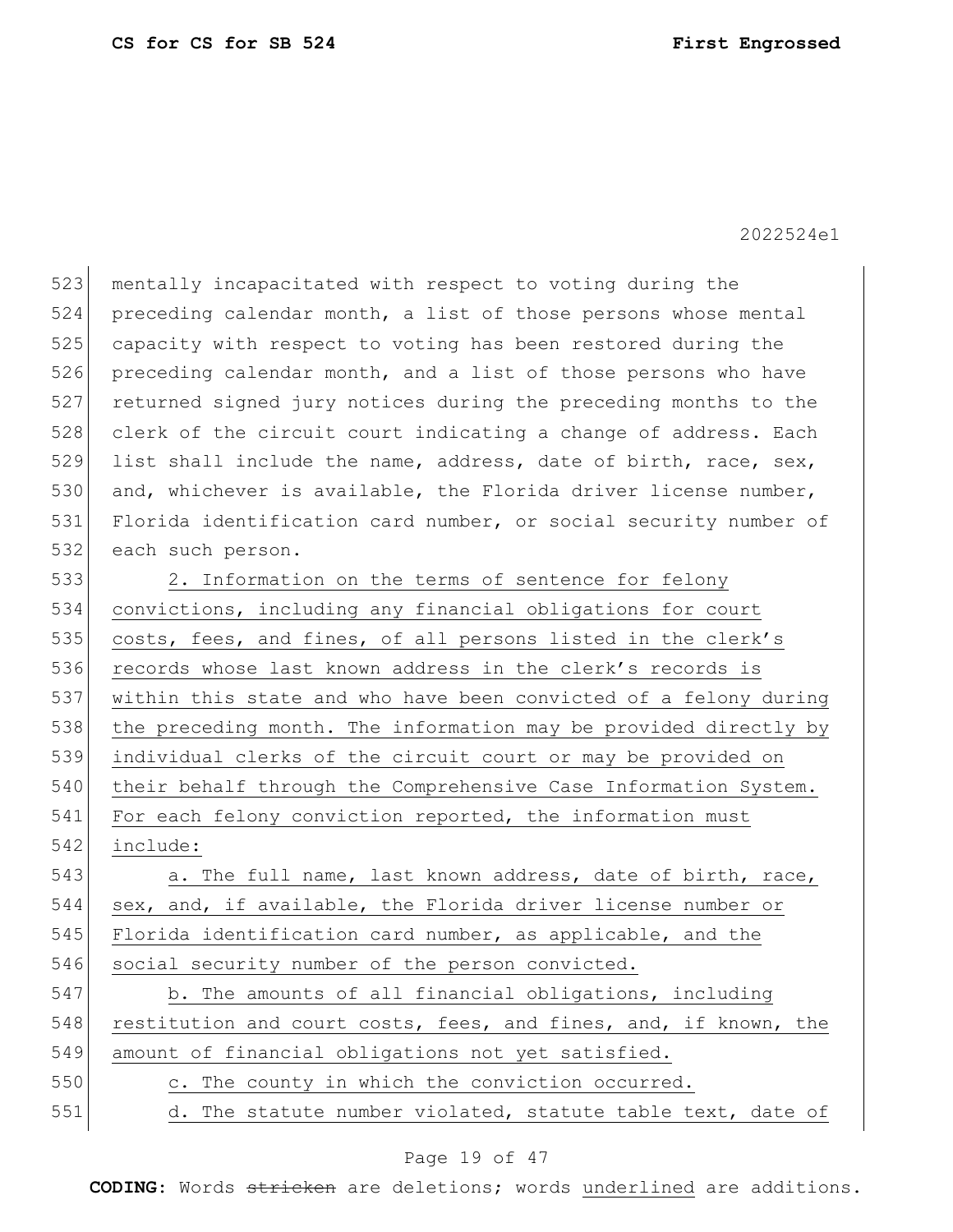### 552 conviction, and case number.

 (c) Upon receipt of information from the United States Attorney, listing persons convicted of a felony in federal court, the department shall use such information to identify 556 registered voters or applicants for voter registration who may be potentially ineligible based on information provided in 558 accordance with s. 98.075.

559 (d) The Department of Law Enforcement shall identify those 560 persons who have been convicted of a felony who appear in the 561 voter registration records supplied by the statewide voter 562 registration system, in a time and manner that enables the 563 department to meet its obligations under state and federal law.

 (e) The Florida Commission on Offender Review shall furnish at least bimonthly to the department data, including the identity of those persons granted clemency in the preceding month or any updates to prior records which have occurred in the preceding month. The data shall contain the commission's case 569 number and the person's name, address, date of birth, race, gender, Florida driver license number, Florida identification 571 card number, or the last four digits of the social security number, if available, and references to record identifiers assigned by the Department of Corrections and the Department of Law Enforcement, a unique identifier of each clemency case, and 575 the effective date of clemency of each person.

576 (f) The Department of Corrections shall identify those 577 persons who have been convicted of a felony and committed to its 578 custody or placed on community supervision. The information must 579 be provided to the department at a time and in a manner that 580 enables the department to identify registered voters who are

### Page 20 of 47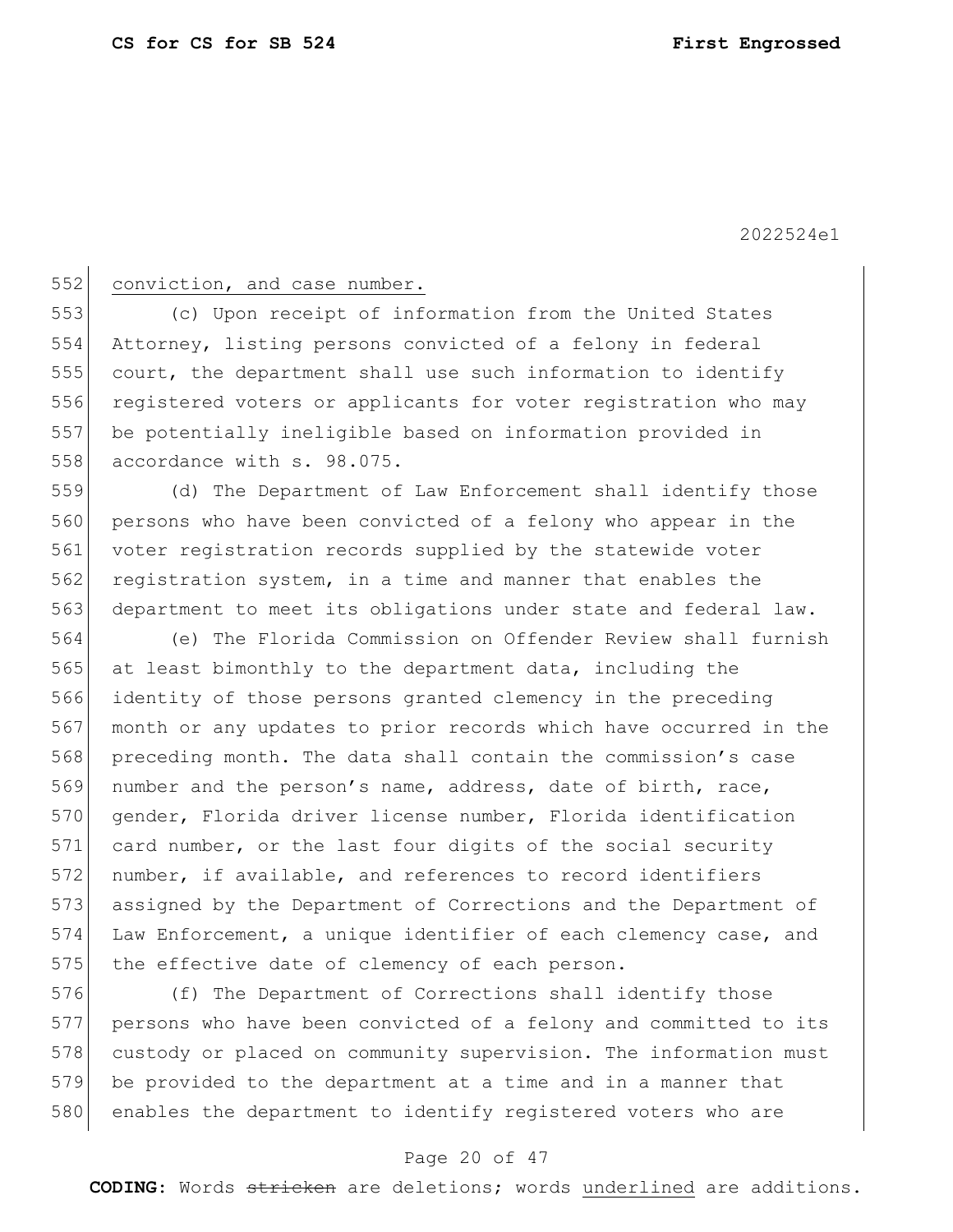581 convicted felons and to meet its obligations under state and 582 federal law.

583 (g) The Department of Highway Safety and Motor Vehicles 584 shall furnish monthly to the department:

585 1. A list of those persons whose names have been removed 586 from the driver license database because they have been licensed 587 in another state. The list must  $shall$  contain the name, address, 588 date of birth, sex, social security number, and driver license 589 number of each such person.

590 2. A list of those persons who presented evidence of non-591 United States citizenship upon being issued a new or renewed 592 Florida driver license or Florida identification card. The list 593 must contain the name; address; date of birth; social security 594 number, if applicable; and Florida driver license number or 595 Florida identification card number, as applicable, of each such 596 person.

 (3) This section does not limit or restrict the supervisor in his or her duty to remove the names of persons from the statewide voter registration system pursuant to s. 98.075(7) 600 based upon information received from other sources.

601 Section 12. Paragraph (a) of subsection (2) of section 602 100.041, Florida Statutes, is amended to read:

603 100.041 Officers chosen at general election.—

604 (2)(a) Except as provided in s. 124.011 relating to single 605 member districts after decennial redistricting, each county 606 commissioner from an odd-numbered district shall be elected at 607 the general election in each year the number of which is a 608 multiple of 4, for a 4-year term commencing on the second 609 Tuesday following such election, and each county commissioner

### Page 21 of 47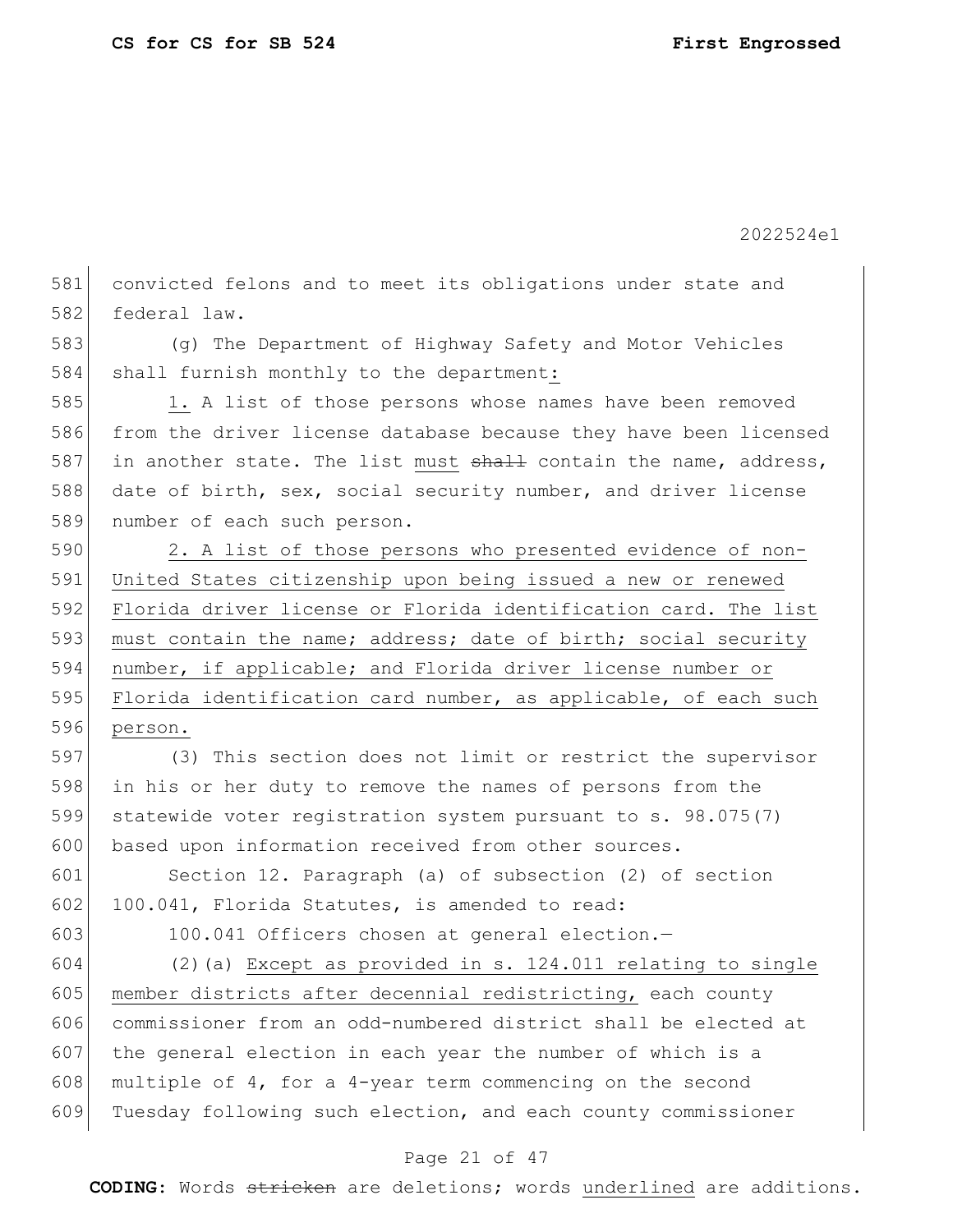from an even-numbered district shall be elected at the general election in each even-numbered year the number of which is not a multiple of 4, for a 4-year term commencing on the second Tuesday following such election. A county commissioner is "elected" for purposes of this paragraph on the date that the county canvassing board certifies the results of the election pursuant to s. 102.151. Section 13. Paragraphs (a) and (c) of subsection (11) and paragraph (a) of subsection (13) of section 100.371, Florida Statutes, are amended to read: 620 100.371 Initiatives; procedure for placement on ballot. (11)(a) An initiative petition form circulated for signature may not be bundled with or attached to any other petition. Each signature shall be dated when made and shall be valid until the next February 1 occurring in an even-numbered year for the purpose of the amendment appearing on the ballot for the general election occurring in that same year, provided 627 all other requirements of law are met. The sponsor shall submit 628 signed and dated forms to the supervisor of elections for the county of residence listed by the person signing the form for 630 verification of the number of valid signatures obtained. If a signature on a petition is from a registered voter in another county, the supervisor shall notify the petition sponsor of the misfiled petition. The supervisor shall promptly verify the signatures within 60 days after receipt of the petition forms and payment of a fee for the actual cost of signature 636 verification incurred by the supervisor. However, for petition forms submitted less than 60 days before February 1 of an even-638 | numbered year, the supervisor shall promptly verify the

#### Page 22 of 47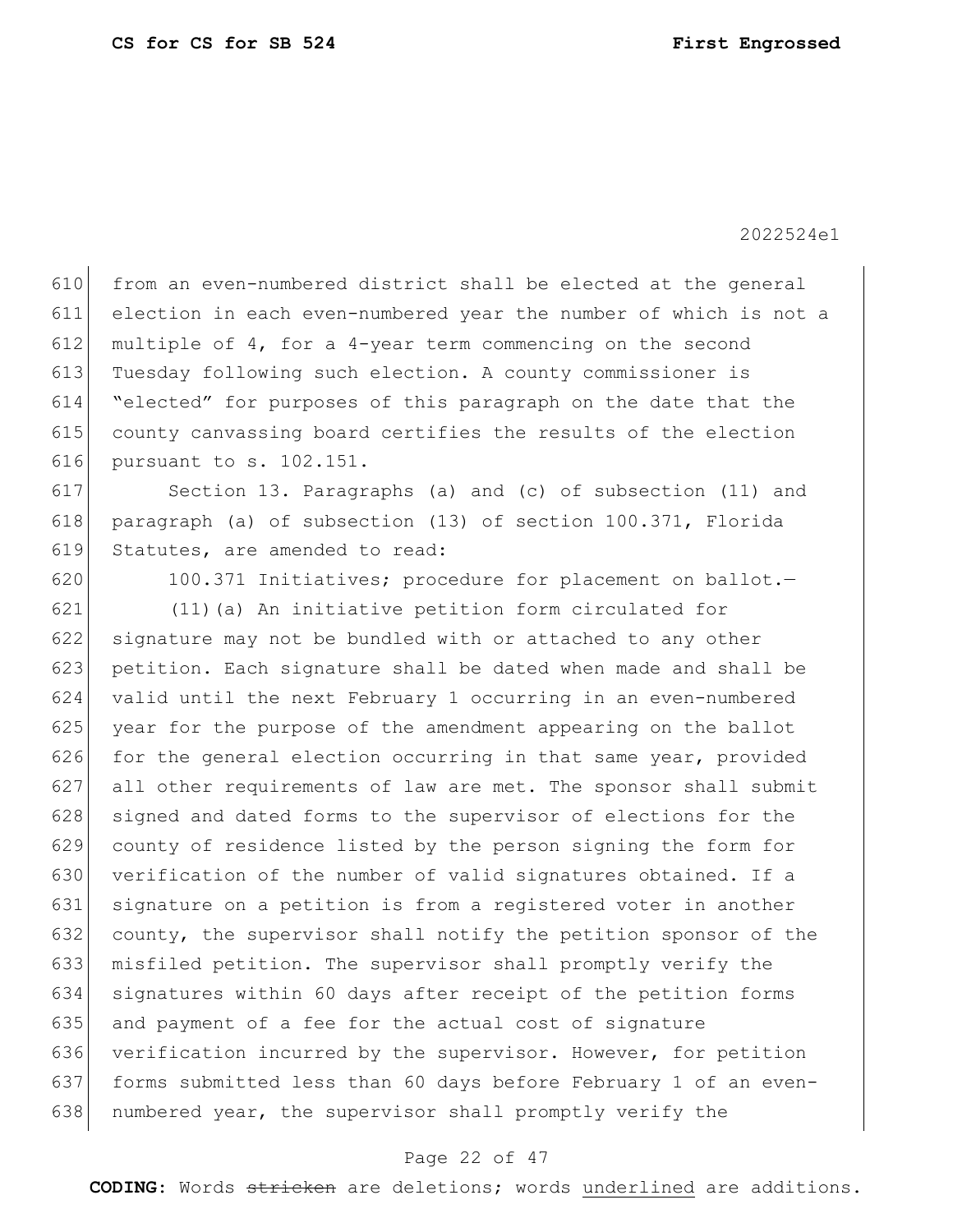639 signatures within 30 days after receipt of the form and payment 640 of the fee for signature verification. The supervisor shall 641 promptly record, in the manner prescribed by the Secretary of 642 State, the date each form is received by the supervisor, and the 643 date the signature on the form is verified as valid. The 644 supervisor may verify that the signature on a form is valid only 645 if: 646 1. The form contains the original signature of the 647 purported elector. 648 2. The purported elector has accurately recorded on the 649 form the date on which he or she signed the form. 650 3. The form sets forth the purported elector's name, 651 address, city, county, and voter registration number or date of 652 birth.  $653$  4. The purported elector is, at the time he or she signs 654 the form and at the time the form is verified, a duly qualified 655 and registered elector in the state. 656  $\vert$  5. The signature was obtained legally, including that if a 657 paid petition circulator was used, the circulator was validly 658 registered under subsection (3) when the signature was obtained. 659 660 The supervisor shall retain all  $\frac{1}{2}$  the signature forms, separating 661 forms verified as valid from those deemed invalid, for at least 662 1 year following the election for  $\pm n$  which the petition was 663 circulated issue appeared on the ballot or until the division 664 notifies the supervisors of elections that the committee that 665 circulated the petition is no longer seeking to obtain ballot  $666$  position. 667 (c) On the last day of each month, or on the last day of

#### Page 23 of 47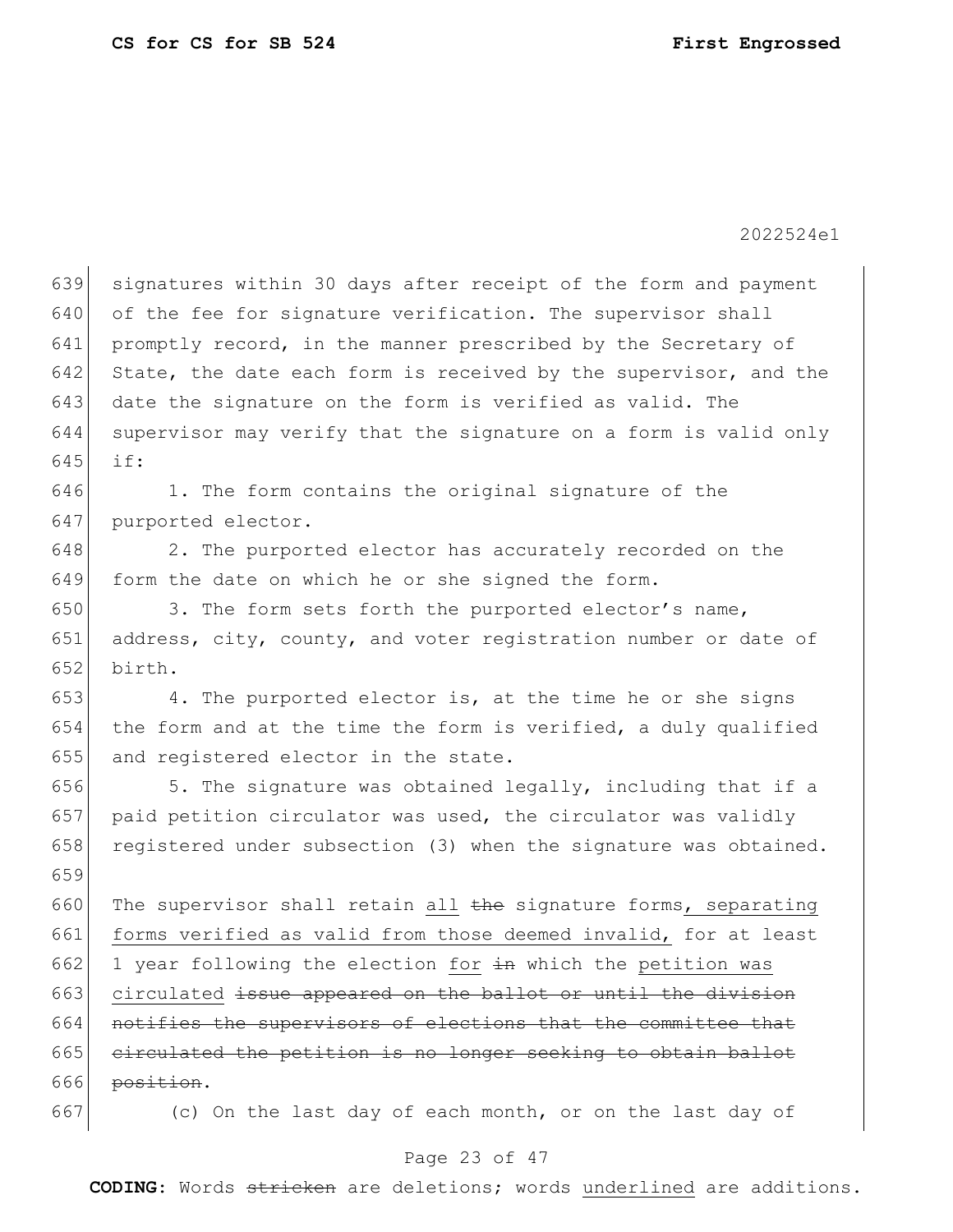each week from December 1 of an odd-numbered year through February 1 of the following year, each supervisor shall post on 670 his or her website the total number of signatures submitted, the total number of invalid signatures, the total number of 672 signatures processed, and the aggregate number of verified valid signatures and the distribution of such signatures by congressional district for each proposed amendment proposed by initiative, along with the following information specific to the 676 reporting period: the total number of signed petition forms received, the total number of signatures verified, the 678 distribution of verified valid signatures by congressional district, and the total number of verified petition forms 680 forwarded to the Secretary of State.

 (13)(a) At the same time the Secretary of State submits an 682 initiative petition to the Attorney General pursuant to s. 683 15.21, the secretary shall submit a copy of the initiative petition to the Financial Impact Estimating Conference. Within 75 days after receipt of a proposed revision or amendment to the 686 State Constitution by initiative petition from the Secretary of 687 State, the Financial Impact Estimating Conference shall complete 688 an analysis and financial impact statement to be placed on the ballot of the estimated increase or decrease in any revenues or costs to state or local governments and the overall impact to the state budget resulting from the proposed initiative. The 75- 692 day time limit is tolled when the Legislature is in session. The Financial Impact Estimating Conference shall submit the financial impact statement to the Attorney General and Secretary of State. If the initiative petition has been submitted to the Financial Impact Estimating Conference but the validity of

#### Page 24 of 47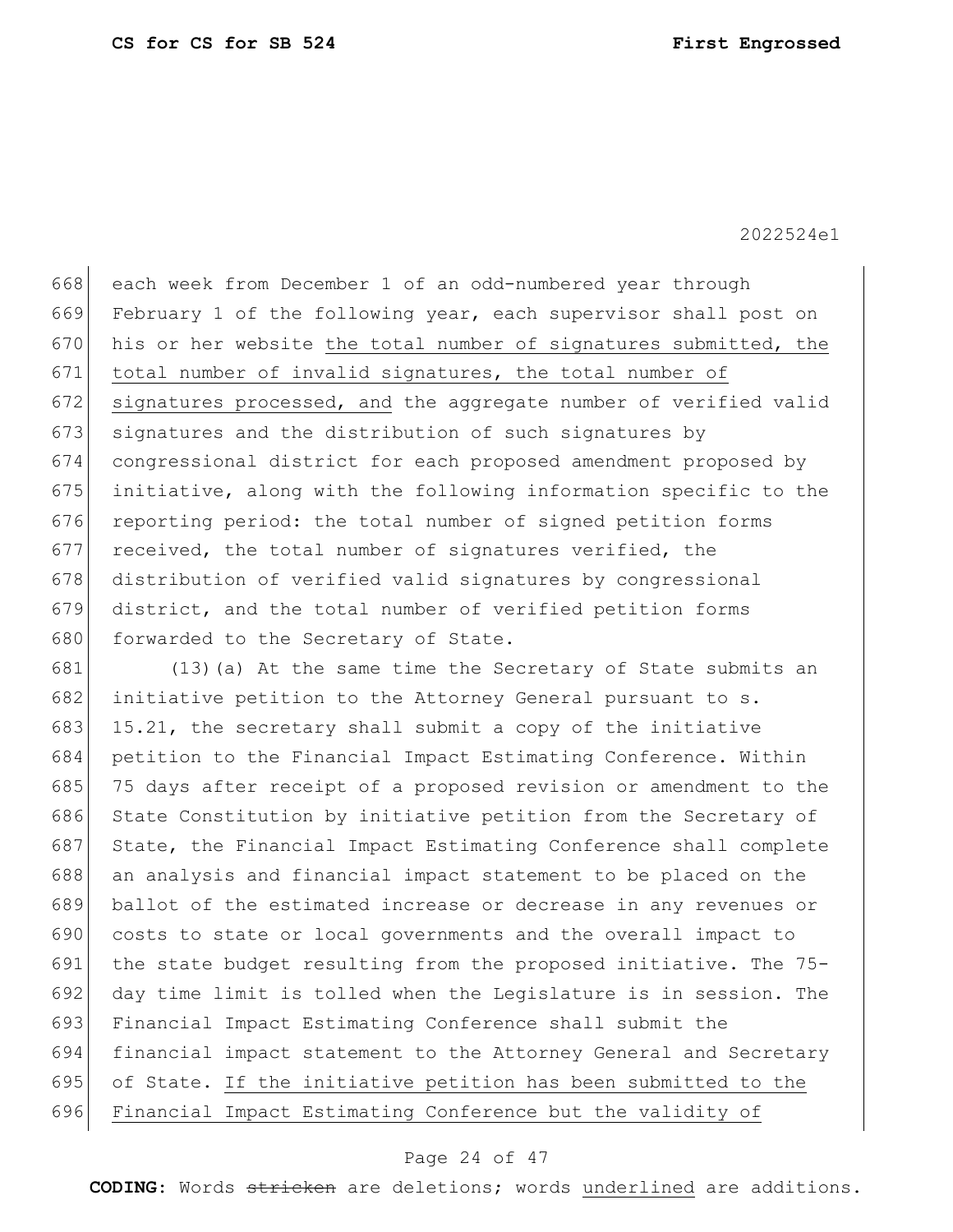| 697 | signatures has expired and the initiative petition no longer     |  |  |  |
|-----|------------------------------------------------------------------|--|--|--|
| 698 | qualifies for ballot placement at the ensuing general election,  |  |  |  |
| 699 | the Secretary of State must notify the Financial Impact          |  |  |  |
| 700 | Estimating Conference. The Financial Impact Estimating           |  |  |  |
| 701 | Conference is not required to complete an analysis and financial |  |  |  |
| 702 | impact statement for an initiative petition that fails to meet   |  |  |  |
| 703 | the requirements of subsection (1) for placement on the ballot   |  |  |  |
| 704 | before the 75-day time limit, including any tolling period,      |  |  |  |
| 705 | expires. The initiative petition may be resubmitted to the       |  |  |  |
| 706 | Financial Impact Estimating Conference if the initiative         |  |  |  |
| 707 | petition meets the requisite criteria for a subsequent general   |  |  |  |
| 708 | election cycle. A new Financial Impact Estimating Conference     |  |  |  |
| 709 | shall be established at such time as the initiative petition     |  |  |  |
| 710 | again satisfies the criteria in s. 15.21(1).                     |  |  |  |
| 711 | Section 14. Section 101.019, Florida Statutes, is created        |  |  |  |
| 712 | to read:                                                         |  |  |  |
| 713 | 101.019 Ranked-choice voting prohibited.-                        |  |  |  |
| 714 | (1) A ranked-choice voting method that allows voters to          |  |  |  |
| 715 | rank candidates for an office in order of preference and has     |  |  |  |
| 716 | ballots cast be tabulated in multiple rounds following the       |  |  |  |
| 717 | elimination of a candidate until a single candidate attains a    |  |  |  |
| 718 | majority may not be used in determining the election or          |  |  |  |
| 719 | nomination of any candidate to any local, state, or federal      |  |  |  |
| 720 | elective office in this state.                                   |  |  |  |
| 721 | (2) Any existing or future ordinance enacted or adopted by       |  |  |  |
| 722 | a county, a municipality, or any other local governmental entity |  |  |  |
| 723 | which is in conflict with this section is void.                  |  |  |  |
| 724 | Section 15. Paragraphs (b) and (c) of subsection (1) of          |  |  |  |
| 725 | section 101.043, Florida Statutes, are amended to read:          |  |  |  |

## Page 25 of 47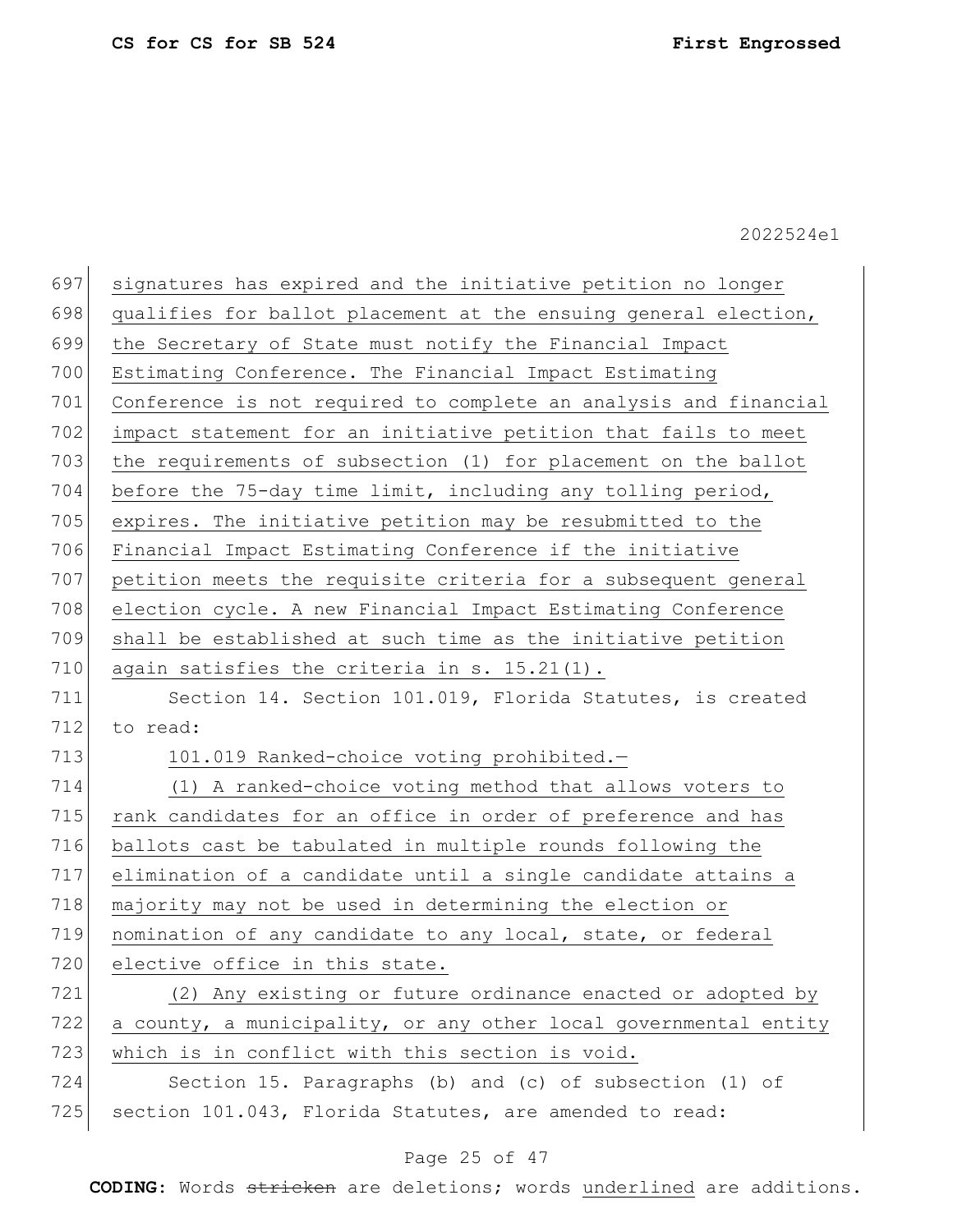726 101.043 Identification required at polls.-

727 (1)

728 (b) If the picture identification does not contain the 729 signature of the elector, an additional identification that 730 provides the elector's signature shall be required. The address 731 appearing on the identification presented by the elector may not 732 be used as the basis to confirm an elector's legal residence or 733 otherwise challenge an elector's legal residence. The elector 734 shall sign his or her name in the space provided on the precinct 735 register or on an electronic device provided for recording the 736 elector's signature. The clerk or inspector shall compare the 737 signature with that on the identification provided by the 738 elector and enter his or her initials in the space provided on 739 the precinct register or on an electronic device provided for 740 that purpose and allow the elector to vote if the clerk or 741 inspector is satisfied as to the identity of the elector.

 (c) When an elector presents his or her picture 743 identification to the clerk or inspector and the elector's address on the picture identification matches the elector's address in the supervisor's records, the elector may not be asked to provide additional information or to recite his or her 747 home address.

748 Section 16. Subsections (2) and (5) of section 101.051, 749 Florida Statutes, are amended to read:

750 101.051 Electors seeking assistance in casting ballots; 751 oath to be executed; forms to be furnished. $-$ 

752 (2) It is unlawful for any person to be in the voting booth 753 with any elector except as provided in subsection (1). A person 754 at a polling place, a secure ballot intake station  $\frac{d}{d}$ 

### Page 26 of 47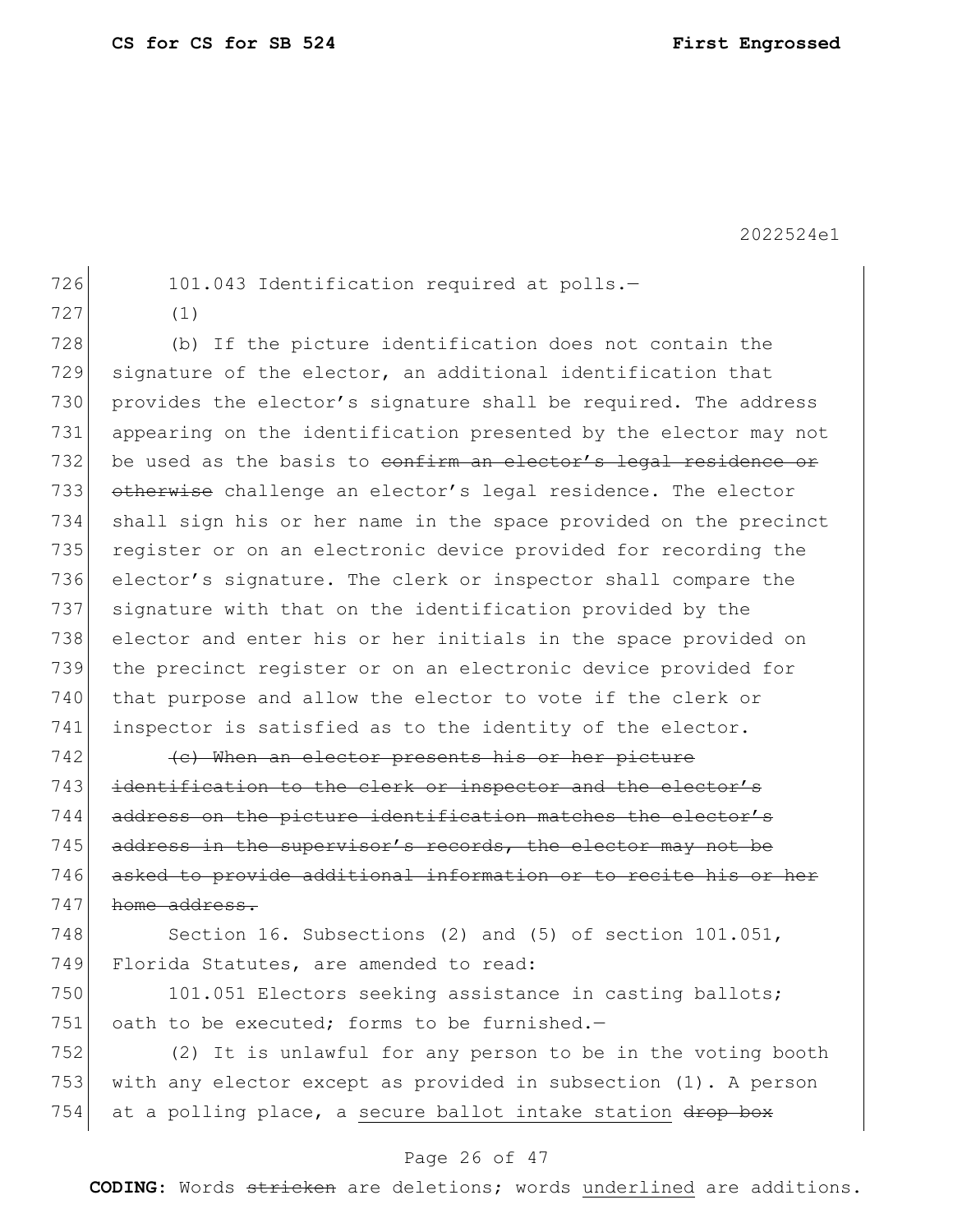| 755 | location, or an early voting site, or within 150 feet of a      |
|-----|-----------------------------------------------------------------|
| 756 | secure ballot intake station drop box location or the entrance  |
| 757 | of a polling place or an early voting site, may not solicit any |
| 758 | elector in an effort to provide assistance to vote pursuant to  |
| 759 | subsection (1). Any person who violates this subsection commits |
| 760 | a misdemeanor of the first degree, punishable as provided in s. |
| 761 | 775.082 or s. 775.083.                                          |
| 762 | (5) If an elector needing assistance requests that a person     |
| 763 | other than an election official provide him or her with         |
| 764 | assistance in voting, the clerk or one of the inspectors shall  |
| 765 | require the person providing assistance to take the following   |
| 766 | oath:                                                           |
| 767 |                                                                 |
| 768 | DECLARATION TO PROVIDE ASSISTANCE                               |
| 769 |                                                                 |
| 770 | State of Florida                                                |
| 771 | County of                                                       |
| 772 | Date                                                            |
| 773 | Precinct                                                        |
| 774 |                                                                 |
| 775 | I,  (Print name) , have been requested by  (print               |
| 776 | name of elector needing assistance) to provide him or her       |
| 777 | with assistance to vote. I swear or affirm that I am not the    |
| 778 | employer, an agent of the employer, or an officer or agent of   |
| 779 | the union of the voter and that I have not solicited this voter |
| 780 | at the polling place, secure ballot intake station drop box     |
| 781 | location, or early voting site or within 150 feet of such       |
| 782 | locations in an effort to provide assistance.                   |
| 783 |                                                                 |

## Page 27 of 47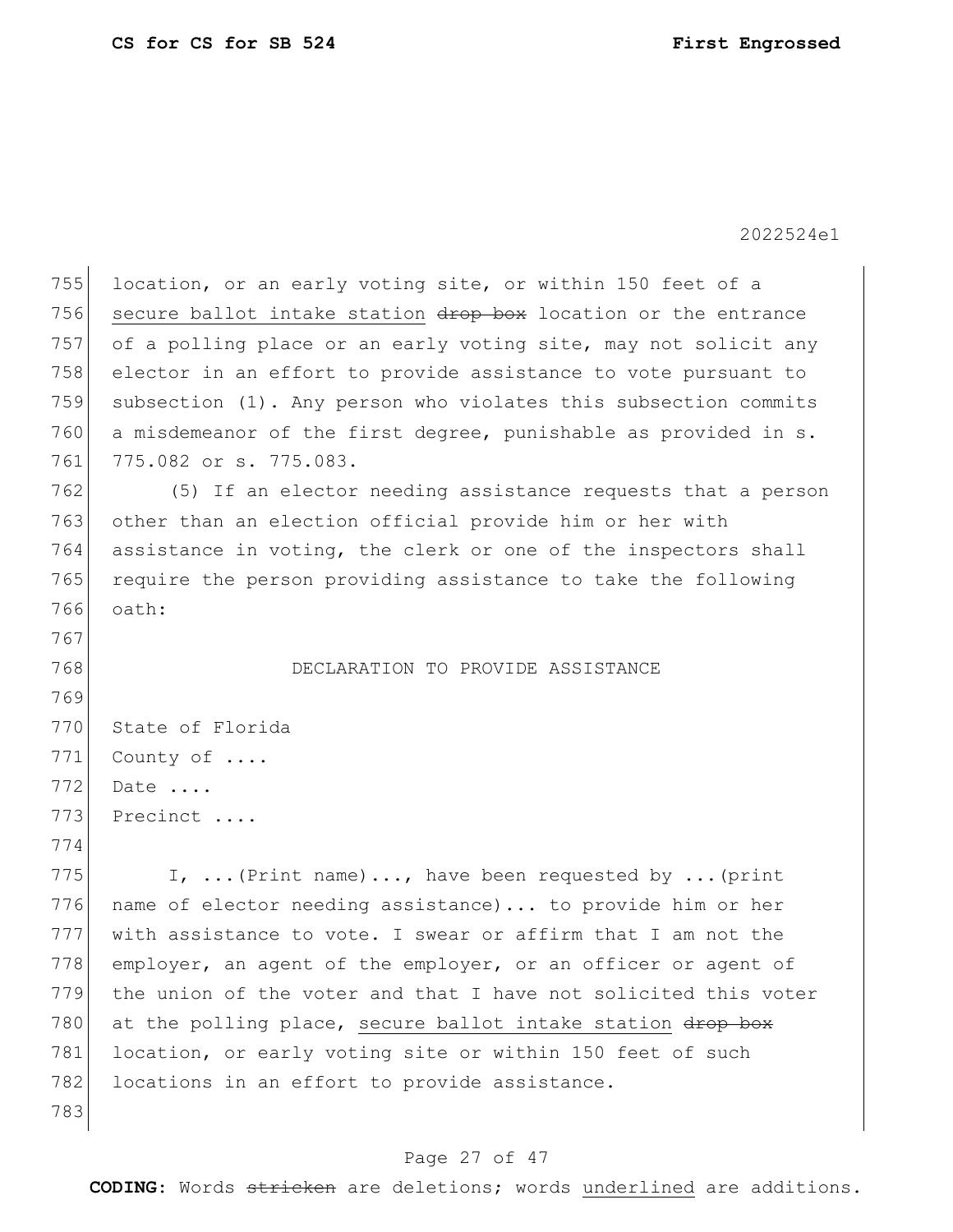|     | 2022524e1                                                       |  |  |  |
|-----|-----------------------------------------------------------------|--|--|--|
| 784 | (Signature of assistor)                                         |  |  |  |
| 785 |                                                                 |  |  |  |
| 786 | Sworn and subscribed to before me this  day of ,                |  |  |  |
| 787 | $\ldots$ (year) $\ldots$ .                                      |  |  |  |
| 788 |                                                                 |  |  |  |
| 789 | (Signature of Official Administering Oath)                      |  |  |  |
| 790 |                                                                 |  |  |  |
| 791 | Section 17. Subsection (9) of section 101.151, Florida          |  |  |  |
| 792 | Statutes, is amended to read:                                   |  |  |  |
| 793 | 101.151 Specifications for ballots.-                            |  |  |  |
| 794 | (9) (a) The Department of State shall adopt rules               |  |  |  |
| 795 | prescribing a uniform primary and general election ballot for   |  |  |  |
| 796 | each certified voting system. The rules shall incorporate the   |  |  |  |
| 797 | requirements set forth in this section and shall prescribe      |  |  |  |
| 798 | additional matters and forms that include, without limitation:  |  |  |  |
| 799 | 1. The ballot title followed by clear and unambiguous           |  |  |  |
| 800 | ballot instructions and directions limited to a single location |  |  |  |
| 801 | on the ballot, either:                                          |  |  |  |
| 802 | a. Centered across the top of the ballot; or                    |  |  |  |
| 803 | b. In the leftmost column, with no individual races in that     |  |  |  |
| 804 | column unless it is the only column on the ballot;              |  |  |  |
| 805 | 2. Individual race layout; and                                  |  |  |  |
| 806 | 3. Overall ballot layout <del>; and</del>                       |  |  |  |
| 807 | 4. Oval vote targets as the only permissible type of vote       |  |  |  |
| 808 | target, except as provided in s. 101.56075.                     |  |  |  |
| 809 | (b) The rules must graphically depict a sample uniform          |  |  |  |
| 810 | primary and general election ballot form for each certified     |  |  |  |
| 811 | voting system.                                                  |  |  |  |
| 812 | Section 18. Paragraph (a) of subsection (4) and subsection      |  |  |  |
|     | Page 28 of 47                                                   |  |  |  |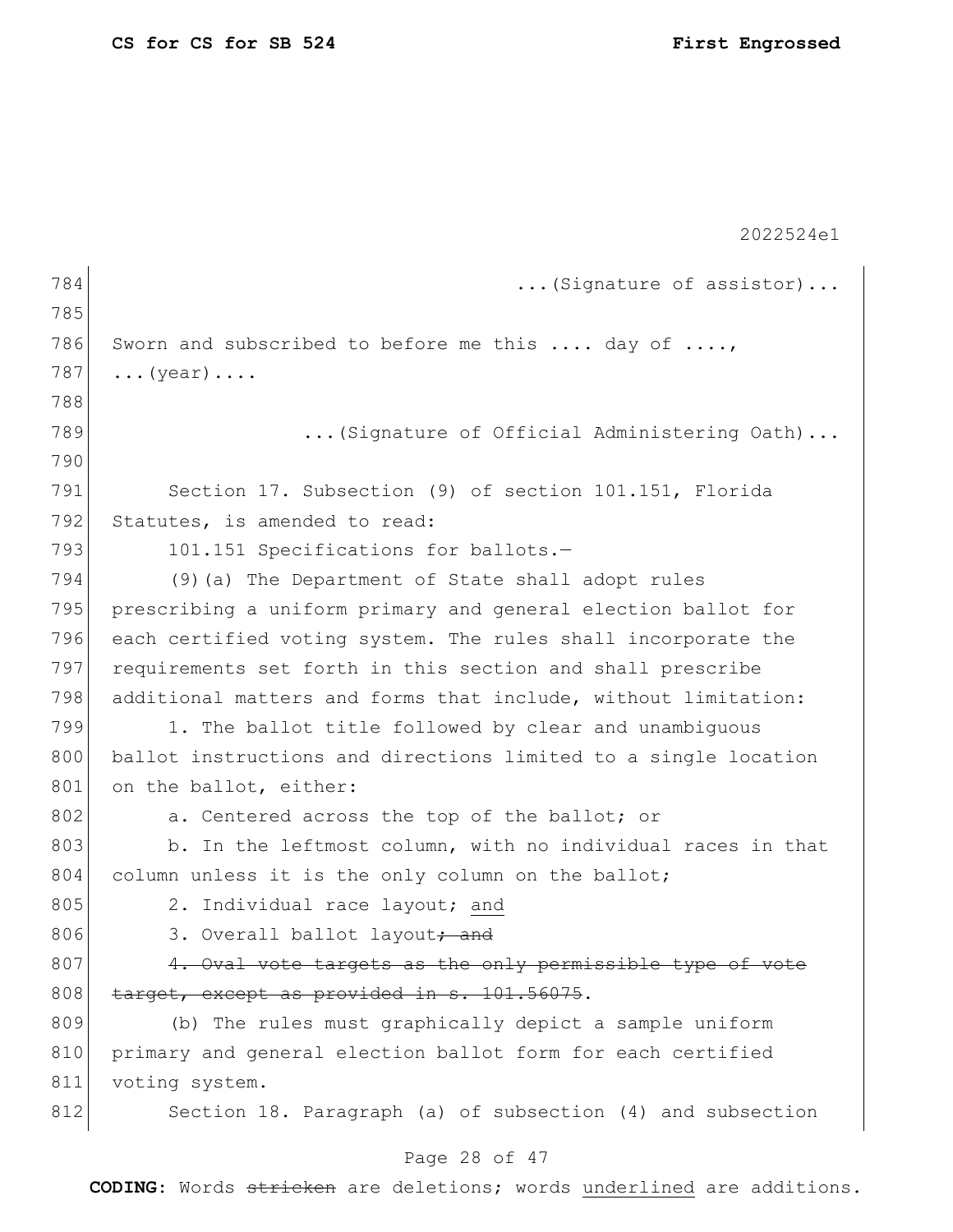813 (8) of section 101.5614, Florida Statutes, are amended to read: 814 101.5614 Canvass of returns.-

815 (4) (a) If any vote-by-mail ballot is physically damaged so 816 that it cannot properly be counted by the voting system's 817 automatic tabulating equipment, a true duplicate copy shall be 818 made of the damaged ballot in an open and accessible room in the 819 presence of witnesses and substituted for the damaged ballot. 820 Likewise, a duplicate ballot shall be made of a vote-by-mail 821 ballot containing an overvoted race if there is a clear 822 indication on the ballot that the voter has made a definite 823 choice in the overvoted race or ballot measure. A duplicate 824 shall include all valid votes as determined by the canvassing 825 board based on rules adopted by the division pursuant to s.  $826$  102.166(4). A duplicate may be made of a ballot containing an 827 undervoted race or ballot measure if there is a clear indication 828 on the ballot that the voter has made a definite choice in the 829 undervoted race or ballot measure. A duplicate may not include a 830 vote if the voter's intent in such race or on such measure is 831 not clear. Upon request, a physically present candidate, a 832 political party official, a political committee official, or an 833 authorized designee thereof, must be allowed to observe the 834 duplication of ballots upon signing an affidavit affirming his 835 or her acknowledgment that disclosure of election results 836 discerned from observing the ballot duplication process while 837 the election is ongoing is a felony, as provided under 838 subsection (8). The observer must be allowed to observe the 839 duplication of ballots in such a way that the observer is able 840 to see the markings on each ballot and the duplication taking 841 place. All duplicate ballots must be clearly labeled

### Page 29 of 47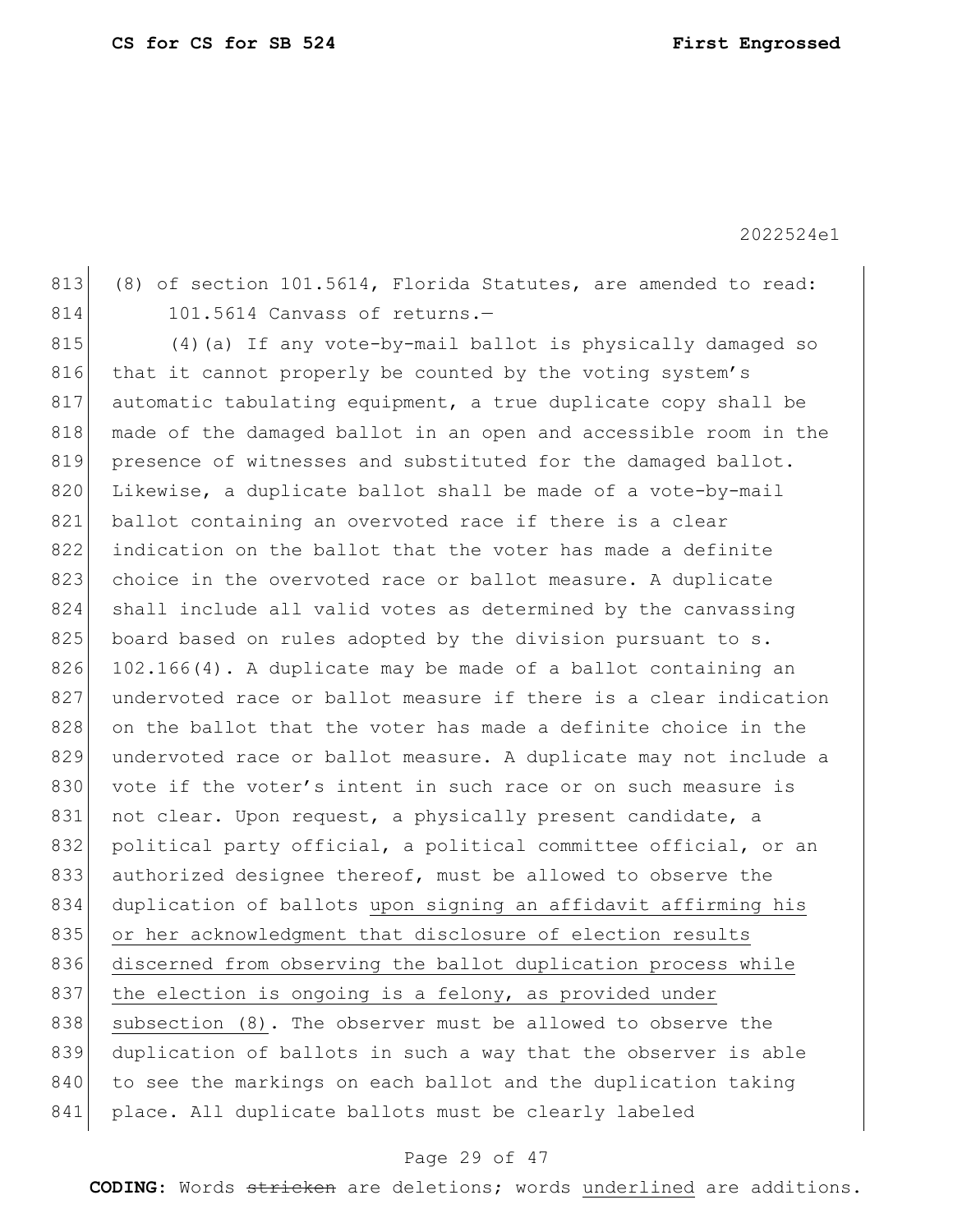842 "duplicate," bear a serial number which shall be recorded on the 843 defective ballot, and be counted in lieu of the defective 844 ballot. The duplication of ballots must happen in the presence 845 of at least one canvassing board member. After a ballot has been 846 duplicated, the defective ballot shall be placed in an envelope 847 provided for that purpose, and the duplicate ballot shall be 848 tallied with the other ballots for that precinct. If any 849 observer makes a reasonable objection to a duplicate of a 850 ballot, the ballot must be presented to the canvassing board for 851 a determination of the validity of the duplicate. The canvassing 852 board must document the serial number of the ballot in the 853 canvassing board's minutes. The canvassing board must decide 854 whether the duplication is valid. If the duplicate ballot is 855 determined to be valid, the duplicate ballot must be counted. If 856 the duplicate ballot is determined to be invalid, the duplicate 857 ballot must be rejected and a proper duplicate ballot must be 858 made and counted in lieu of the original.

859 (8) Any supervisor of elections, deputy supervisor of 860 elections, canvassing board member, election board member,  $\theta$ 861 election employee, or other person authorized to observe, 862 review, or inspect ballot materials or observe canvassing who 863 releases any information about votes cast for or against any 864 candidate or ballot measure or any the results of any election 865 before prior to the closing of the polls in that county on 866 election day commits a felony of the third degree, punishable as 867 provided in s. 775.082, s. 775.083, or s. 775.084.

868 Section 19. Subsections (1) and (6) of section 101.6103, 869 Florida Statutes, are amended to read:

870 101.6103 Mail ballot election procedure.-

#### Page 30 of 47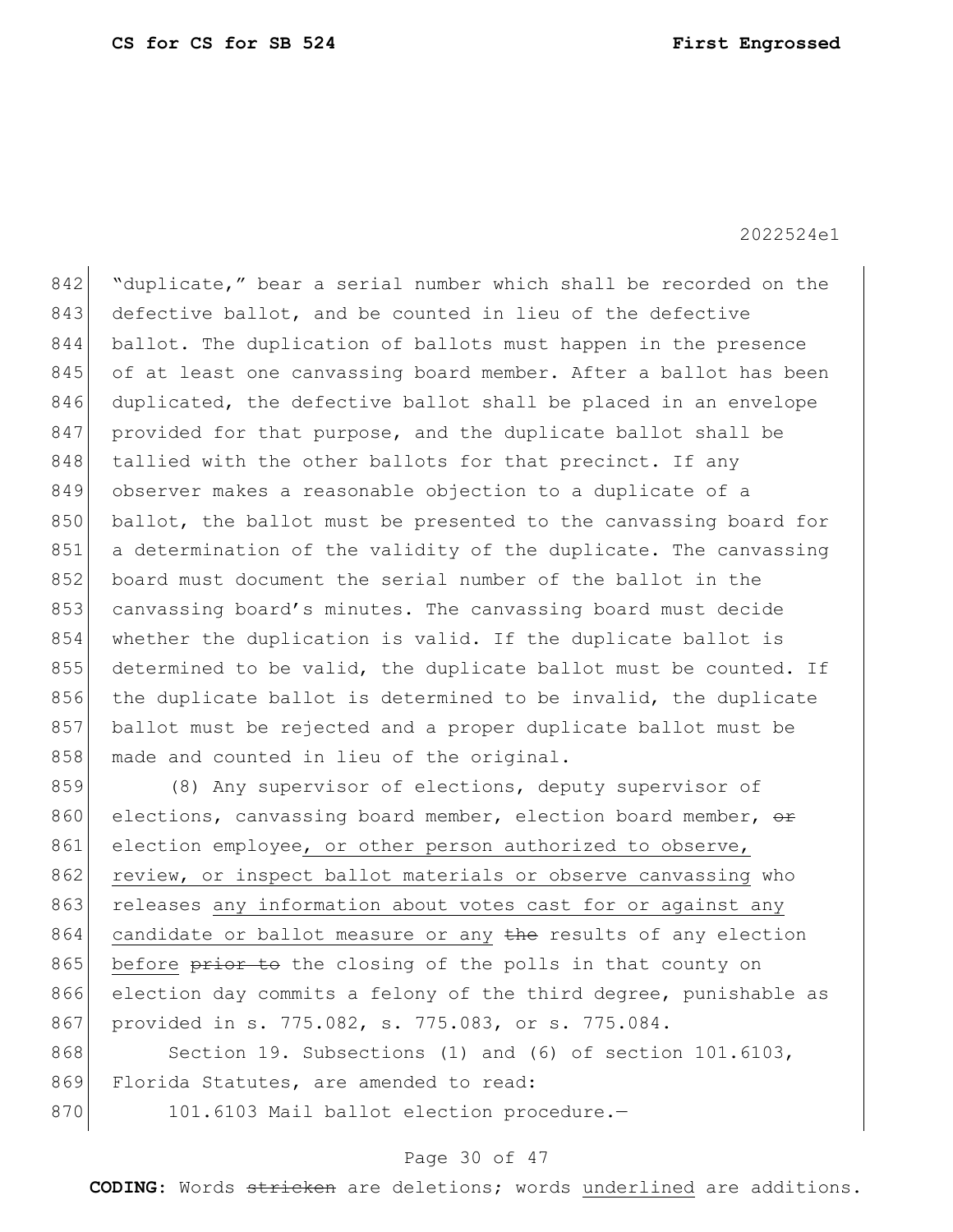871 (1) Except as otherwise provided in subsection (7), the 872 supervisor of elections shall mail all official ballots with a 873 secrecy envelope, a return mailing envelope, and instructions 874 sufficient to describe the voting process to each elector 875 entitled to vote in the election within the timeframes specified 876 in s. 101.62(4) not sooner than the 20th day before the election 877 and not later than the 10th day before the date of the election. 878 All such ballots shall be mailed by first-class mail. Ballots 879 shall be addressed to each elector at the address appearing in 880 the registration records and placed in an envelope which is 881 prominently marked "Do Not Forward."

882 (6) The canvassing board may begin the canvassing of mail 883 ballots as provided by s. 101.68(2)(a). The criminal penalty 884 specified in that paragraph for the release of results before 7 885 | p.m. on election day is also applicable to canvassing conducted 886 under this act  $a t$  7 a.m. on the sixth day before the election, 887 including processing the ballots through the tabulating 888 equipment. However, results may not be released until after 7 889 p.m. on election day. Any canvassing board member or election 890 employee who releases any result before 7 p.m. on election day 891 commits a felony of the third degree, punishable as provided in 892 s. 775.082, s. 775.083, or s. 775.084.

893 Section 20. Section 101.65, Florida Statutes, is amended to 894 read:

895 101.65 Instructions to absent electors. The supervisor 896 shall enclose with each vote-by-mail ballot separate printed 897 instructions in substantially the following form; however, where 898 the instructions appear in capitalized text, the text of the 899 printed instructions must be in bold font:

### Page 31 of 47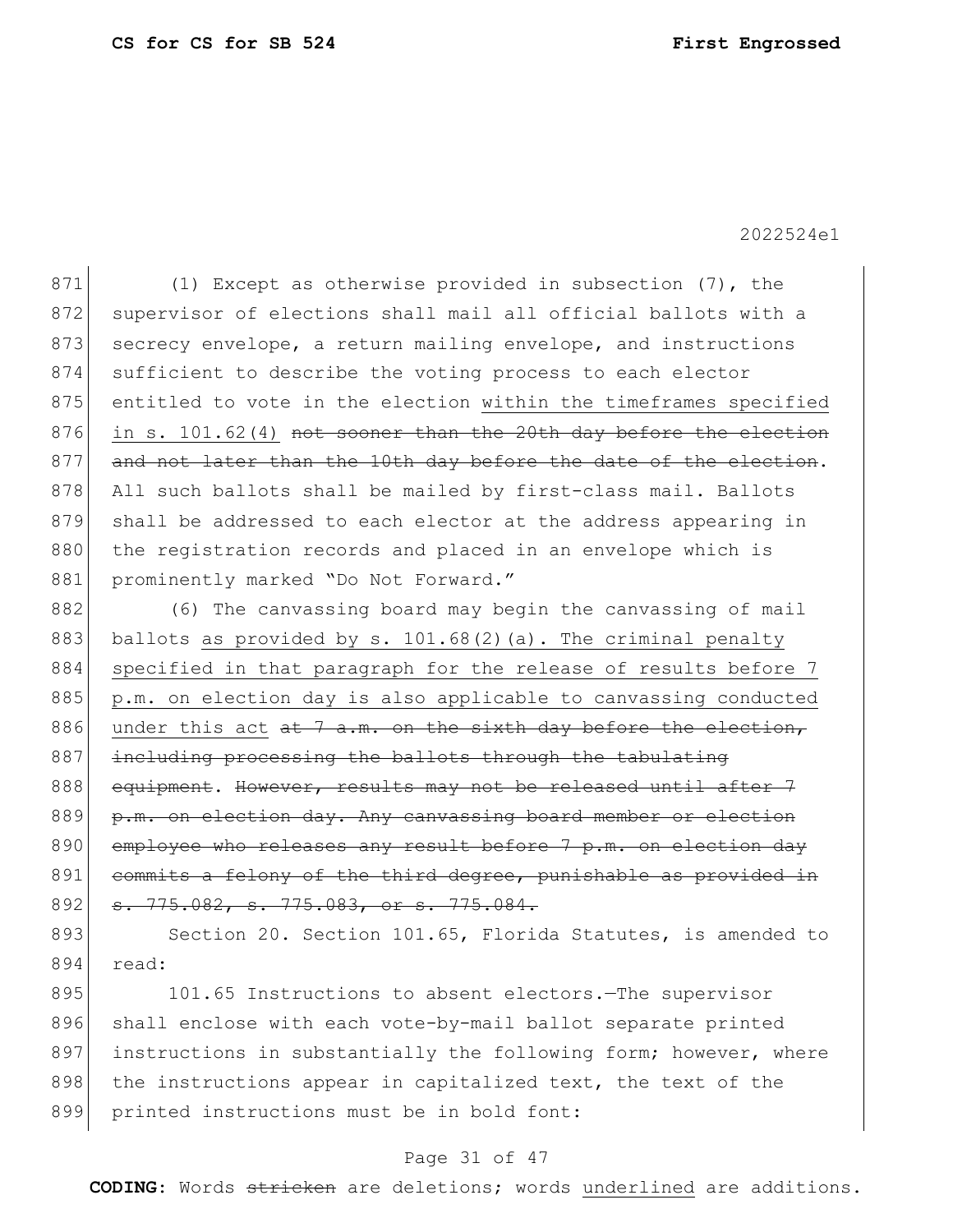# 900 901 READ THESE INSTRUCTIONS CAREFULLY 902 BEFORE MARKING BALLOT. 903 904 1. VERY IMPORTANT. In order to ensure that your vote-by-905 mail ballot will be counted, it should be completed and returned 906 as soon as possible so that it can reach the supervisor of 907 elections of the county in which your precinct is located no 908 later than 7 p.m. on the day of the election. However, if you 909 are an overseas voter casting a ballot in a presidential 910 preference primary or general election, your vote-by-mail ballot 911 must be postmarked or dated no later than the date of the 912 election and received by the supervisor of elections of the 913 county in which you are registered to vote no later than 10 days 914 after the date of the election. Note that the later you return 915 your ballot, the less time you will have to cure any signature 916 deficiencies, which is authorized until 5 p.m. on the 2nd day 917 after the election. 918 2. Mark your ballot in secret as instructed on the ballot.

919 You must mark your own ballot unless you are unable to do so 920 because of blindness, disability, or inability to read or write.

921 3. Mark only the number of candidates or issue choices for 922 a race as indicated on the ballot. If you are allowed to "Vote 923 for One" candidate and you vote for more than one candidate, 924 your vote in that race will not be counted.

925 4. Place your marked ballot in the enclosed secrecy 926 envelope.

927 5. Insert the secrecy envelope into the enclosed mailing 928 envelope which is addressed to the supervisor.

### Page 32 of 47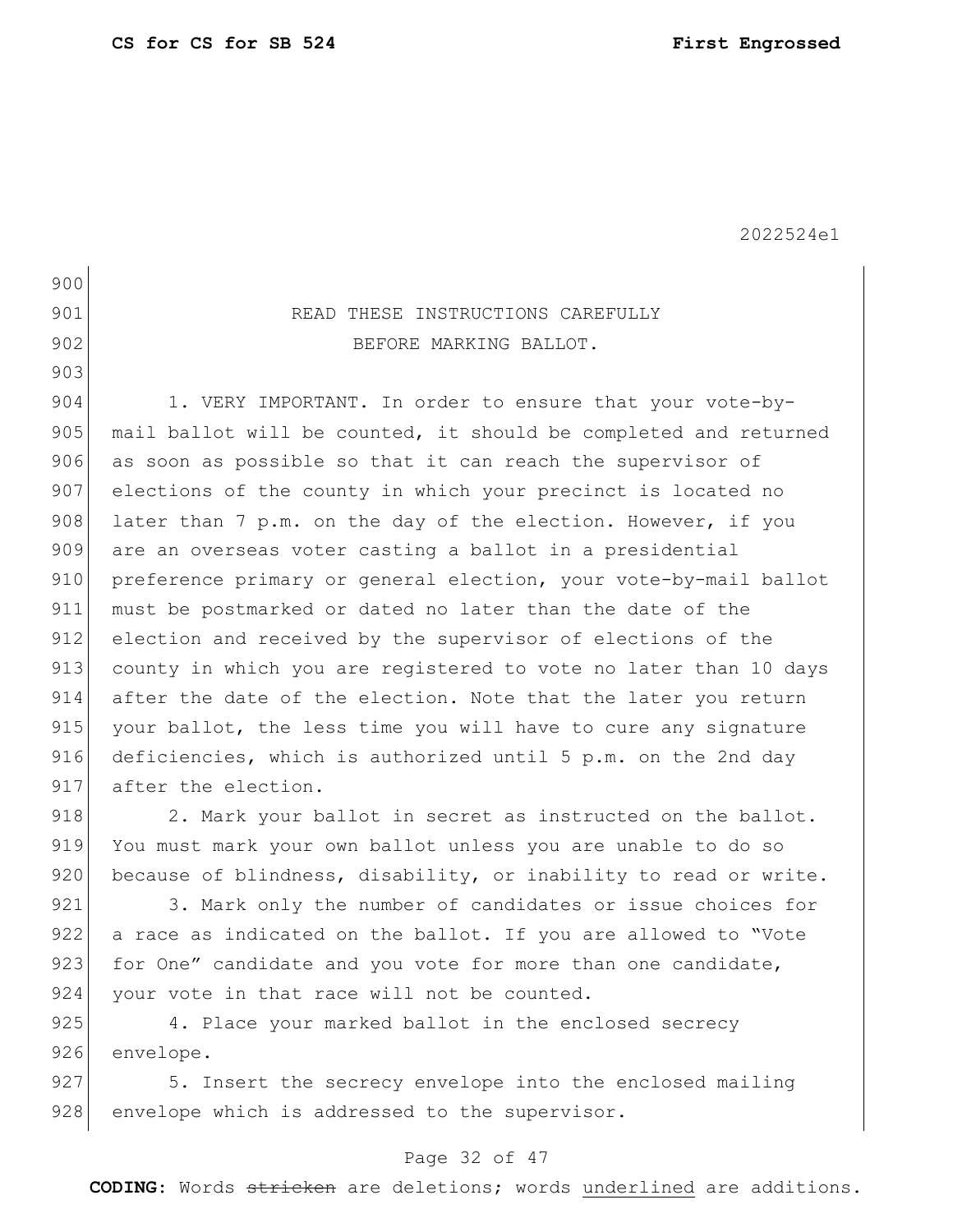929 6. Seal the mailing envelope and completely fill out the 930 Voter's Certificate on the back of the mailing envelope.

931 7. VERY IMPORTANT. In order for your vote-by-mail ballot to 932 be counted, you must sign your name on the line above (Voter's 933 Signature). A vote-by-mail ballot will be considered illegal and 934 not be counted if the signature on the voter's certificate does 935 not match the signature on record. The signature on file at the 936 time the supervisor of elections in the county in which your 937 precinct is located receives your vote-by-mail ballot is the 938 signature that will be used to verify your signature on the 939 voter's certificate. If you need to update your signature for 940 this election, send your signature update on a voter 941 registration application to your supervisor of elections so that 942 it is received before your vote-by-mail ballot is received.

943 8. VERY IMPORTANT. If you are an overseas voter, you must 944 include the date you signed the Voter's Certificate on the line 945 above (Date) or your ballot may not be counted.

946 9. Mail, deliver, or have delivered the completed mailing 947 envelope. Be sure there is sufficient postage if mailed. THE 948 COMPLETED MAILING ENVELOPE CAN BE DELIVERED TO THE OFFICE OF THE 949 SUPERVISOR OF ELECTIONS OF THE COUNTY IN WHICH YOUR PRECINCT IS 950 LOCATED OR DROPPED OFF AT AN AUTHORIZED SECURE BALLOT INTAKE 951 STATION <del>DROP BOX</del>, AVAILABLE AT EACH EARLY VOTING LOCATION.

952 10. FELONY NOTICE. It is a felony under Florida law to 953 accept any gift, payment, or gratuity in exchange for your vote 954 for a candidate. It is also a felony under Florida law to vote 955 in an election using a false identity or false address, or under 956 any other circumstances making your ballot false or fraudulent. 957 Section 21. Subsection (1) of section 101.655, Florida

### Page 33 of 47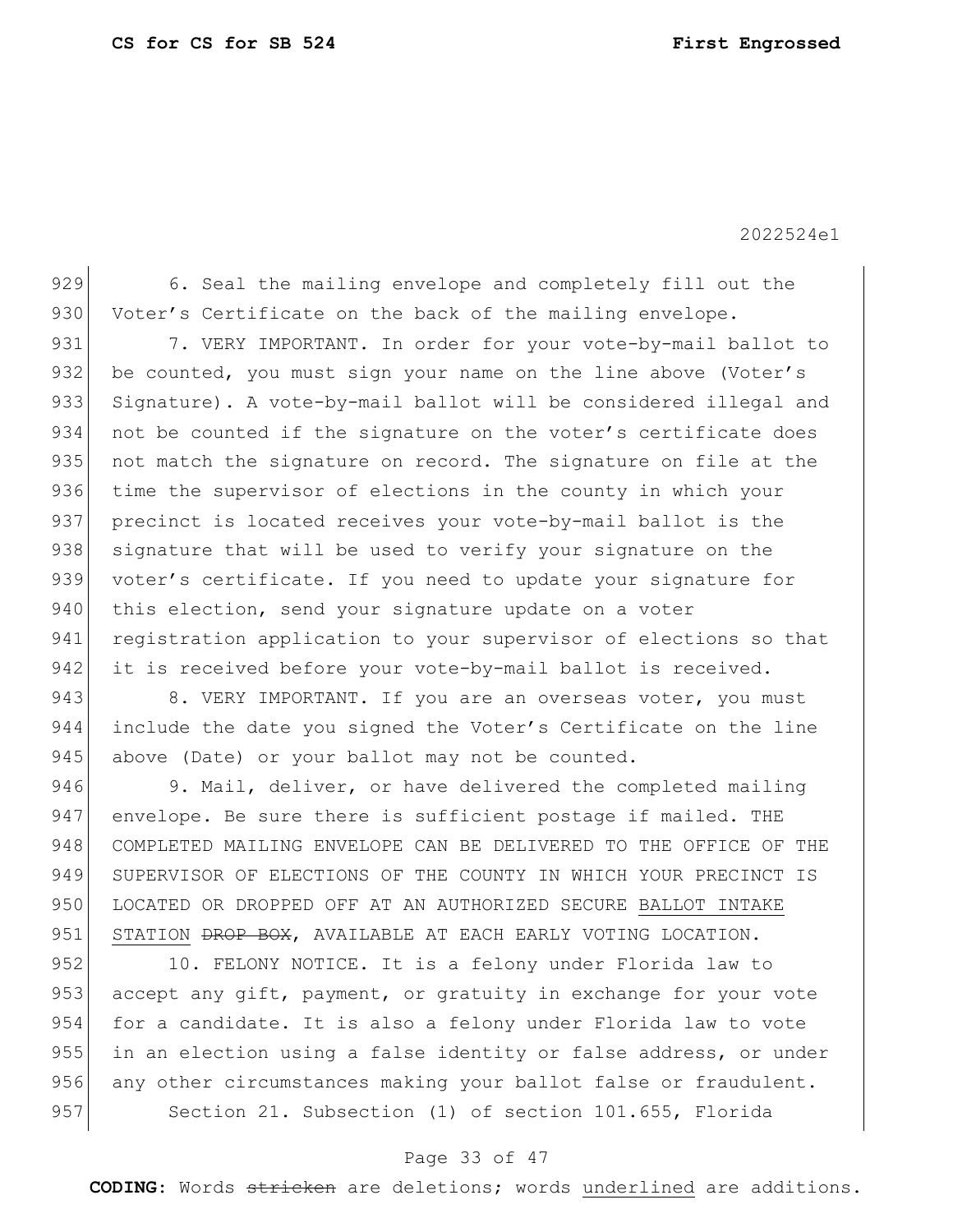958 Statutes, is amended to read:

959 101.655 Supervised voting by absent electors in certain 960 facilities.-

961 (1) The supervisor of elections of a county shall provide 962 supervised voting for absent electors residing in any assisted 963 living facility, as defined in s. 429.02, or nursing home 964 facility, as defined in s. 400.021, within that county at the 965 request of any administrator of such a facility. Such request 966 for supervised voting in the facility shall be made by 967 submitting a written request to the supervisor of elections no 968 later than 28 21 days prior to the election for which that 969 request is submitted. The request shall specify the name and 970 address of the facility and the name of the electors who wish to 971 vote by mail in that election. If the request contains the names 972 of fewer than five voters, the supervisor of elections is not 973 required to provide supervised voting.

974 Section 22. Subsections (2) and (3) of section 101.69, 975 Florida Statutes, are amended to read:

976 101.69 Voting in person; return of vote-by-mail ballot.

977 (2) (a) The supervisor shall allow an elector who has 978 received a vote-by-mail ballot to physically return a voted 979 vote-by-mail ballot to the supervisor by placing the return mail 980 envelope containing his or her marked ballot in a secure ballot 981 intake station drop box. Secure ballot intake stations drop 982 boxes shall be placed at the main office of the supervisor, at 983 each permanent branch office of the supervisor which meets the 984 criteria set forth in s. 101.657(1)(a) for branch offices used 985 for early voting and is open for at least the minimum amount of 986 hours prescribed by s. 98.015(4), and at each early voting site.

#### Page 34 of 47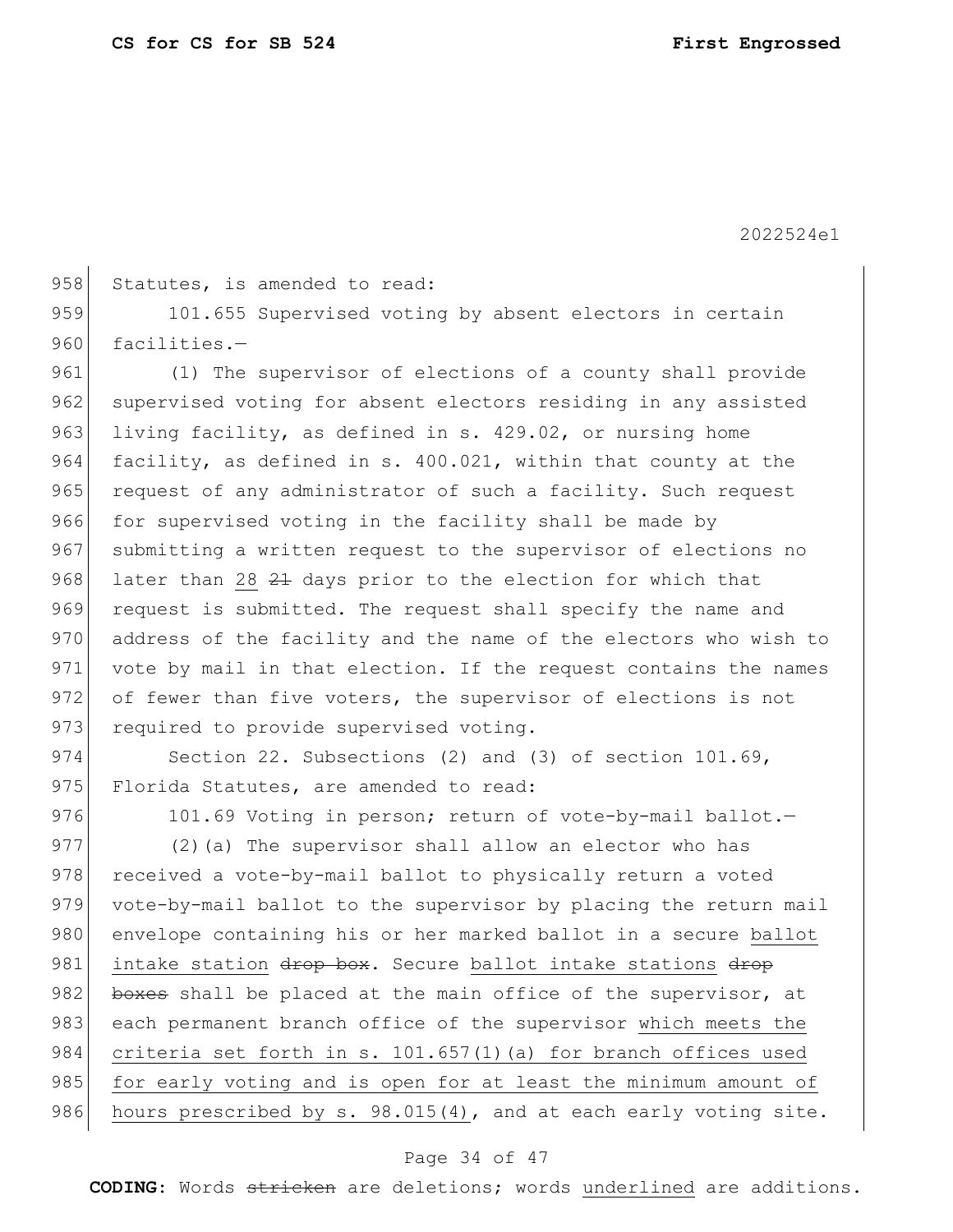987 Secure ballot intake stations drop boxes may also be placed at 988 any other site that would otherwise qualify as an early voting 989 site under s. 101.657(1). Secure ballot intake stations  $\frac{D}{D}$ 990 boxes must be geographically located so as to provide all voters 991 in the county with an equal opportunity to cast a ballot, 992 insofar as is practicable. Except for secure ballot intake 993 stations drop boxes at an office of the supervisor, a secure 994 ballot intake station drop box may only be used during the 995 county's early voting hours of operation and must be monitored 996 in person by an employee of the supervisor's office. A secure 997 ballot intake station  $\frac{d}{dx}$  at an office of the supervisor 998 must be continuously monitored in person by an employee of the 999 supervisor's office when the secure ballot intake station drop 1000 box is accessible for deposit of ballots.

1001 (b) A supervisor shall designate each secure ballot intake 1002 station location drop box site at least 30 days before an 1003 election. The supervisor shall provide the address of each 1004 secure ballot intake station drop box location to the division 1005 at least 30 days before an election. After a secure ballot 1006 intake station drop box location has been designated, it may not 1007 be moved or changed except as approved by the division to 1008 correct a violation of this subsection.

1009 (c)1. On each day of early voting, all secure ballot intake 1010 stations drop boxes must be emptied at the end of early voting 1011 hours and all ballots retrieved from the secure ballot intake 1012 stations drop boxes must be returned to the supervisor's office.

1013 2. For secure ballot intake stations drop boxes located at 1014 an office of the supervisor, all ballots must be retrieved 1015 before the secure ballot intake station drop box is no longer

#### Page 35 of 47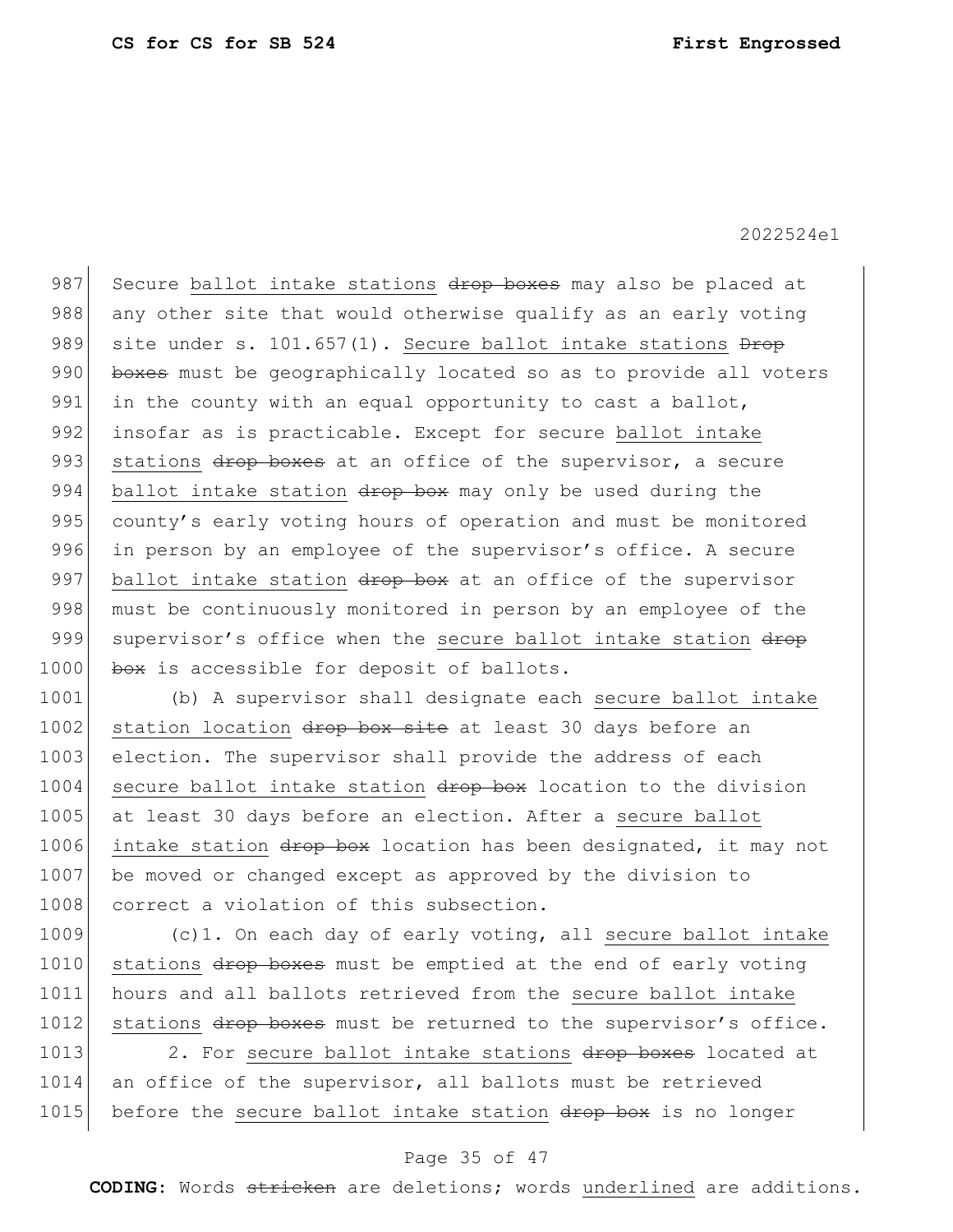1016 monitored by an employee of the supervisor. 1017 3. Employees of the supervisor must comply with procedures 1018 for the chain of custody of ballots as required by s. 1019 101.015(4). 1020 (3) If any secure ballot intake station drop box is left 1021 accessible for ballot receipt other than as authorized by this 1022 section, the supervisor is subject to a civil penalty of 1023 \$25,000. The division is authorized to enforce this provision. 1024 Section 23. Paragraph (a) of subsection (4) of section 1025 102.031, Florida Statutes, is amended to read: 1026 102.031 Maintenance of good order at polls; authorities; 1027 persons allowed in polling rooms and early voting areas; 1028 unlawful solicitation of voters.-1029 (4)(a) No person, political committee, or other group or 1030 organization may solicit voters inside the polling place or 1031 within 150 feet of a secure ballot intake station drop box or 1032 the entrance to any polling place, a polling room where the 1033 polling place is also a polling room, an early voting site, or 1034 an office of the supervisor where vote-by-mail ballots are 1035 requested and printed on demand for the convenience of electors 1036 who appear in person to request them. Before the opening of a 1037 secure ballot intake station drop box location, a polling place, 1038 or an early voting site, the clerk or supervisor shall designate 1039 the no-solicitation zone and mark the boundaries.

1040 Section 24. Section 102.091, Florida Statutes, is amended 1041 to read:

1042 102.091 Duty of sheriff to watch for violations; 1043 appointment of special officers.-

1044 (1) The sheriff shall exercise strict vigilance in the

#### Page 36 of 47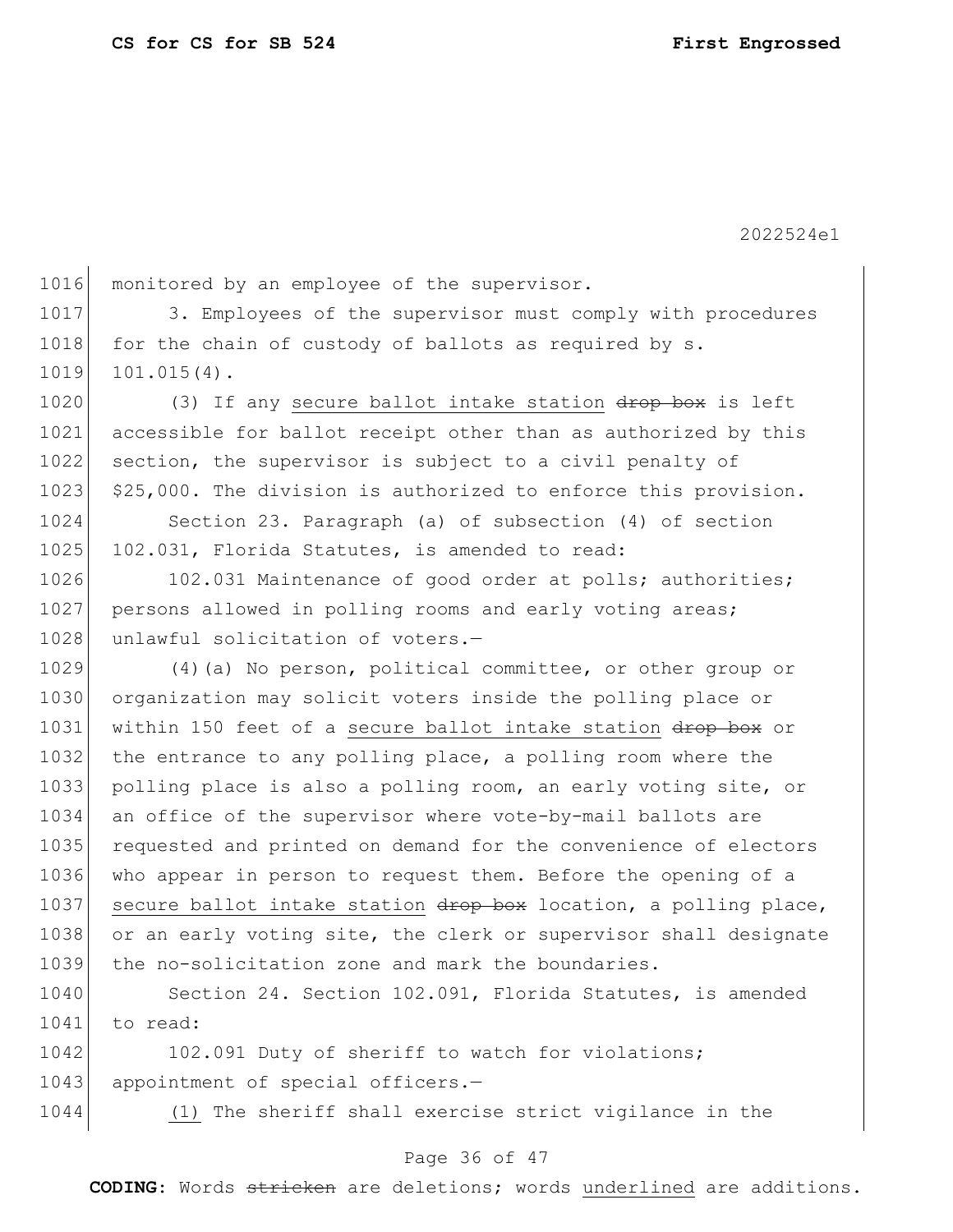1045 detection of any violations of the election laws and in 1046 apprehending the violators.

1047 (2) The Governor, in consultation with the executive 1048 director of the Department of Law Enforcement, shall may appoint 1049 special officers to investigate alleged violations of the  $1050$  election laws, when it is deemed necessary to see that violators 1051 of the election laws are apprehended and punished. A special 1052 officer must be a sworn special agent employed by the Department 1053 of Law Enforcement. At least one special officer must be 1054 designated in each operational region of the Department of Law 1055 Enforcement to serve as a dedicated investigator of alleged 1056 violations of the election laws. Appointment as a special 1057 officer does not preclude a sworn special agent from conducting 1058 other investigations of alleged violations of law, provided that 1059 such other investigations do not hinder or interfere with the 1060 individual's ability to investigate alleged violations of the 1061 election laws.

1062 Section 25. Section 102.101, Florida Statutes, is amended 1063 to read:

1064 102.101 Sheriff and other officers not allowed in polling 1065 place.—A No sheriff, a deputy sheriff, a police officer, a 1066 special officer appointed pursuant to s. 102.091, or any other 1067 officer of the law is not  $shall$  be allowed within a the polling 1068 place without permission from the clerk or a majority of the 1069 inspectors, except to cast his or her ballot. Upon the failure 1070 of any such officer of said officers to comply with this section 1071 provision, the clerk or the inspectors must or any one of them 1072 shall make an affidavit against the such officer for his or her 1073 arrest.

#### Page 37 of 47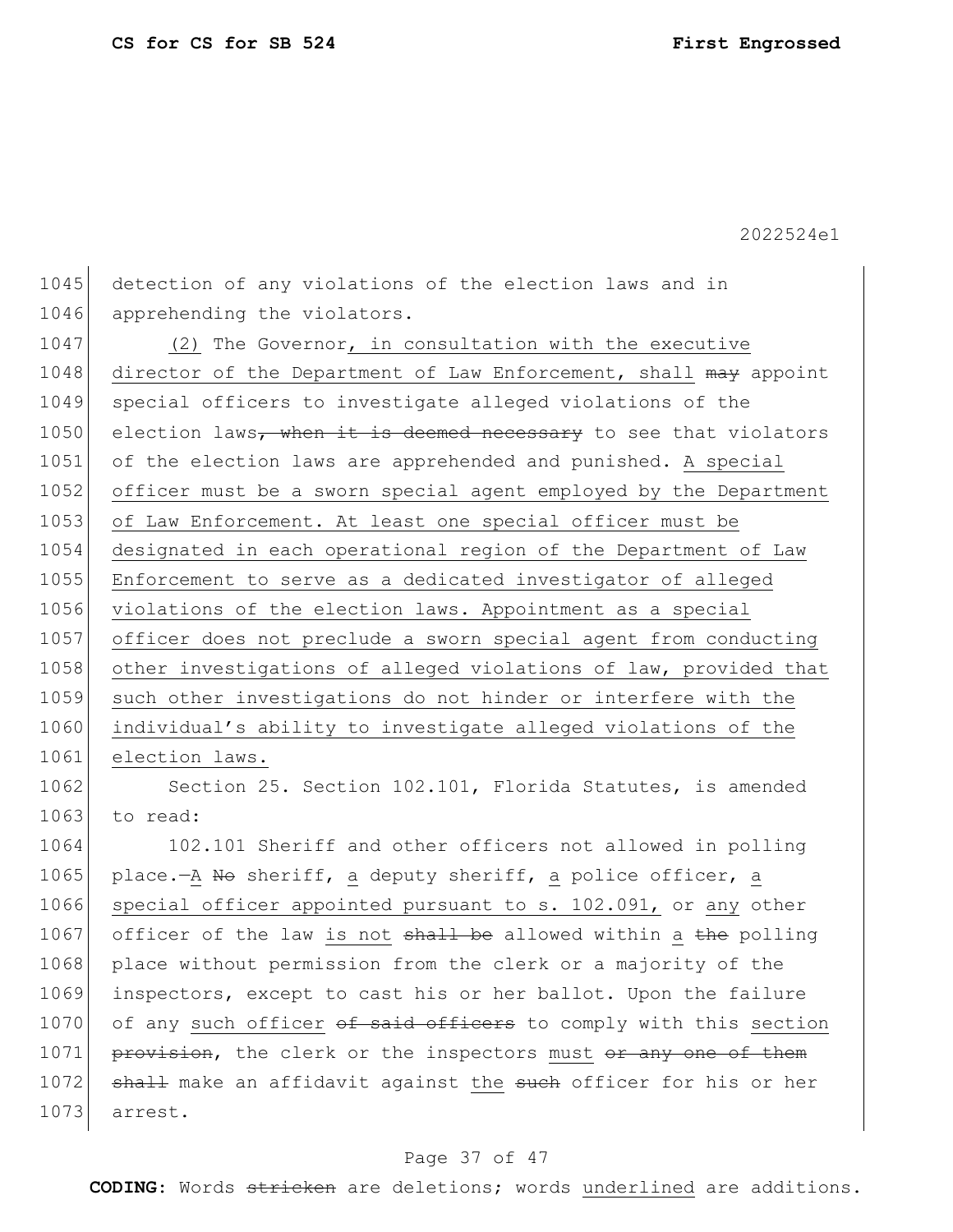1074 Section 26. Subsection (2) of section 104.0616, Florida 1075 Statutes, is amended to read: 1076 104.0616 Vote-by-mail ballots and voting; violations.-1077 (2) Any person who distributes, orders, requests, collects, 1078 delivers, or otherwise physically possesses more than two vote-1079 by-mail ballots per election in addition to his or her own 1080 ballot or a ballot belonging to an immediate family member, 1081 except as provided in ss. 101.6105-101.694, including supervised 1082 voting at assisted living facilities and nursing home facilities 1083 as authorized under s. 101.655, commits a felony misdemeanor of 1084 the third  $f$ irst degree, punishable as provided in s. 775.082, or 1085 s. 775.083, or s. 775.084. 1086 Section 27. Subsection (2) of section 104.185, Florida 1087 Statutes, is amended to read: 1088 104.185 Petitions; knowingly signing more than once; 1089 signing another person's name or a fictitious name.-1090 (2) A person who signs another person's name or a 1091 fictitious name to any petition to secure ballot position for a 1092 candidate, a minor political party, or an issue commits a felony 1093 misdemeanor of the third first degree, punishable as provided in 1094 s. 775.082, or s. 775.083, or s. 775.084. 1095 Section 28. Section 104.186, Florida Statutes, is amended 1096 to read: 1097 104.186 Initiative petitions; violations.—A person who 1098 compensates a petition circulator as defined in s. 97.021 based 1099 on the number of petition forms gathered commits a felony 1100 misdemeanor of the third first degree, punishable as provided in 1101 s. 775.082, or s. 775.083, or s. 775.084. This section does not 1102 prohibit employment relationships that do not base payment on

### Page 38 of 47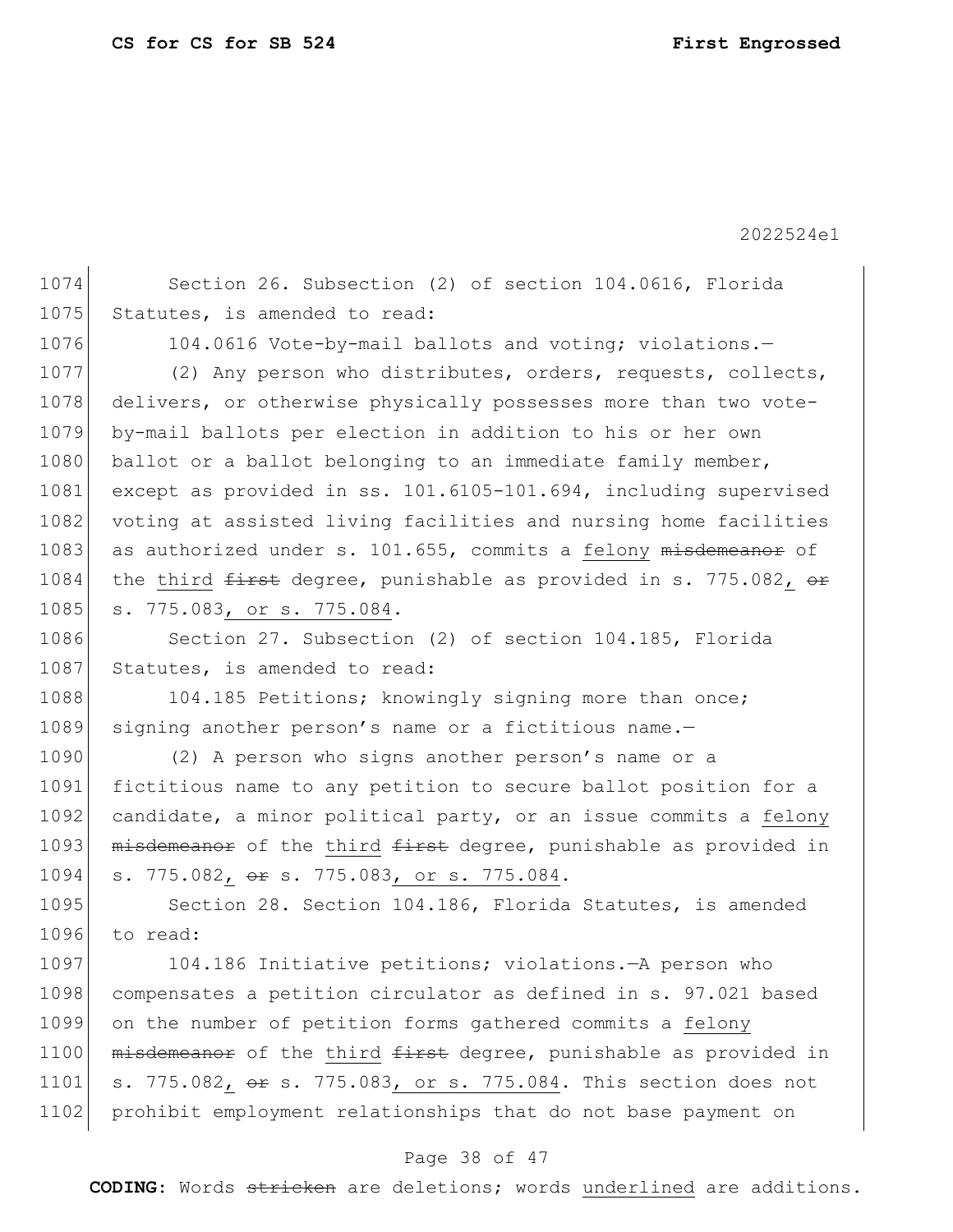| 1103 | the number of signatures collected.                              |  |  |  |
|------|------------------------------------------------------------------|--|--|--|
| 1104 | Section 29. Subsection (2) of section 124.011, Florida           |  |  |  |
| 1105 | Statutes, is amended to read:                                    |  |  |  |
| 1106 | 124.011 Alternate procedure for the election of county           |  |  |  |
| 1107 | commissioners to provide for single-member representation;       |  |  |  |
| 1108 | applicability.-                                                  |  |  |  |
| 1109 | $(2)$ (a) All commissioners shall be elected for 4-year terms    |  |  |  |
| 1110 | which shall be staggered so that, alternately, one more or one   |  |  |  |
| 1111 | less than half of the commissioners elected from residence areas |  |  |  |
| 1112 | and, if applicable, one of the commissioners elected at large    |  |  |  |
| 1113 | from the entire county are elected every 2 years, except that    |  |  |  |
| 1114 | any commissioner may be elected to an initial term of less than  |  |  |  |
| 1115 | 4 years if necessary to achieve or maintain such system of       |  |  |  |
| 1116 | staggered terms. Notwithstanding any law to the contrary, at the |  |  |  |
| 1117 | general election immediately following redistricting directed by |  |  |  |
| 1118 | s. 1(e), Art. VIII of the State Constitution, each commissioner  |  |  |  |
| 1119 | elected only by electors who reside in the district must be      |  |  |  |
| 1120 | elected and terms thereafter shall be staggered as provided in   |  |  |  |
| 1121 | s. 100.041.                                                      |  |  |  |
| 1122 | (b) The term of a commissioner elected under paragraph (a)       |  |  |  |
| 1123 | commences on the second Tuesday after such election.             |  |  |  |
| 1124 | (c) This subsection does not apply to:                           |  |  |  |
| 1125 | 1. Miami-Dade County.                                            |  |  |  |
| 1126 | 2. Any noncharter county.                                        |  |  |  |
| 1127 | 3. Any county the charter of which limits the number of          |  |  |  |
| 1128 | terms a commissioner may serve.                                  |  |  |  |
| 1129 | 4. Any county in which voters have never approved a charter      |  |  |  |
| 1130 | amendment limiting the number of terms a commissioner may serve  |  |  |  |
| 1131 | regardless of subsequent judicial nullification.                 |  |  |  |
|      |                                                                  |  |  |  |

## Page 39 of 47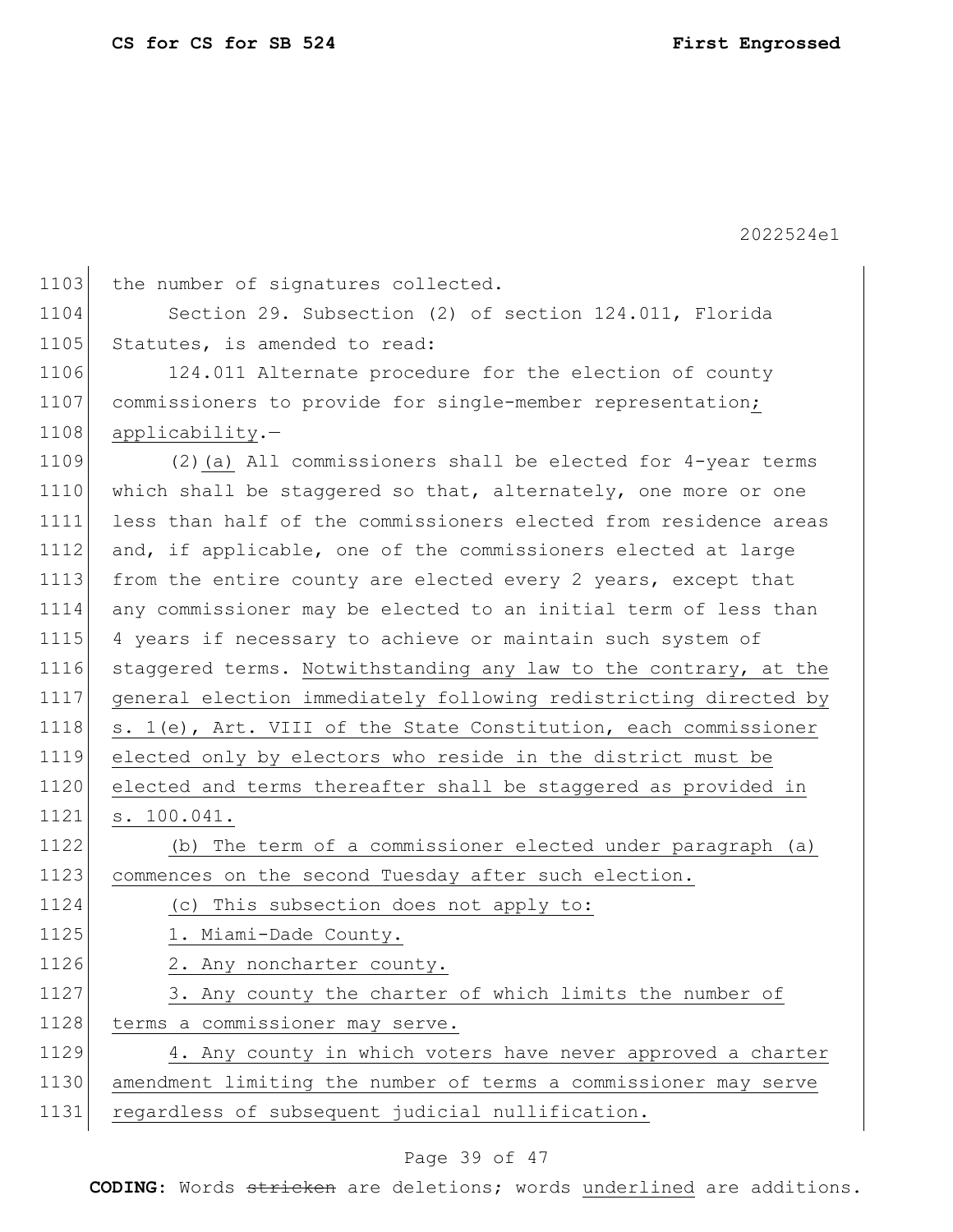| 1132 |                                                             |        | Section 30. Paragraph (a) of subsection (3) of section |
|------|-------------------------------------------------------------|--------|--------------------------------------------------------|
| 1133 | 921.0022, Florida Statutes, is amended to read:             |        |                                                        |
| 1134 | 921.0022 Criminal Punishment Code; offense severity ranking |        |                                                        |
| 1135 | $chart. -$                                                  |        |                                                        |
| 1136 | (3) OFFENSE SEVERITY RANKING CHART                          |        |                                                        |
| 1137 | $(a)$ LEVEL 1                                               |        |                                                        |
| 1138 |                                                             |        |                                                        |
|      | Florida                                                     | Felony | Description                                            |
|      | Statute                                                     | Degree |                                                        |
| 1139 |                                                             |        |                                                        |
|      | 24.118(3)(a)                                                | 3rd    | Counterfeit or altered state                           |
|      |                                                             |        | lottery ticket.                                        |
| 1140 |                                                             |        |                                                        |
|      | 104.0616(2)                                                 | 3rd    | Unlawfully distributing,                               |
|      |                                                             |        | ordering, requesting,                                  |
|      |                                                             |        | collecting, delivering, or                             |
|      |                                                             |        | possessing vote-by-mail                                |
|      |                                                             |        | ballots.                                               |
| 1141 |                                                             |        |                                                        |
|      | 212.054(2)(b)                                               | 3rd    | Discretionary sales surtax;                            |
|      |                                                             |        | limitations, administration,                           |
| 1142 |                                                             |        | and collection.                                        |
|      | 212.15(2)(b)                                                | 3rd    | Failure to remit sales                                 |
|      |                                                             |        | taxes, amount \$1,000 or more                          |
|      |                                                             |        | but less than \$20,000.                                |
| 1143 |                                                             |        |                                                        |
|      | 316.1935(1)                                                 | 3rd    | Fleeing or attempting to                               |
|      |                                                             |        | elude law enforcement                                  |
|      |                                                             |        |                                                        |

## Page 40 of 47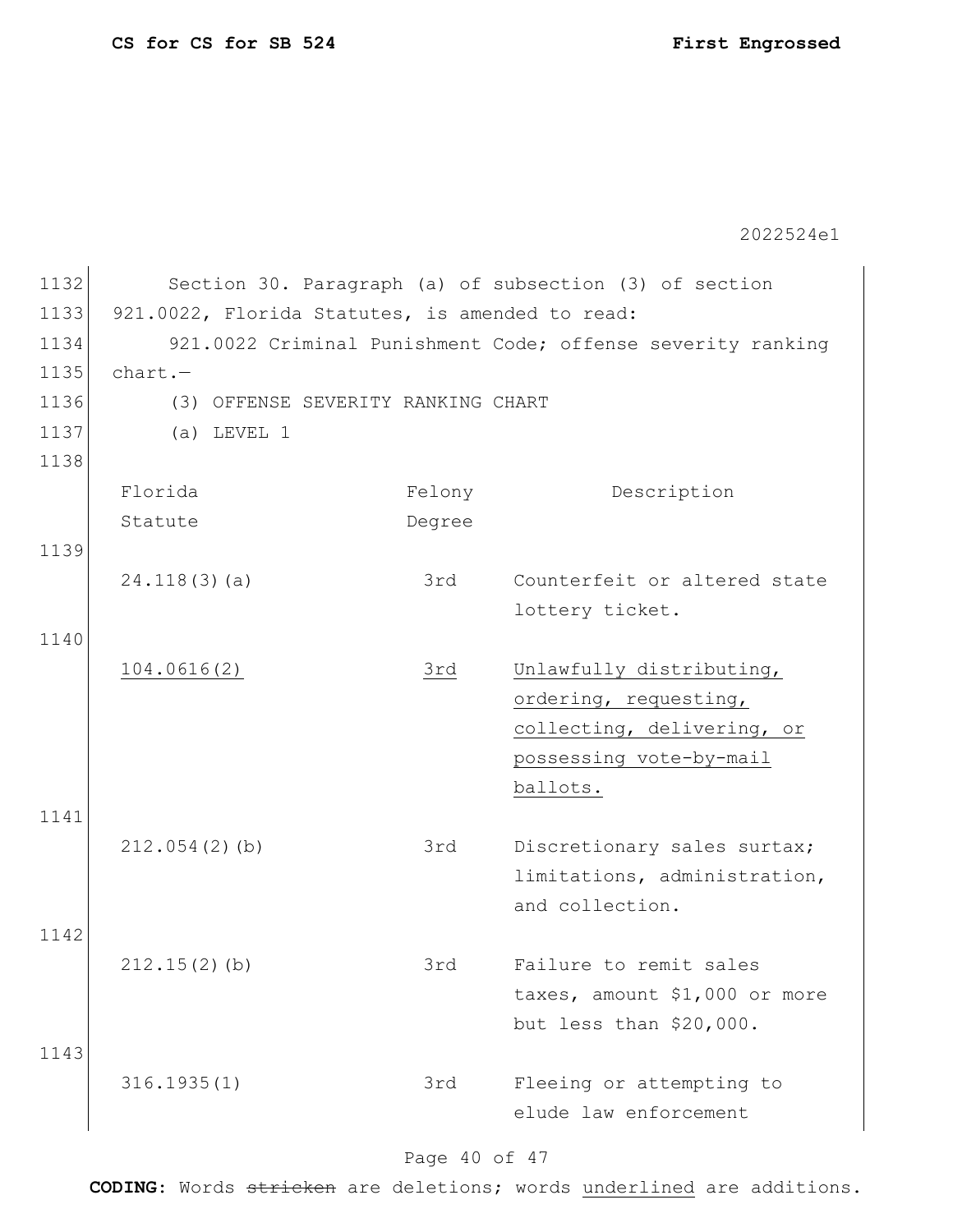| 1144         |                              |     | officer.                                                                                                                            |
|--------------|------------------------------|-----|-------------------------------------------------------------------------------------------------------------------------------------|
|              | 319.30(5)                    | 3rd | Sell, exchange, give away<br>certificate of title or<br>identification number plate.                                                |
| 1145         | 319.35(1)(a)                 | 3rd | Tamper, adjust, change,<br>etc., an odometer.                                                                                       |
| 1146         | 320.26(1)(a)                 | 3rd | Counterfeit, manufacture, or<br>sell registration license<br>plates or validation<br>stickers.                                      |
| 1147<br>1148 | 322.212<br>$(1)$ $(a) - (c)$ | 3rd | Possession of forged,<br>stolen, counterfeit, or<br>unlawfully issued driver<br>license; possession of<br>simulated identification. |
|              | 322.212(4)                   | 3rd | Supply or aid in supplying<br>unauthorized driver license<br>or identification card.                                                |
| 1149         | 322.212(5)(a)                | 3rd | False application for driver<br>license or identification<br>card.                                                                  |
| 1150         | 414.39(3)(a)                 | 3rd | Fraudulent misappropriation                                                                                                         |

## Page 41 of 47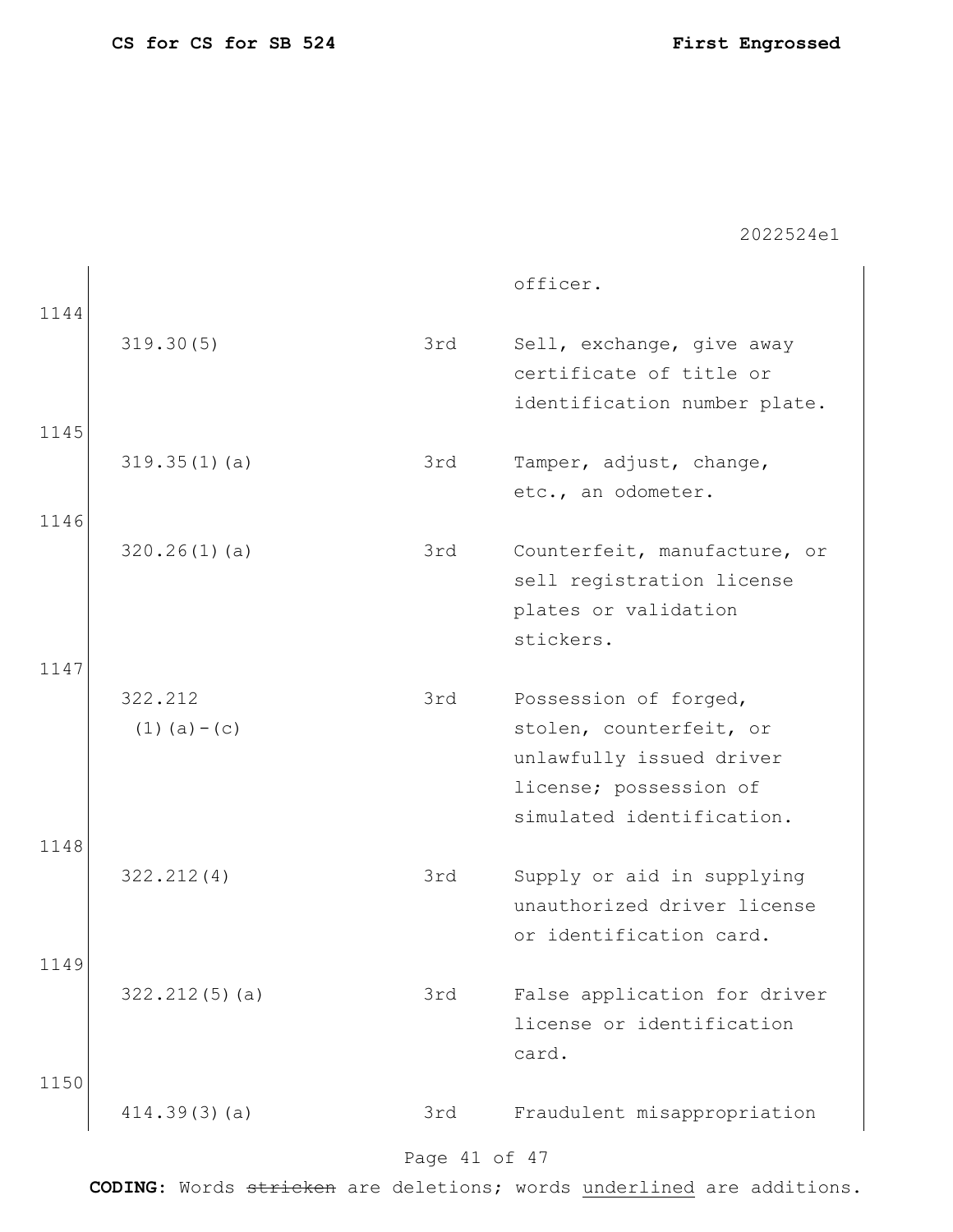| 1151         |               |     | of public assistance funds<br>by employee/official, value<br>more than \$200.                      |
|--------------|---------------|-----|----------------------------------------------------------------------------------------------------|
|              | 443.071(1)    | 3rd | False statement or<br>representation to obtain or<br>increase reemployment<br>assistance benefits. |
| 1152         | 509.151(1)    | 3rd | Defraud an innkeeper, food<br>or lodging value \$1,000 or<br>more.                                 |
| 1153<br>1154 | 517.302(1)    | 3rd | Violation of the Florida<br>Securities and Investor<br>Protection Act.                             |
| 1155         | 713.69        | 3rd | Tenant removes property upon<br>which lien has accrued,<br>value \$1,000 or more.                  |
| 1156         | 812.014(3)(c) | 3rd | Petit theft (3rd<br>conviction); theft of any<br>property not specified in<br>subsection (2).      |
|              | 815.04(5)(a)  | 3rd | Offense against intellectual<br>property (i.e., computer<br>programs, data).                       |

## Page 42 of 47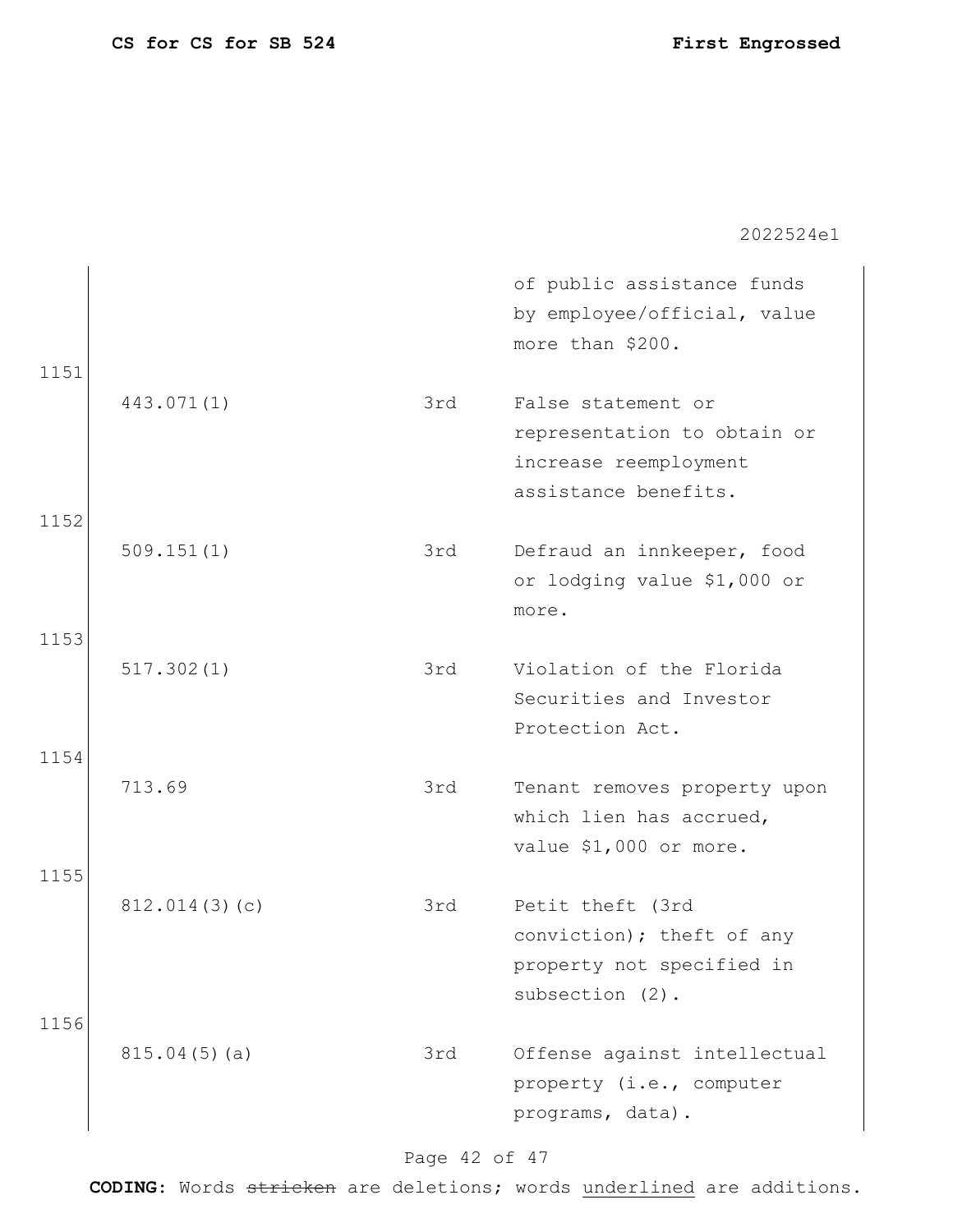| 1157 |                   |     |                              |
|------|-------------------|-----|------------------------------|
|      | 817.52(2)         | 3rd | Hiring with intent to        |
|      |                   |     | defraud, motor vehicle       |
|      |                   |     | services.                    |
| 1158 |                   |     |                              |
|      | 817.569(2)        | 3rd | Use of public record or      |
|      |                   |     | public records information   |
|      |                   |     | or providing false           |
|      |                   |     | information to facilitate    |
|      |                   |     | commission of a felony.      |
| 1159 | 826.01            | 3rd | Bigamy.                      |
| 1160 |                   |     |                              |
|      | 828.122(3)        | 3rd | Fighting or baiting animals. |
| 1161 |                   |     |                              |
|      | 831.04(1)         | 3rd | Any erasure, alteration,     |
|      |                   |     | etc., of any replacement     |
|      |                   |     | deed, map, plat, or other    |
|      |                   |     | document listed in s. 92.28. |
| 1162 |                   |     |                              |
|      | 831.31(1)(a)      | 3rd | Sell, deliver, or possess    |
|      |                   |     | counterfeit controlled       |
|      |                   |     | substances, all but s.       |
|      |                   |     | 893.03(5) drugs.             |
| 1163 |                   |     |                              |
|      | 832.041(1)        | 3rd | Stopping payment with intent |
|      |                   |     | to defraud \$150 or more.    |
| 1164 |                   |     |                              |
|      | $832.05(2)$ (b) & | 3rd | Knowing, making, issuing     |

## Page 43 of 47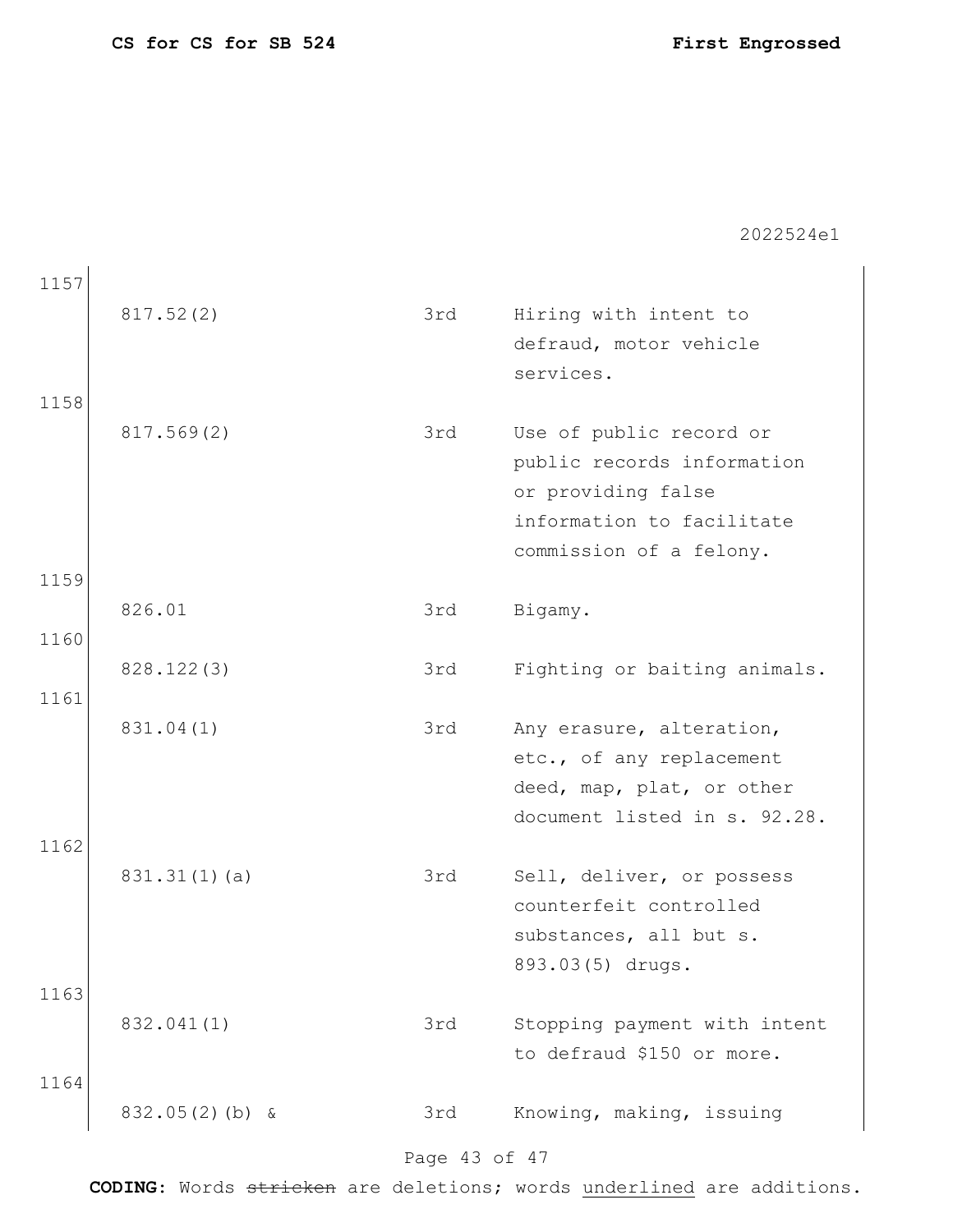| 1165         | (4)(c)                |     | worthless checks \$150 or<br>more or obtaining property<br>in return for worthless<br>check \$150 or more.                                                      |
|--------------|-----------------------|-----|-----------------------------------------------------------------------------------------------------------------------------------------------------------------|
| 1166         | 838.15(2)             | 3rd | Commercial bribe receiving.                                                                                                                                     |
|              | 838.16                | 3rd | Commercial bribery.                                                                                                                                             |
| 1167         | 843.18                | 3rd | Fleeing by boat to elude a<br>law enforcement officer.                                                                                                          |
| 1168         | $847.011(1)$ (a)      | 3rd | Sell, distribute, etc.,<br>obscene, lewd, etc.,<br>material (2nd conviction).                                                                                   |
| 1169         | $849.09(1)$ (a) – (d) | 3rd | Lottery; set up, promote,<br>etc., or assist therein,<br>conduct or advertise drawing<br>for prizes, or dispose of<br>property or money by means<br>of lottery. |
| 1170         | 849.23                | 3rd | Gambling-related machines;<br>"common offender" as to<br>property rights.                                                                                       |
| 1171<br>1172 | 849.25(2)             | 3rd | Engaging in bookmaking.                                                                                                                                         |

## Page 44 of 47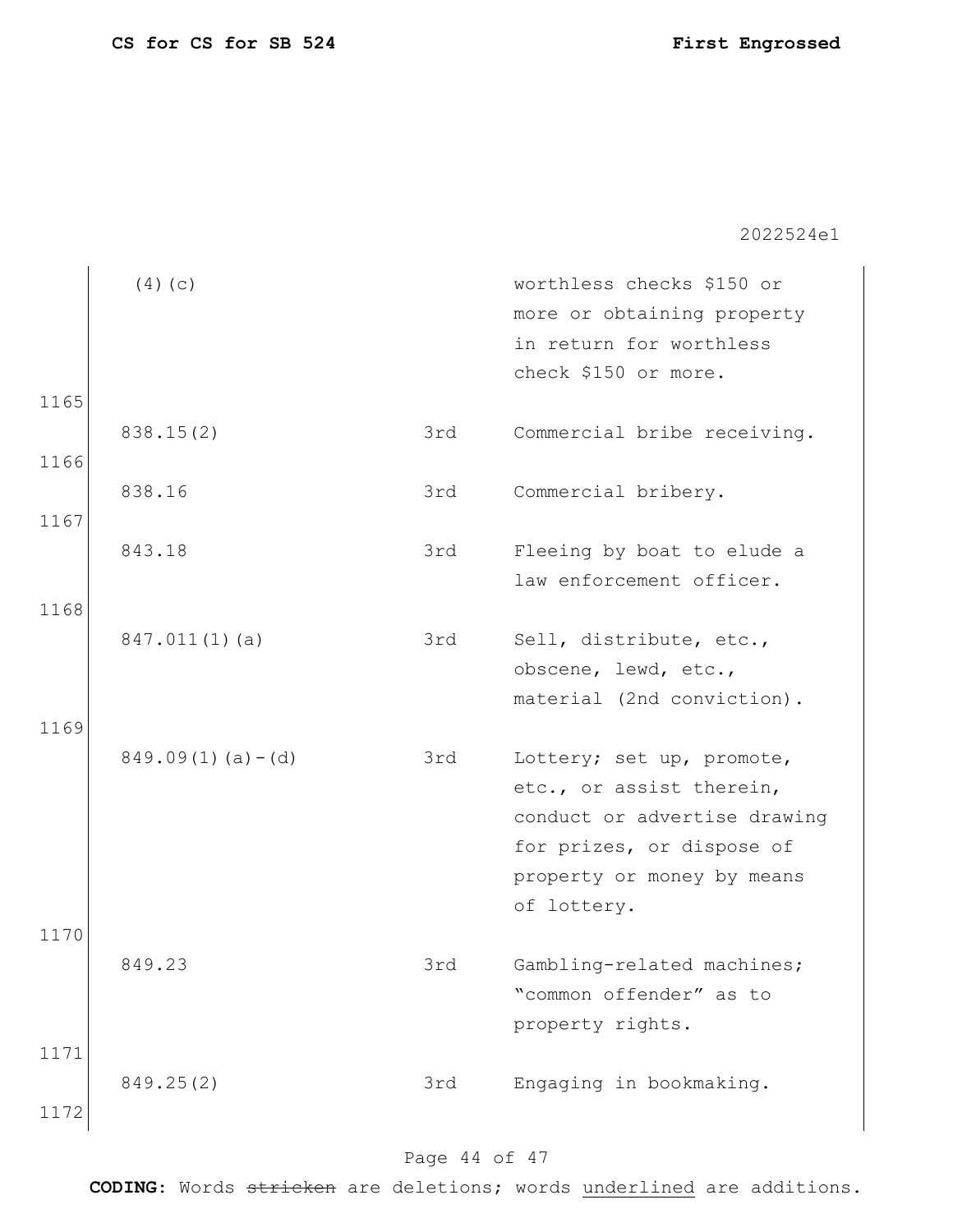|      | 860.08                                                           | 3rd                                      | Interfere with a railroad<br>signal.                          |  |
|------|------------------------------------------------------------------|------------------------------------------|---------------------------------------------------------------|--|
| 1173 | 860.13(1)(a)                                                     | 3rd                                      | Operate aircraft while under<br>the influence.                |  |
| 1174 | 893.13(2)(a)2.                                                   | 3rd                                      | Purchase of cannabis.                                         |  |
| 1175 | 893.13(6)(a)                                                     | 3rd                                      | Possession of cannabis (more<br>than 20 grams).               |  |
| 1176 | 934.03(1)(a)                                                     | 3rd                                      | Intercepts, or procures any                                   |  |
|      |                                                                  |                                          | other person to intercept,                                    |  |
|      |                                                                  |                                          | any wire or oral<br>communication.                            |  |
| 1177 |                                                                  |                                          |                                                               |  |
| 1178 |                                                                  |                                          | Section 31. (1) It is the intent of the Legislature to        |  |
| 1179 | balance the security of vote-by-mail balloting with voter        |                                          |                                                               |  |
| 1180 |                                                                  |                                          | privacy and election transparency. The Legislature finds that |  |
| 1181 | further modifications to procedures governing vote-by-mail       |                                          |                                                               |  |
| 1182 | balloting would help to further ensure election integrity while  |                                          |                                                               |  |
| 1183 | also protecting voters from identity theft and preserving the    |                                          |                                                               |  |
| 1184 | public's right to participate in election processes. To achieve  |                                          |                                                               |  |
| 1185 | this purpose, the Legislature directs the Department of State to |                                          |                                                               |  |
| 1186 | provide a plan to prescribe the use of a Florida driver license  |                                          |                                                               |  |
| 1187 | number, Florida identification card number, social security      |                                          |                                                               |  |
| 1188 | number, or any part thereof to confirm the identity of each      |                                          |                                                               |  |
| 1189 |                                                                  | elector returning a vote-by-mail ballot. |                                                               |  |
| 1190 | (2)                                                              |                                          | The Department of State shall review issues involving         |  |

## Page 45 of 47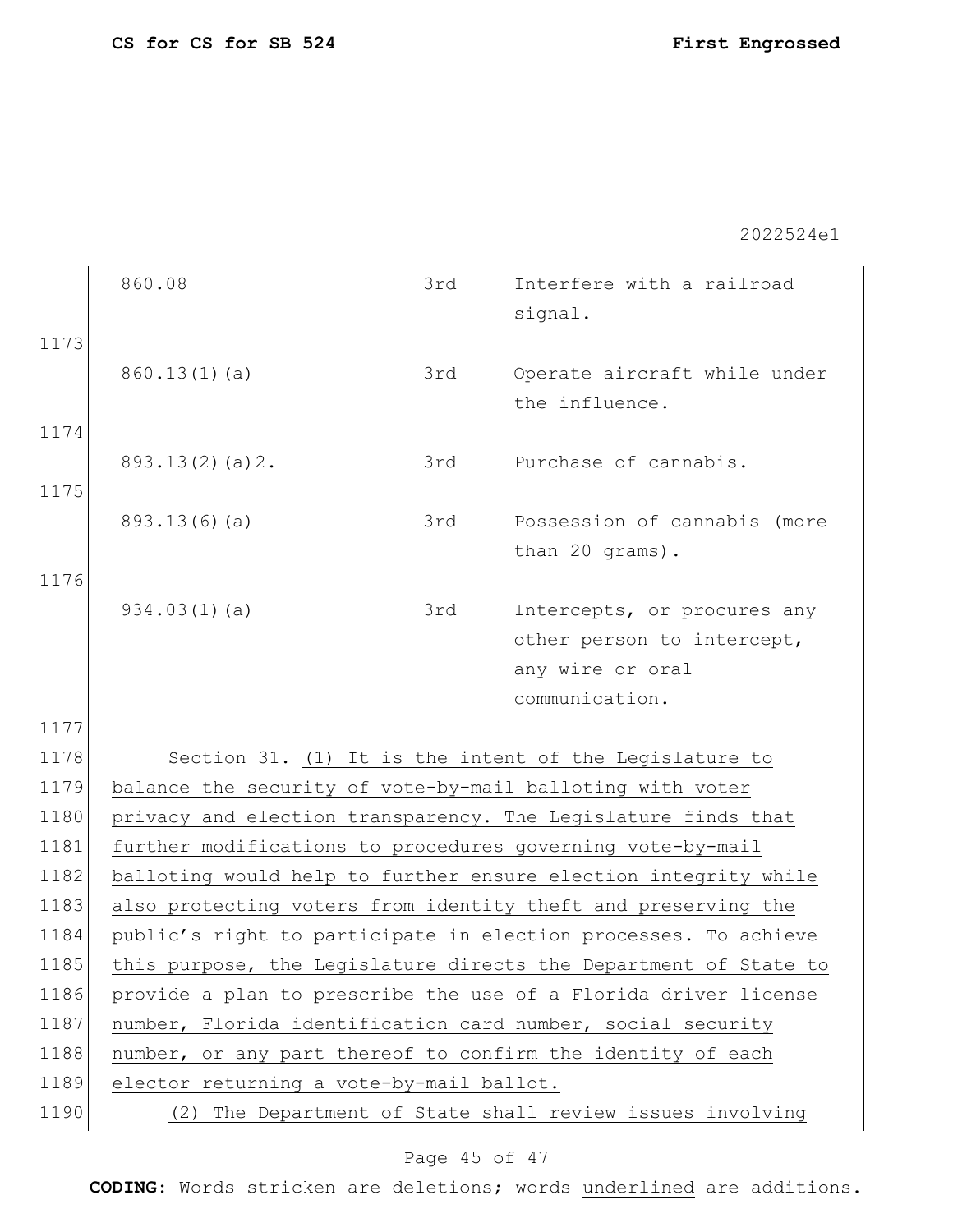1191 the feasibility, development, and implementation of such a plan, 1192 including issues related to: 1193 (a) In coordination with other agencies such as the 1194 Department of Highway Safety and Motor Vehicles, obtaining a 1195 Florida driver license number or Florida identification card 1196 number and the last four digits of a social security number for 1197 each registered voter who does not have such numbers on file in 1198 the Florida Voter Registration System. 1199 (b) Populating such numbers in the Florida Voter 1200 Registration System. 1201 (c) Protecting identifying numbers submitted with a vote-1202 by-mail ballot, including, but not limited to, prescribing the 1203 form of the return mailing envelope. 1204 (d) Any necessary modifications to canvassing procedures 1205 for vote-by-mail ballots. 1206 (e) Costs associated with development and implementation of 1207 the plan. 1208 (f) A proposal for a program to educate electors on changes 1209 to the vote-by-mail process. 1210 (g) A proposal for including a declaration of an elector's 1211 current address of legal residence with each written request for 1212 a vote-by-mail ballot. 1213 (3) In the course of reviewing the required issues, the 1214 Department of State must, at a minimum: 1215 (a) Review relevant processes of other states. 1216 (b) Review relevant federal law. 1217 (c) Seek input from supervisors of elections, which must 1218 include representation from supervisors of counties with large, 1219 medium, and small populations.

### Page 46 of 47